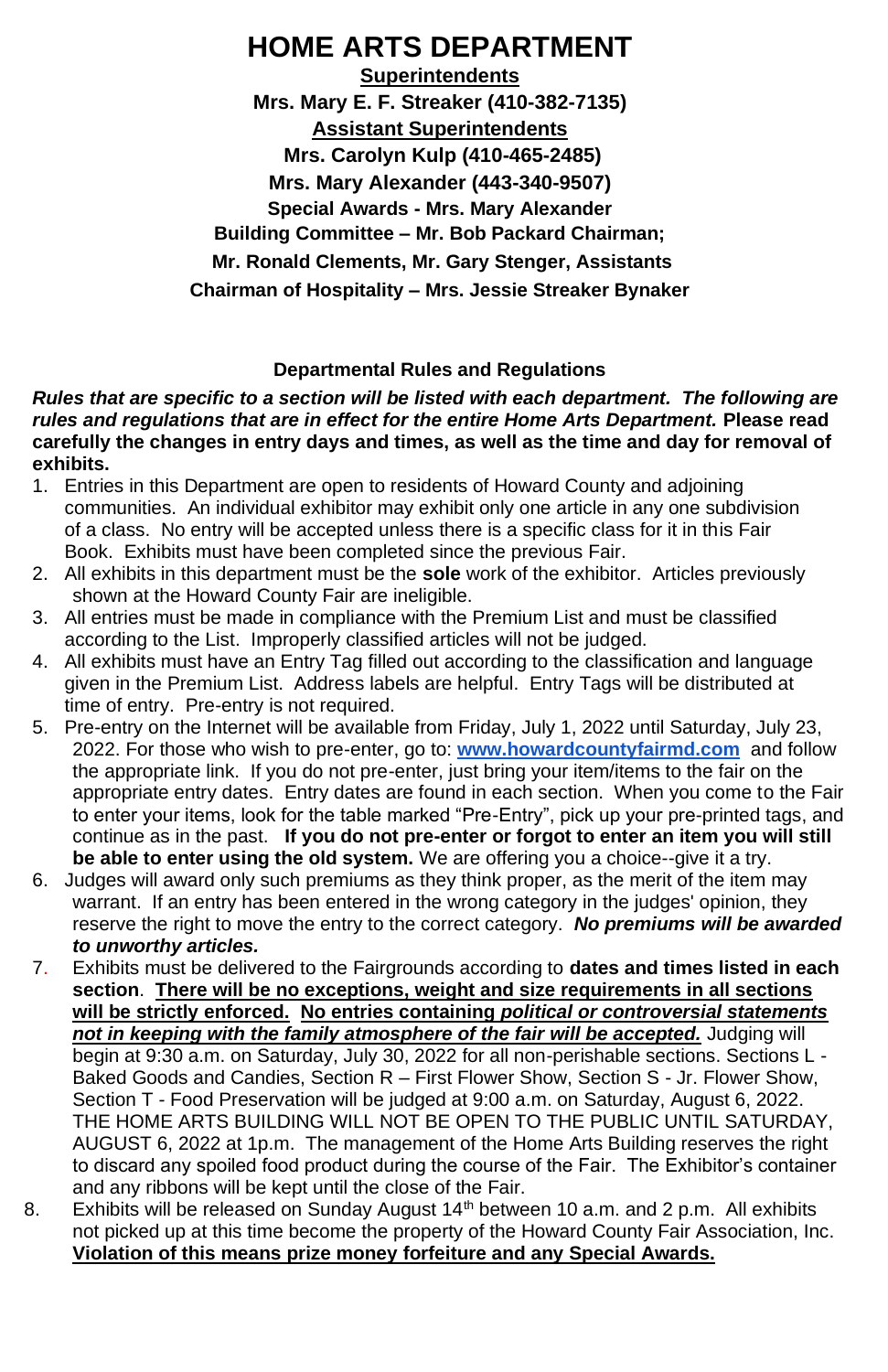- 9. **Premiums will be paid only on the record shown by the Judges sheets. The possession of a ribbon is not sufficient evidence for the payment of premiums.** A cash award will be made for First, Second and Third Places in each Class, with Blue, Red and White Ribbons, respectively. Fourth, Fifth and Sixth Place Awards made where specified. **Premium checks will be available at the Fair Office on Sunday, August 14th , from 10:00 a.m. until 2:00 p.m. All checks not picked up will be mailed within 30 days.**
- 10. 4-H members may enter in Home Arts Department *only* if they are **not enrolled in a project that can be exhibited in the 4-H Building.** If they are enrolled in a project in 4-H and they miss the entry times for the 4-H Building or their entry does not meet the entry criteria for the 4-H Building, **they may not enter that exhibit in the Open Class Building**. 4-H members may enter the **Junior Flower Show.** All 4-Hers are to use the same exhibitor number for 4-H and Open classes.
- 11. **No dogs will be allowed in the Building other than service dogs with approved service dog attire.**
- 12. The Howard County Fair Association, Inc. reserves the right to reject any entry that it deems not in keeping with the **family atmosphere** and purpose of the Fair.

The **2022 Building Theme** Let's Roar with the Dinosaur

**The following awards apply to the entire Home Arts Department. Special Awards that are Section specific are listed at the end of the Section to which they apply.**

### *\*\*\*SPECIAL AWARDS FOR HOME ARTS DEPARTMENT\*\*\**

### *Howard County Fair Home Arts Department High Point Award Trophy*

*Trophy to the Howard County Resident having the highest number of points earned through overall entries in the Home Arts Department*

### *Glenwood Lions Club*

*\$100 Gift to the Howard County Youth Exhibitor 18 years of age and under with the highest number of points earned through overall entries in the Home Arts Department.*

### *\$200 in Premiums for the Table Setting Contest and the Peach Pie and Best Peach Dessert Contests Provided by HAIGHT FUNERAL HOME & CHAPEL*

"We would like to take this opportunity to thank all of the businesses and individuals who have graciously given the Special Awards. It is this Community effort that will continue interest in exhibiting at the Fair. Thank you! These are the known Special Awards at this time. Visit the Home Arts Department during Fair Week for any additional Special Awards."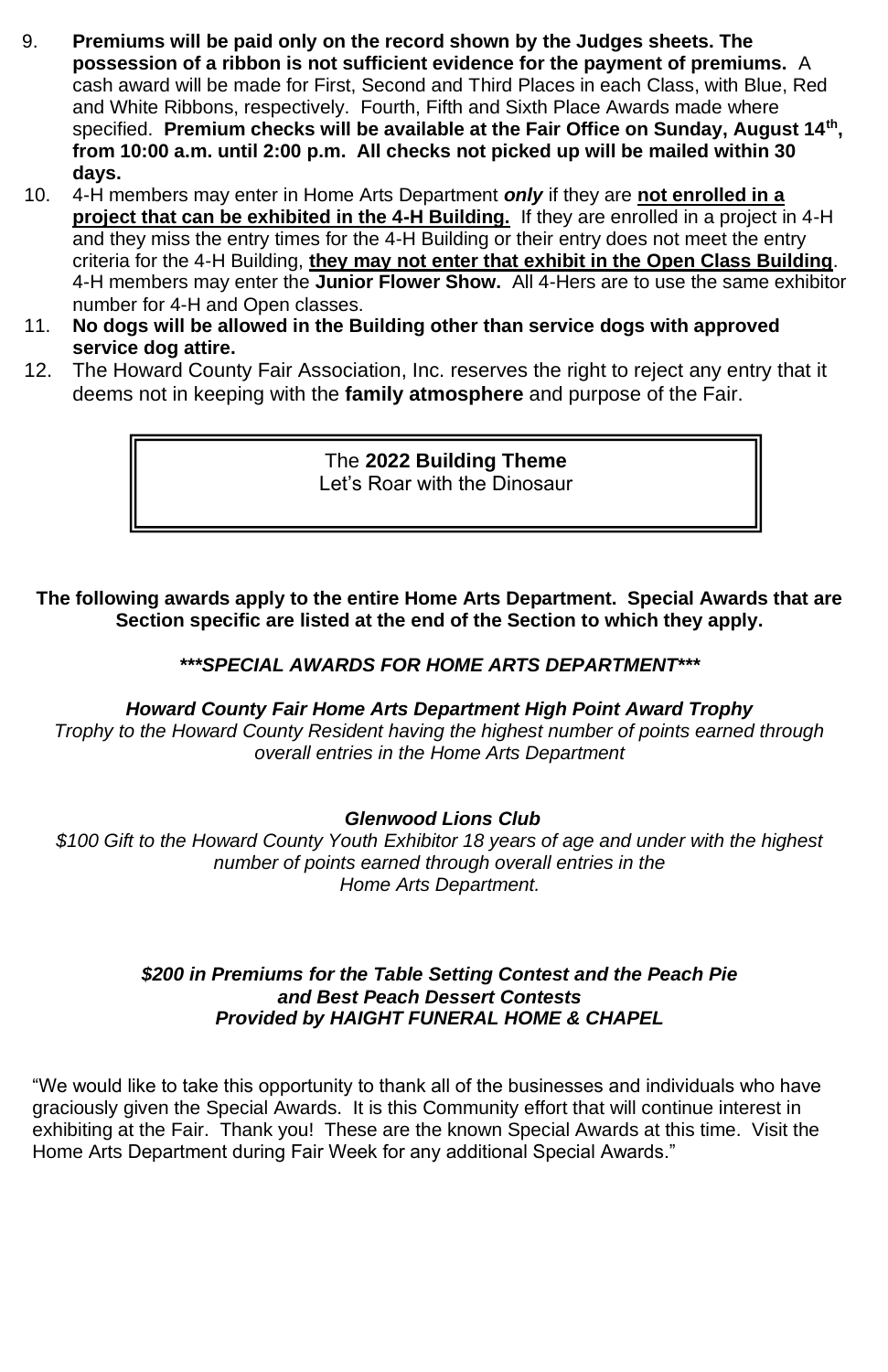### **SECTION K – ARTS & CRAFTS - CHILDREN'S & TEENAGE Entries Due: Wednesday, July 27, 2022 - 5 p.m. - 8 p.m. Thursday, July 28, 2022 - 5 p.m. - 8 p.m. Friday, July 29, 2022 - 3 p.m. - 8 p.m.**

**Entries close at 8:00 p.m. on Friday, July 29th**

### **Chairman – Ms. Felicia Kulp**

- **All entries must have been completed since the previous Fair.**
- **NO KITS** OF ANY KIND will be accepted. All entries **MUST BE** the original idea and work of the exhibitor.
- Interlocking building block entries **CANNOT BE MADE** from build patterns or instructions or purchased kits.
- Interlocking building block entries can be no more than 12" in any direction. Be mindful of your interlocking building block entries. They need to be moved several times during judging. If the entry breaks, it will not be put back together.
- **No entries larger than 16" in any direction will be accepted. Entries for Decorated or Painted Fabric categories can be larger than 16" if they are clothing (t-shirt, sweatshirt, scarf, etc.) or towels.**
- Scrapbook entries **must be TWO pages** not larger than, 12" x 12" scrapbook pages. Scrapbooks containing more than two pages or scrapbooks pages larger than 12" will not be accepted in the Scrapbook categories.
- All polymer clay items **must be** cooked. **No soft polymer clay or modeling clay will be accepted.**
- A clay item is one that **has not** been fired in a kiln**.** A ceramic item **has been** fired**.**
- See Departmental Rules for 2022 Building Theme.
- Age as of January 1, 2022 will be used for age determination.

\*\*\*\*\*\*\*\*\*\*\*\*\*\*\*\*\*\*\*\*\*\*\*\*\*\*\*\*\*\*\*\*\*\*\*\*\*\*\* **One Champion Ribbon will be awarded from the Blue Ribbon Winners in Each Category**

**Best of Classes 1 - 5 Best of Classes 6 – 9 Best of Classes 10-13 Best of Classes 14 – 18 Best of Class 19**

**One Best in Show Ribbon will be awarded to one of the Champion Ribbon winners**

\*\*\*\*\*\*\*\*\*\*\*\*\*\*\*\*\*\*\*\*\*\*\*\*\*\*\*\*\*\*\*\*\*\*\*\*\*\*\*\*\*

# **K01. TEENAGE CRAFTS**

- 1. Decorated or Painted Fabric
- 2. Other Fabric Art
- 3. Jewelry
- 4. Beading Other than Jewelry
- 5. Sand Art
- 6. Holiday Decorations
- 7. Recycled Material Craft
- 8. Nature Craft
- 9. Paper Crafts (origami, decoupage, paper-mache, etc.)
- 10.Hand Shaped Clay Items
- 11. Hand Shaped Ceramic Items
- 12. Ceramic from prepared form painted
- 13. Painting on Stone, Bone, Metal, Wood, Glass or Plastic
- 14. Scrapbook two pages (2) no larger than 12" x 12"

**(12-18 Years of Age) 6.00 5.00 4.00 3.00 2.00 1.00**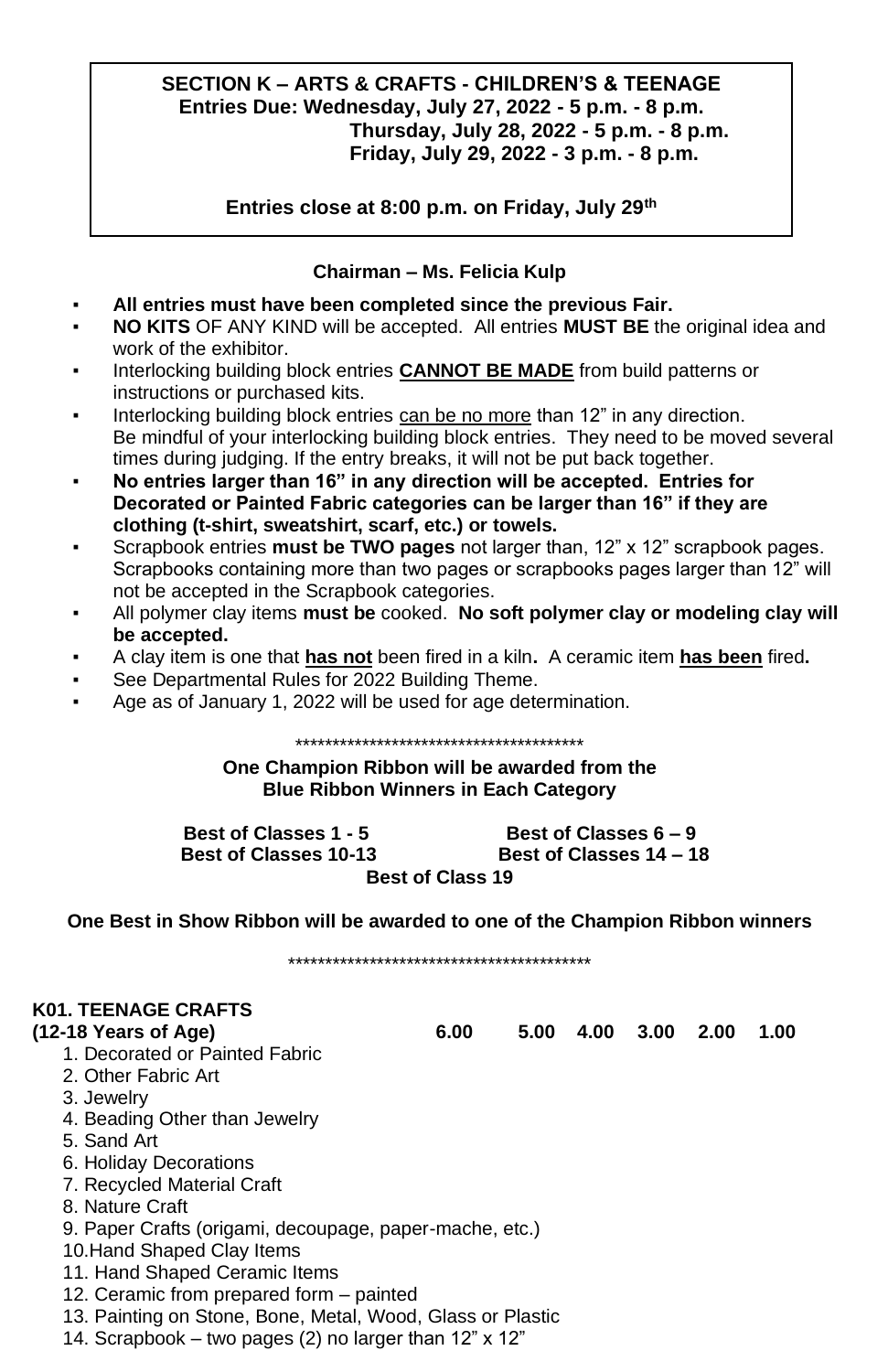| <b>SECTION K - ARTS &amp; CRAFTS - CHILDREN'S &amp; TEENAGE (Continued)</b>              |                                             |                         |      |                          |      |      |  |
|------------------------------------------------------------------------------------------|---------------------------------------------|-------------------------|------|--------------------------|------|------|--|
| 15. Handmade Candles or Soap                                                             |                                             |                         |      |                          |      |      |  |
| 16. Glass Fusion                                                                         |                                             |                         |      |                          |      |      |  |
| 17. Miscellaneous Craft                                                                  |                                             |                         |      |                          |      |      |  |
| 18. Interlocking Building Block Item not larger than 12" x 12" Must be original creation |                                             |                         |      |                          |      |      |  |
| – NO KITS                                                                                |                                             |                         |      |                          |      |      |  |
| K02. BUILDING THEME (12-18 YEARS OF AGE)                                                 |                                             |                         |      |                          |      |      |  |
| 19. Building Theme                                                                       |                                             |                         |      |                          |      |      |  |
|                                                                                          |                                             |                         |      |                          |      |      |  |
| One Champion Ribbon will be awarded from the                                             |                                             |                         |      |                          |      |      |  |
|                                                                                          | <b>Blue Ribbon Winners in Each Category</b> |                         |      |                          |      |      |  |
| Best of Classes 20 - 24                                                                  |                                             | Best of Classes 25 - 28 |      |                          |      |      |  |
| <b>Best of Classes 29 - 32</b>                                                           |                                             | Best of Classes 33 - 37 |      |                          |      |      |  |
|                                                                                          | <b>Best of Class 38</b>                     |                         |      |                          |      |      |  |
| Best of Classes 39 - 43                                                                  |                                             | Best of Classes 44 – 47 |      |                          |      |      |  |
| Best of Classes 48 - 51                                                                  |                                             | Best of Classes 52 - 56 |      |                          |      |      |  |
|                                                                                          | <b>Best of Class 57</b>                     |                         |      |                          |      |      |  |
|                                                                                          | Best of Classes 58 and 59                   |                         |      |                          |      |      |  |
|                                                                                          | <b>Best of Class 60</b>                     |                         |      |                          |      |      |  |
| One Best in Show Ribbon will be awarded to one of the Champion Ribbon winners            |                                             |                         |      |                          |      |      |  |
|                                                                                          | **********************************          |                         |      |                          |      |      |  |
| K03. CHILDREN'S CRAFTS                                                                   |                                             |                         |      |                          |      |      |  |
| (8-11 Years of Age)                                                                      | 4.75                                        |                         |      | 3.75 2.75 1.75 1.50 1.25 |      |      |  |
| 20. Decorated or Painted Fabric                                                          |                                             |                         |      |                          |      |      |  |
| 21. Other Fabric Art                                                                     |                                             |                         |      |                          |      |      |  |
| 22. Jewelry                                                                              |                                             |                         |      |                          |      |      |  |
| 23. Beading Other Than Jewelry                                                           |                                             |                         |      |                          |      |      |  |
| 24. Sand Art                                                                             |                                             |                         |      |                          |      |      |  |
| 25. Holiday Decoration                                                                   |                                             |                         |      |                          |      |      |  |
| 26. Recycled Material Craft                                                              |                                             |                         |      |                          |      |      |  |
| 27. Nature Craft                                                                         |                                             |                         |      |                          |      |      |  |
| 28. Paper Crafts (origami, decoupage, papier-mache, etc.)                                |                                             |                         |      |                          |      |      |  |
| 29. Hand Shaped Clay Items                                                               |                                             |                         |      |                          |      |      |  |
| 30. Hand Shaped Ceramic Items                                                            |                                             |                         |      |                          |      |      |  |
| 31. Ceramic from Prepared Form- painted                                                  |                                             |                         |      |                          |      |      |  |
|                                                                                          |                                             |                         |      |                          |      |      |  |
| 32. Painted on stone, Bone, Metal, Wood, Glass or Plastic                                |                                             |                         |      |                          |      |      |  |
| 33. Scrapbook - Two Pages (2) no larger than 12" x 12".                                  |                                             |                         |      |                          |      |      |  |
| 34. Handmade Candle or Soap                                                              |                                             |                         |      |                          |      |      |  |
| 35. Glass Fusion                                                                         |                                             |                         |      |                          |      |      |  |
| 36. Miscellaneous Craft                                                                  |                                             |                         |      |                          |      |      |  |
| 37. Interlocking Building Block Created Item not larger than 12" x 12" -                 |                                             |                         |      |                          |      |      |  |
| Must be original creation - NO KITS                                                      |                                             |                         |      |                          |      |      |  |
| K04. BUILDING THEME (8 - 11 YEARS OF AGE)                                                |                                             |                         |      |                          |      |      |  |
| 38. Building Theme                                                                       |                                             |                         |      |                          |      |      |  |
| K05. CHILDREN'S CRAFTS (5-7 Years of Age)                                                |                                             |                         |      |                          |      |      |  |
| 39. Decorated or Painted Fabric                                                          | 4.75                                        | 3.75                    | 2.75 | 1.75                     | 1.50 | 1.25 |  |
| 40. Other Fabric Art                                                                     |                                             |                         |      |                          |      |      |  |
| 41. Jewelry                                                                              |                                             |                         |      |                          |      |      |  |
| 42. Beading Other than Jewelry                                                           |                                             |                         |      |                          |      |      |  |
| 43. Sand Art                                                                             |                                             |                         |      |                          |      |      |  |
| 44. Holiday Decoration                                                                   |                                             |                         |      |                          |      |      |  |
| 45. Recycled Material Craft                                                              |                                             |                         |      |                          |      |      |  |
| 46. Nature Craft                                                                         |                                             |                         |      |                          |      |      |  |
| 47. Paper Crafts (origami, decoupage, papier mache, etc.)                                |                                             |                         |      |                          |      |      |  |
| 48. Hand Shaped Clay Items                                                               |                                             |                         |      |                          |      |      |  |
| 49. Hand Shaped Ceramic Items                                                            |                                             |                         |      |                          |      |      |  |
| 50. Ceramic from Prepared Form - Painted                                                 |                                             |                         |      |                          |      |      |  |
| 51. Painting on Stone, Bone, Metal, Wood, Glass or Plastic                               |                                             |                         |      |                          |      |      |  |
| 52. Scrapbook - Two Pages (2) no larger than12" x 12"                                    |                                             |                         |      |                          |      |      |  |
|                                                                                          |                                             |                         |      |                          |      |      |  |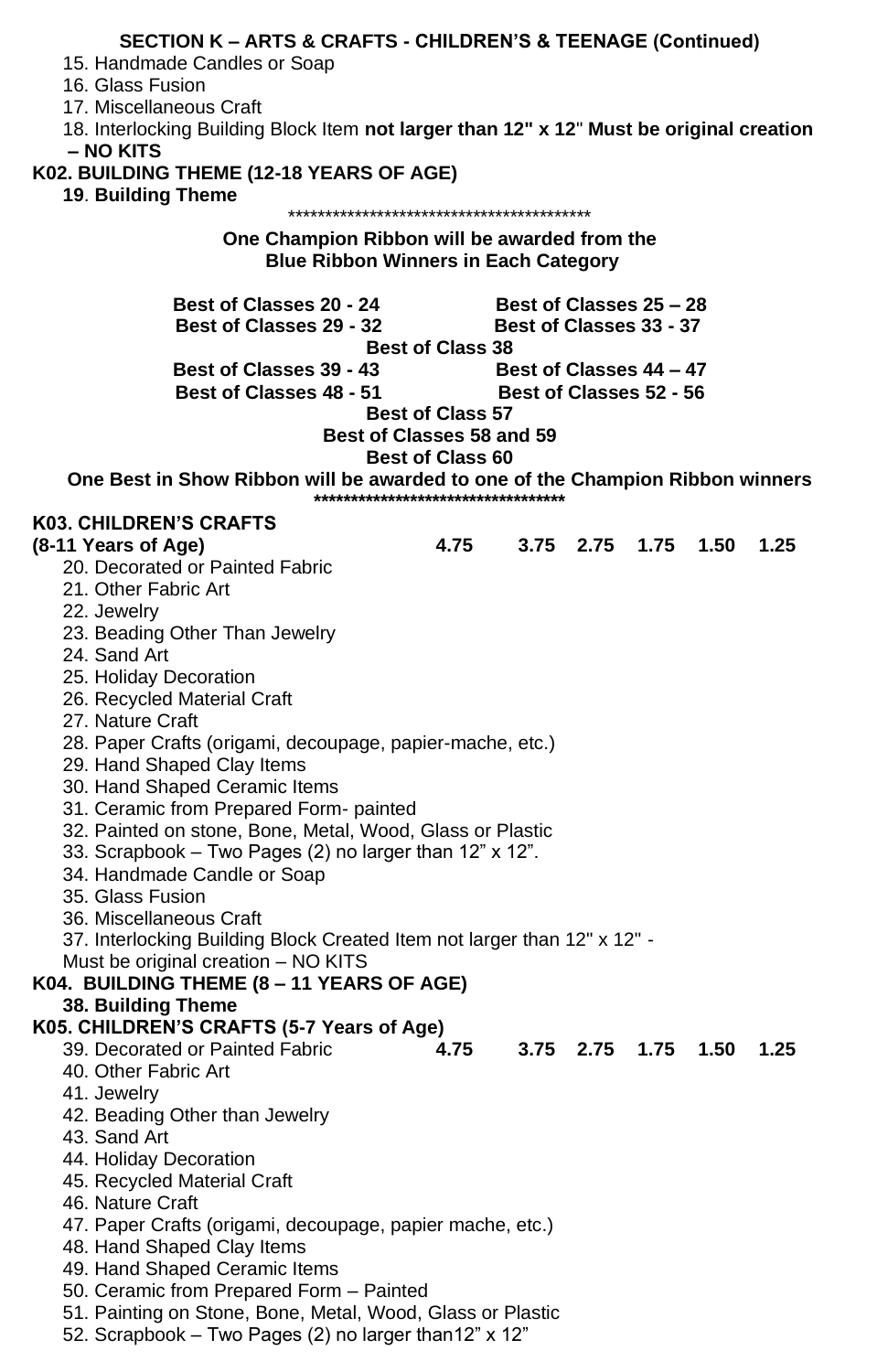### **SECTION K – ARTS & CRAFTS - CHILDREN'S & TEENAGE (Continued)** 53. Handmade Candles or Soap 54. Glass Fusion 55. Miscellaneous Craft 56. Interlocking Building Block Created item not larger than 12" x 12" - Must be original creation - NOT KITS **K06. BUILDING THEME (5-7 YEARS OF AGE)** 57. Building Theme **K07. CHILDREN'S CRAFTS (3 AND 4 YEARS OF AGE)** 58. Sand Art **4.75 3.75 2.75 1.75 1.5 1.25** 59. Fabric Art

### *\*\*\*SPECIAL AWARDS FOR ARTS & CRAFTS CHILDREN'S & TEENAGE\*\*\**

**Felicia Kulp – The Pottery Stop \$20.00 Gift Certificate –** Best of Painted Ceramic from prepared form or Glass Fusion Teenage Crafts (12-18 years of age) **Felicia Kulp – The Pottery Stop \$20.00 Gift Certificate –** Best of Painted Ceramic from prepared form or Glass Fusion Children's Crafts (8 - 11 years of age) **Felicia Kulp – The Pottery Stop \$20.00 Gift Certificate –** Best of Painted Ceramic from prepared form or Glass Fusion Children's Crafts (5 - 7 years of age)

### **Poster Contest Educational Poster based on Building Theme: "Lets Roar with the Dinosaur"**

**Make a poster about any extinct species. It could be about a dinosaur, a plesiosaur, a trilobite, a dodo, a giant sloth, a Tasmanian Tiger, or anything else extinct.**

**Entries Due: Wednesday, July 27, 2022 - 5 p.m. - 8 p.m. Thursday, July 28, 2022 - 5 p.m. - 8 p.m. Friday, July 29, 2022 - 3 p.m. - 8 p.m.**

**Entries close at 8:00 p.m. on Friday, July 29th**

- Be Creative, informative and accurate.
- All entries are to be original in design. Original means exhibit's own creation **NO KITS**
- Entries must be made on poster board or foam board. **NO tri-folds display posters**
- Entries will be hung after judging. As such entries must be completely contained to the poster/foam board
- The size of the completed entry **MAY NOT EXCEED 16**" in any direction.
- Judging will be based on creativity, design, and accuracy of presented information.
- The following age groups can enter
- **Age Categories** for Competition will be the exhibitor's Age as of January 1, 2022**:**
- **Ages 6-9 1 <sup>s</sup>**<sup>t</sup> \$20; **2 nd** \$15; **3 rd** \$10; **4 th** \$7; and **5 th** \$5
- **Ages 10-13 1 <sup>s</sup>**<sup>t</sup> \$20; **2 nd** \$15; **3 rd** \$10; **4 th** \$7; and **5 th** \$5
- **Ages 14-18 1 <sup>s</sup>**<sup>t</sup>\$20; **2 nd** \$15; **3 rd** \$10; **4 th** \$7; and **5 th** \$5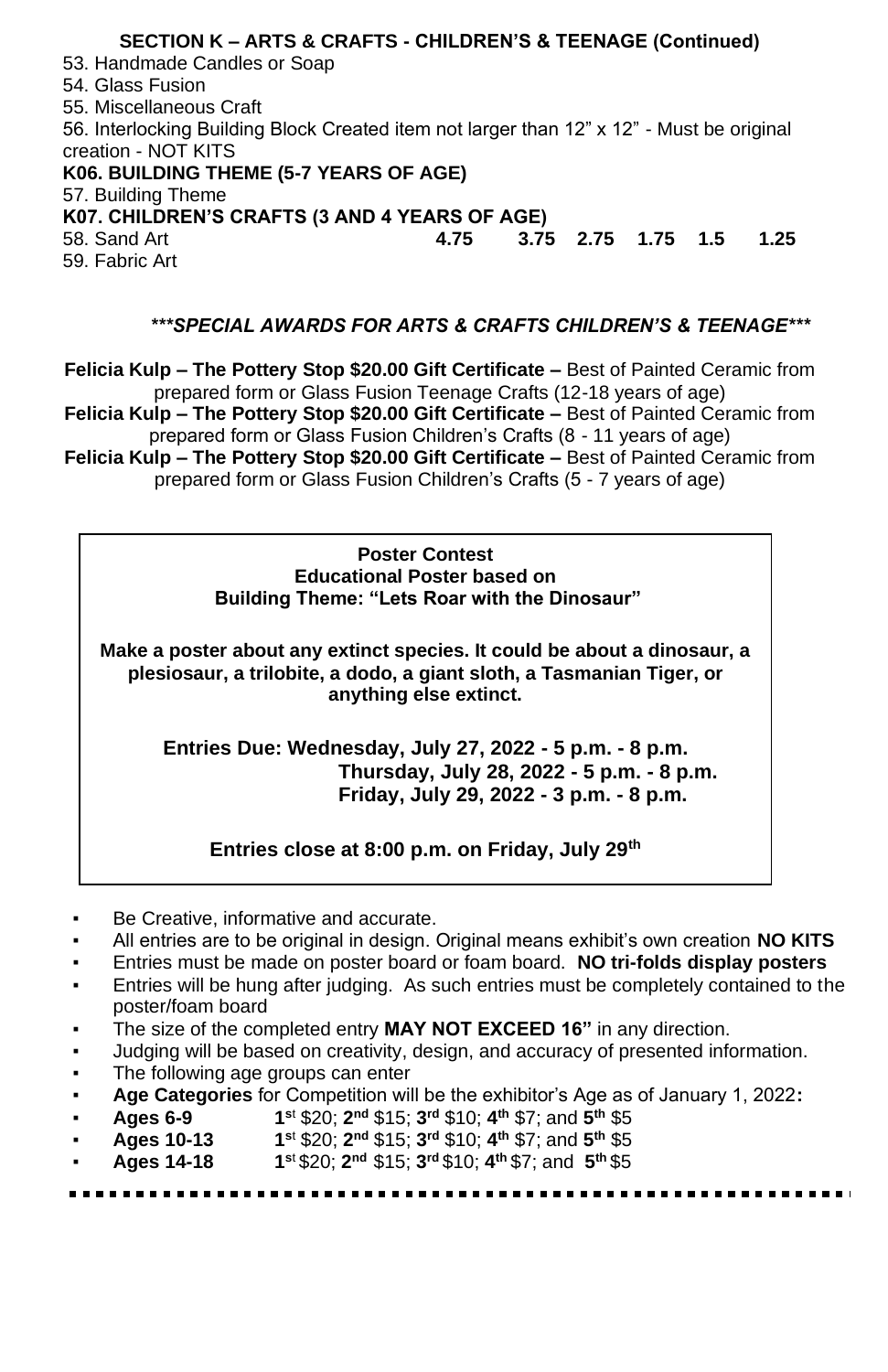### **SECTION L - BAKED FOODS AND CANDIES Entries will be accepted only on Thursday, August 4th 5 p.m. – 8 p.m. and Friday August 5th 3 p.m. – 8 p.m. Entries close at 8 p.m. on Friday, August 5th**

### **Co-Chairmen - Ms. Abby Glassberg and Ms. Laura Homassel Assistant Chairmen – Mr. Frank Staines, Mrs. Sandy Kendell and Ms. Emily Kendell**

- Baked Foods & Candies entries will be transferred to Fair containers.
- **No cheesecakes or meringue pies** will be accepted.
- Sour cream will not be accepted unless it is a baked ingredient.
- Nuts must be listed by name on tag.
- Entries requiring refrigeration will not be accepted.
- Age of youth exhibitor as of **January 1, 2022**
- **See Departmental Rules for 2022 Building Theme.**
- The exhibitor will remove his or her entire entry on Sunday, August 14, 2022. If you do not pick up your entry it will be discarded.

### **\*\*\*\*\*\*\*\*\*\*\*\*\*\*\*\*\*\*\*\*\*\*\*\*\*\*\*\*\*\*\*\*\*\*\*\*\*\*\*\*\***

### **One Champion Ribbon will be awarded from the Blue Ribbon Winners in Each Category**

### **One Best in Show Ribbon will be awarded as follows from the Champion Ribbons:**

**One Best in Show Adult One Best in Show Teenage One Best in Show Children**

**L01. CAKES (1/2 Layer Cake not to exceed 10" in diameter) 5.00 4.00 3.50 3.00**

\*\*\*\*\*\*\*\*\*\*\*\*\*\*\*\*\*\*\*\*\*\*\*\*\*\*\*\*\*\*\*\*\*\*\*\*\*\*\*\*\*

- 
- 
- 
- 
- 
- 6. Cupcake (frosted)  $\overline{4}$
- 
- 
- 
- 

### **L02. DECORATED WHOLE CAKE 8.00 6.00 5.00 4.00**

Decorated Whole Cake not to exceed 12" x 14"

- 20. Regular round, square or oblong pans
- 21. Cake Molds or Shaped Pans

### **L03. BUILDING THEME CAKE**

22. Building Theme Cake

# **L04. YEAST BREADS (1/2 Loaf, Round or Oblong) 3.50 3.00 2.50 2.00** 23. 1/2 White Loaf 27. 1/2 Artisan Bread 24. 1/2 Wheat Loaf 28. 28. 1/2 Sourdough Bread

- 
- 
- 25. ½ Challah Bread Loaf 29. ½ Sweet Loaf (specify)
- 26. ½ Herb Bread Loaf
- - -

- 1. Angel Food (not iced) 11. German Sweet Chocolate(frosted) 12. Devil's Food or Chocolate Layer (frosted)
- 3. Gingerbread (not iced) 13. Yellow Layer or White Layer (frosted)
- 4. Plain Pound (not iced) 14. Special Needs (Gluten Free, Sugar Free, Etc.)<br>5. Sponge or Chiffon (not iced) 15. Vegetable Cake (Tomato, Carrot, Etc.)
	- 15. Vegetable Cake (Tomato, Carrot, Etc.)<br>16. Ethnic
		-

7. Cupcake Decorated 17. Cake Mix (as base with added ingredients, 8. Red Velvet Layer (frosted) indicate ingredients on entry tag)

- 9. Spiced Layer (frosted) 18. Miscellaneous Cake (indicate type of cake)
- 10. Marble Layer (frosted) 19. Better than store bought homemade Poptarts,
	- Twinkies, Zebra Cakes, Oreo's etc.

- **Premium: 3.00 2.50 2.00 1.50** 30. Plain Rolls (4) 32. ½ Swedish Tea Ring
	-

28. 1/2 Sourdough Bread

31. Fancy Rolls (4) 33. ½ loaf Miscellaneous Yeast Bread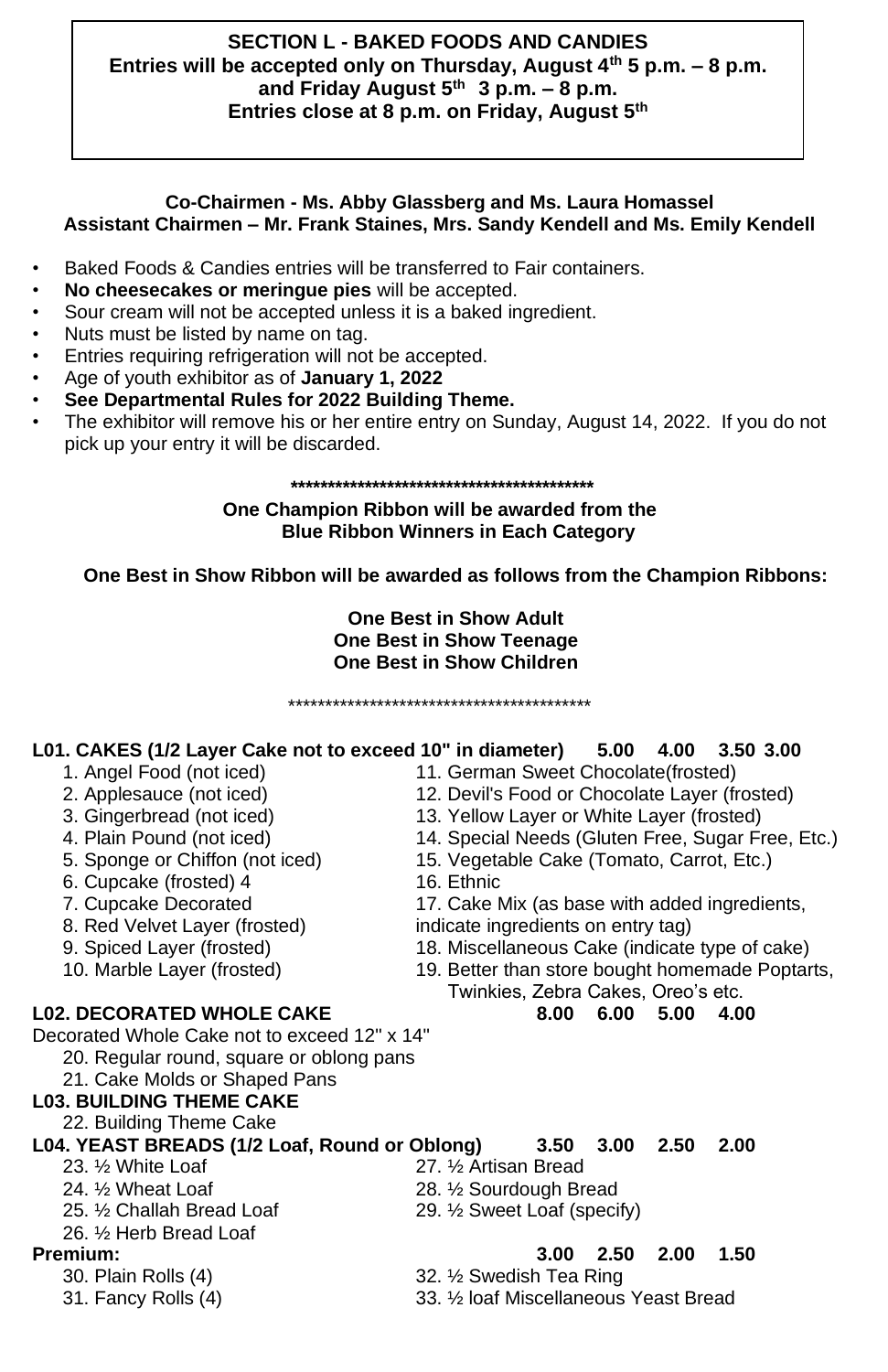|                                                                      | <b>SECTION L - BAKED FOODS AND CANDIES (Continued)</b> |
|----------------------------------------------------------------------|--------------------------------------------------------|
| 34. Sweet Buns (4)                                                   |                                                        |
| <b>L05. QUICK BREADS AND PASTRY</b>                                  | 3.00<br>2.50<br>2.00<br>1.50                           |
| 35. 1/2 Fruit and Nut Bread Loaf                                     | 39. Biscuits (4)                                       |
| 36. 1/2 Vegetable Bread Loaf                                         | 40. Coffee Cake (1/2 only)                             |
| 37. 1/2 Zucchini Loaf                                                | 41. Miscellaneous Quick Breads                         |
| 38. Muffins (4)                                                      | and Pastry $(\frac{1}{2})$ if loaf)                    |
| L06. COOKIES (4 of a kind, no unbaked cookies)                       | 1.50<br>2.00<br>3.00<br>2.50                           |
| 42. Brownies (with or without nuts)                                  | 51. Filled Cookies (indicate type)                     |
| 43. Shortbread                                                       | 52. Refrigerator Cookies (indicate type)               |
| 44. Drop Cookies (indicate type)                                     | 53. Hand Shaped Cookies (shape dough in                |
| 45. Bar Cookies (indicate type)                                      | ball before baking and indicate type)                  |
| 46. Ginger Cookies                                                   | 54. Peanut Butter Cookies                              |
| 47. Chocolate Bit or Toll House                                      | 55. Oatmeal Cookies                                    |
|                                                                      | 56. Pressed Cookies                                    |
| 48. Chocolate Chip w/other ingredients                               |                                                        |
| 49. Ethnic cookie (indicate type)                                    | 57. Gluten Free Cookies                                |
| 50. Rolled Sugar Cookies                                             | 58. Misc. Cookies (indicate type)                      |
| L07. PIES (in 8" or 9" foil pans)                                    | 3.00<br>4.00<br>3.50<br>2.50                           |
| 59. Cherry                                                           | 62. Pecan                                              |
| 60. Blueberry                                                        | 63. Pumpkin                                            |
| 61. Fruit - any other than above                                     | 64. Misc. Pie (indicate type)                          |
| L08. CANDIES (4 of a kind)                                           | $3.00 \quad 2.50$<br>2.00<br>1.50                      |
| 65. Chocolate Fudge (Plain)                                          | 70. Fondant                                            |
| 66. Fudge (Nuts)                                                     | 71. Mints - No Chocolate                               |
| 67. Chocolate Peanut Butter Fudge                                    | 72. Hand Dipped Chocolate                              |
| 68. Fudge - Miscellaneous                                            | 73. Misc. Candies (indicate type)                      |
| 69. Nut Brittle                                                      |                                                        |
| L09. BUILDING THEME - Molded Candies (Hand shaped or purchased mold) |                                                        |
| 74. Building Theme - Molded Candies                                  |                                                        |
| L10. CHILDREN'S BAKING - 5 - 11 years of age                         | 3.00<br>2.50<br>2.00<br>1.50                           |
| <b>COOKIES (4 cookies)</b>                                           |                                                        |
| 75. Chocolate Bit or Toll House                                      | 83. Cupcakes (4)                                       |
| 76. Hand Shaped                                                      | 84. 1/2 Yeast Bread or Rolls (4)                       |
| 77. Rolled and Cut Cookies                                           | 85. 1/2 Quick Bread, Muffins (4) or Biscuits (4)       |
| 78. Peanut Butter Cookies                                            | Candy (4 pieces of candy                               |
| 79. Brownies                                                         | 86.Fudge                                               |
| 80. Drop Cookies                                                     | 87. Microwave Candy                                    |
| 81. Miscellaneous Cookies                                            | 88. Miscellaneous Candy                                |
|                                                                      | 89. Decorated Cake (whole cake to be entered)          |
| 82. Cake (1/2-layer cake or whole<br>8" x 8" - frosted)              |                                                        |
|                                                                      |                                                        |
| <b>L11. BUILDING THEME</b>                                           |                                                        |
| 90. Building Theme anything in class L10                             | 2.00                                                   |
| L12. TEENAGE BAKING - 12-18 years of age                             | $3.00\quad 2.50$<br>1.50                               |
| <b>COOKIES (4 cookies)</b>                                           | <b>Cakes, Breads, Pies</b>                             |
| 91. Chocolate Bit or Toll House                                      | 98. Cake (1/2-layer cake or whole)                     |
| 92. Hand Shaped Cookies                                              | not to exceed 8" x 8" - frosted                        |
| 93. Peanut Butter Cookies                                            | 99. Cupcakes (4)                                       |
| 94. Pressed Cookies                                                  | 100. 1/2 Quick Bread, Muffins (4)                      |
| 95. Brownies                                                         | or Biscuits (4)                                        |
| 96. Drop Cookies                                                     | 101. 1/2 Yeast Bread Loaf/Yeast Rolls (4)              |
| 97. Miscellaneous Cookies                                            | 102. Miscellaneous Pie                                 |
| Candy (4 pieces of candy)                                            |                                                        |
| 103. Fudge                                                           |                                                        |
| 104. Microwaved Candy                                                |                                                        |
| 105. Miscellaneous Candy                                             |                                                        |
| Premium:                                                             | 4.00<br>2.00<br>3.50<br>3.00                           |
| 106. Decorated Cake (whole cake to be entered)                       |                                                        |
| <b>L13. BUILDING THEME</b>                                           |                                                        |
| 107. Building Theme - anything in Class L12                          |                                                        |
|                                                                      |                                                        |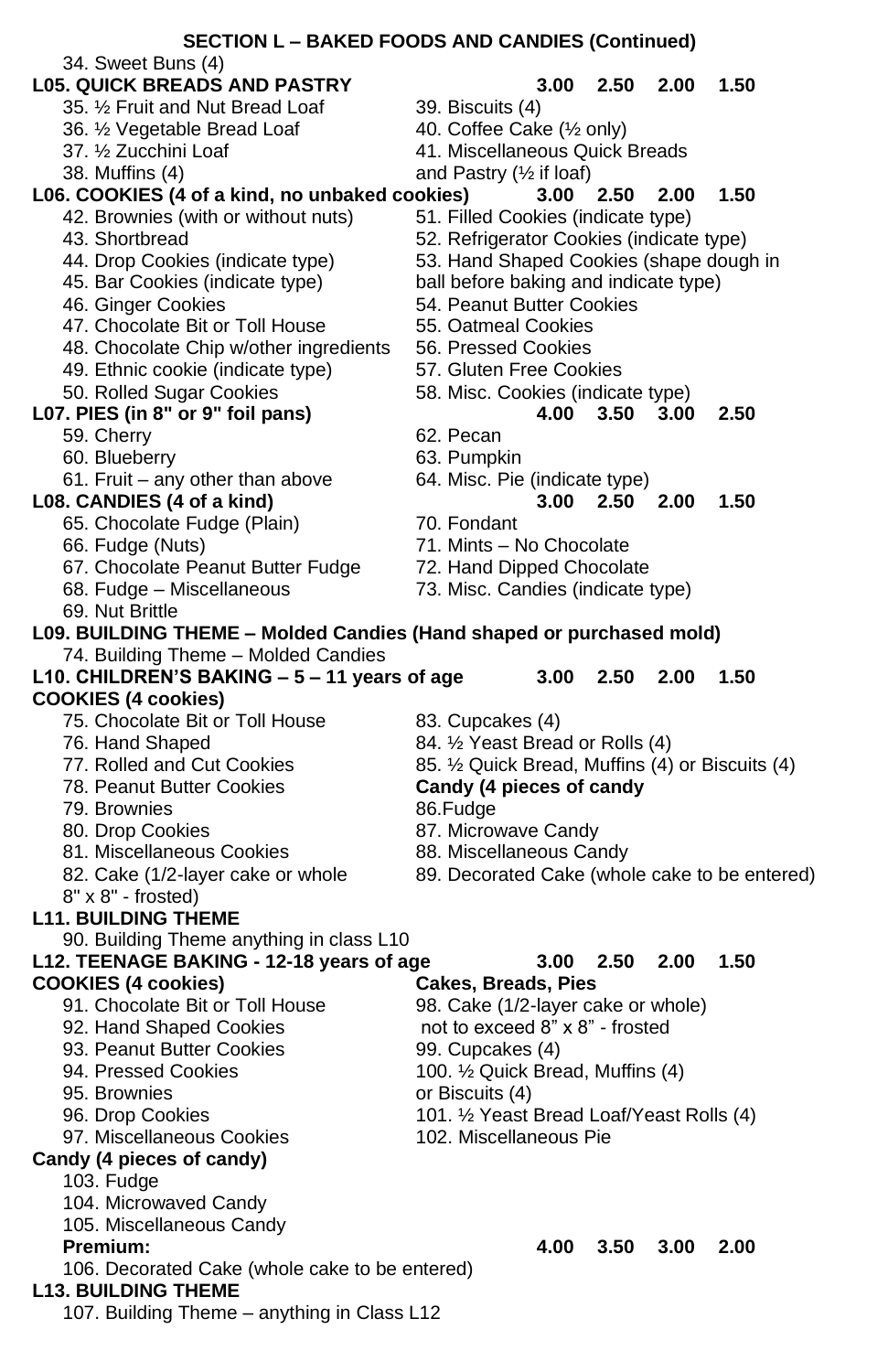### **SECTION L – BAKED FOODS AND CANDIES (Continued)** *\*\*\*SPECIAL AWARDS FOR BAKED FOODS AND CANDIES\*\*\**

*Air View Farm, Merhlyn Barnes – Pie Plate -* Champion Adult Pie *Kake Kraft Korner - Gift Certificate -* Best Devil's Food Cake *Kake Kraft Korner - Gift Certificate -* Champion Yeast Bread *Kake Kraft Korner - Gift Certificate -* Best Misc. Quick Bread and Pastry *Kake Kraft Korner - Gift Certificate -* Best Miscellaneous Cookies - Adult *Kake Kraft Korner - Gift Certificate -* Best Fondant *Kake Kraft Korner - Gift Certificate -* Best Pound Box Assorted Candies *Kake Kraft Korner - Gift Certificate -* Best Fudge – Children's Baking *Kake Kraft Korner - Gift Certificate -* Best Pressed Cookies - Teenage Baking *Kake Kraft Korner - Gift Certificate -* Best Drop Cookies - Children's Baking *Kake Kraft Korner - Gift Certificate –* Best Misc. Cookie - Teenage Baking *Abigail Glassberg - Gift -* Best Children's Chocolate Chip Cookie *Abigail Glassberg - Gift -* Best Teenage Chocolate Chip Cookie *The R.L. Hedeman Family - \$30* - Best in Show Teenage Baking *Abigail Glassberg* **- \$25 -** In Memory of Frederick Glassberg - chosen by the Co-Chairman of Baked Foods and Candies **Kim Sullivan- \$25** – Best Adult Non-Decorated Cake frosted or non-frosted– In Memory of Mary Jane Sullivan

### **SPECIAL BAKED FOODS CONTESTS**

The **Peach Desserts** and **Best Peach Pies** will be entered at the same time. The **Best Peach Desserts** will be judged first, followed by the **Best Peach Pies.** The announcing of the winners of both contests will follow the completion of judging. After the judging results have been announced, a picture of all winners will be taken and display in the Home Arts Bldg. **The exhibitor will remove pies and desserts following the judging.**

### **The Categories Will Be:**

**The Best Peach Dessert Non-Pie** -- These desserts will be entered from 1:00 p.m. until 2:00 p.m. on Saturday, **August 6th** at the **Home Arts Building.** The judging will take place there. Judging will begin at 2:30 p.m.

### **The Rules Are Simple:**

- The dessert must be in an appropriate container for the type of dessert.
- The dessert must have apples as the main ingredient.
- No **custard-type** apple desserts will be accepted.
- No **sour cream** is to be used.

• Attach the recipe.

### **Premiums are:**

| <b>First Place</b>  | \$20.00 | Fourth Place \$8.00 |        |
|---------------------|---------|---------------------|--------|
| <b>Second Place</b> | \$15.00 | <b>Fifth Place</b>  | \$6.00 |
| <b>Third Place</b>  | \$12.00 | <b>Sixth Place</b>  | \$5.00 |

**The Best Peach Pie** - These pies will be entered from 1:00 p.m. until 2:00 p.m. on Saturday, **August 6th** at the **Home Arts Building.** The judging will take place there. Judging will follow the desserts.

### **The Rules Are Simple:**

- The pie must be in either an 8" or 9" pan
- The pie must have apples as the main ingredient.
- No **custard-type** apple pies will be accepted.
- No **sour cream** is to be used.
- Attach the recipe.

### **Premiums are:**

| <b>First Place</b>  | \$20.00 | Fourth Place \$8.00 |        |
|---------------------|---------|---------------------|--------|
| <b>Second Place</b> | \$15.00 | <b>Fifth Place</b>  | \$6.00 |
| <b>Third Place</b>  | \$12.00 | <b>Sixth Place</b>  | \$5.00 |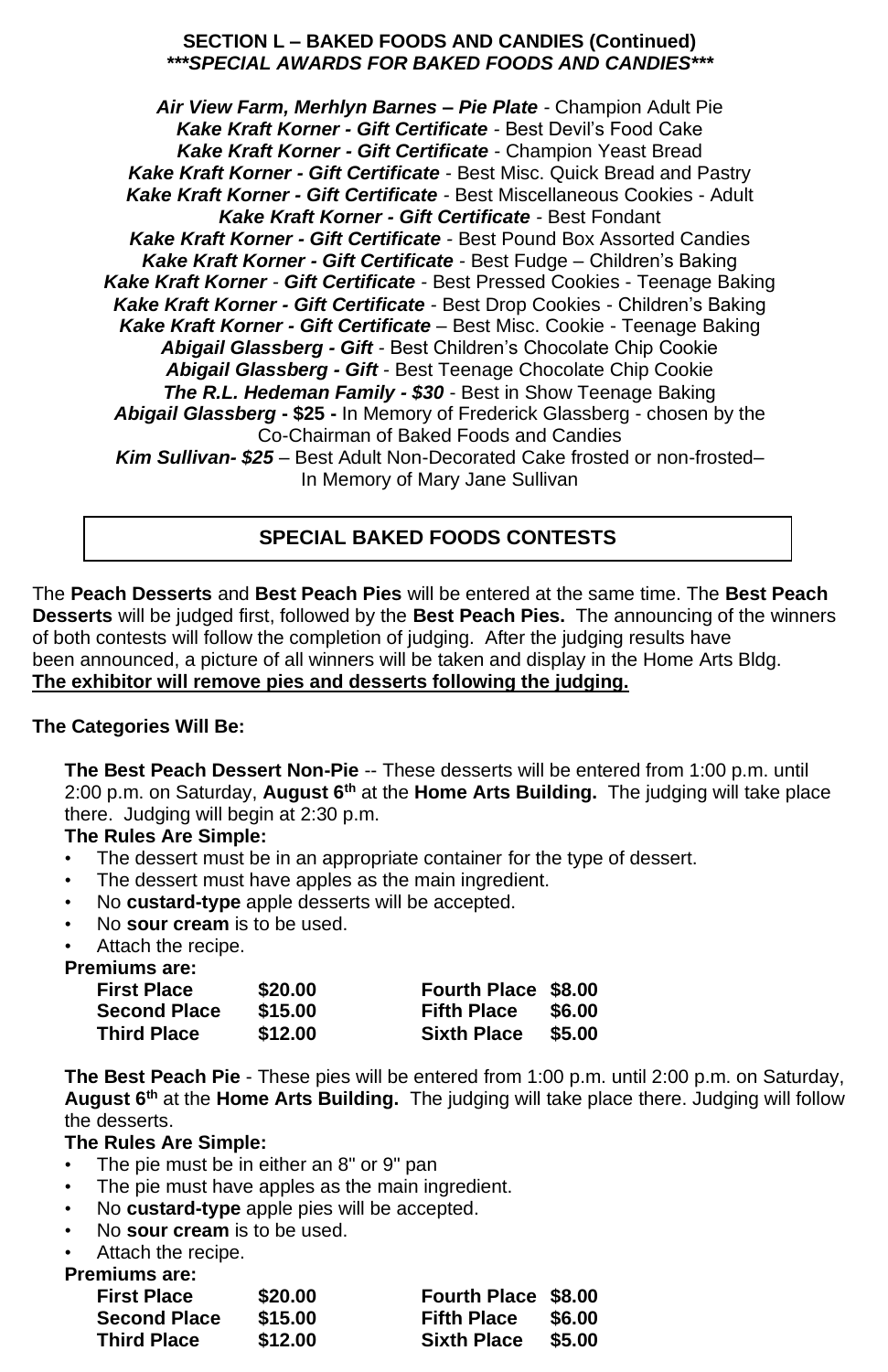### **\*\*\*\*\*CHALLENGE COOKIE CONTEST\*\*\*\*\***

### **THE RULES ARE SIMPLE:**

- The recipe is supplied.
- **The recipe must be prepared as written.**
- There can be no changes or additions to the recipe.
- Bring four (4) cookies.
- Entries open on Thursday August 4<sup>th</sup> and close at 8 p.m. on Friday, August 5<sup>th</sup>.
- This contest is open to **all** ages.
- Pre-registering is requested but not required.
- The premiums for this contest are:

| <b>First Place</b><br>\$20.00 | <b>Third Place</b>  | \$10.00 |
|-------------------------------|---------------------|---------|
| Second Place \$15.00          | <b>Fourth Place</b> | \$5.00  |

\*\*\*\*\*\*\*\*\*\*\*\*\*\*\*\*\*\*\*\*\*\*\*\*\*\*\*\*\*\*\*\*\*\*\*\*\*\*\*\*\*\*\*\*\*\*\*\*\*\*\*\*\*\*\*\*\*\*\*\*\*\*\*\*\*\*\*\*\*\*\*\*\*\*\*\*\*\*\*\*\*\*\*\*

**2022 Challenge Cookie** Dinosaur Drop Cookie

### **Ingredients**

- $\frac{1}{2}$  cup butter, softened
- $\bullet$   $\frac{1}{2}$  cup shortening
- 1 cup packed brown sugar
- $\frac{1}{2}$  cup sugar
- 2 large eggs, room temperature
- $1$   $\frac{1}{2}$  teaspoons pure vanilla extract
- 3 cups all-purpose flour
- 1 teaspoon baking soda
- ¼ teaspoon salt
- $1\frac{1}{2}$  cup old-fashioned oats
- 1 cup semi-sweet chocolate chips
- 1 cup miniature marshmallows

### **Instructions**

Preheat oven to 350°F.

In a large-sized bowl, cream the butter, shortening and sugars until light and fluffy, about  $5 - 7$ minutes. Add eggs, 1 at a time, beating well after each addition. Beat in vanilla. Combine the flour, baking soda and salt; gradually add to creamed mixture and mix well. Stir in the oats, chocolate chips and marshmallows; refrigerate until dough is chilled, about 30 minutes.

Roll tablespoons of dough into balls place 2 in. apart onto greased baking sheets.

Bake at 350°F for 8 – 10 minutes or until golden brown. Cool for 1-2 minutes before removing from pans to wire racks to cool completely.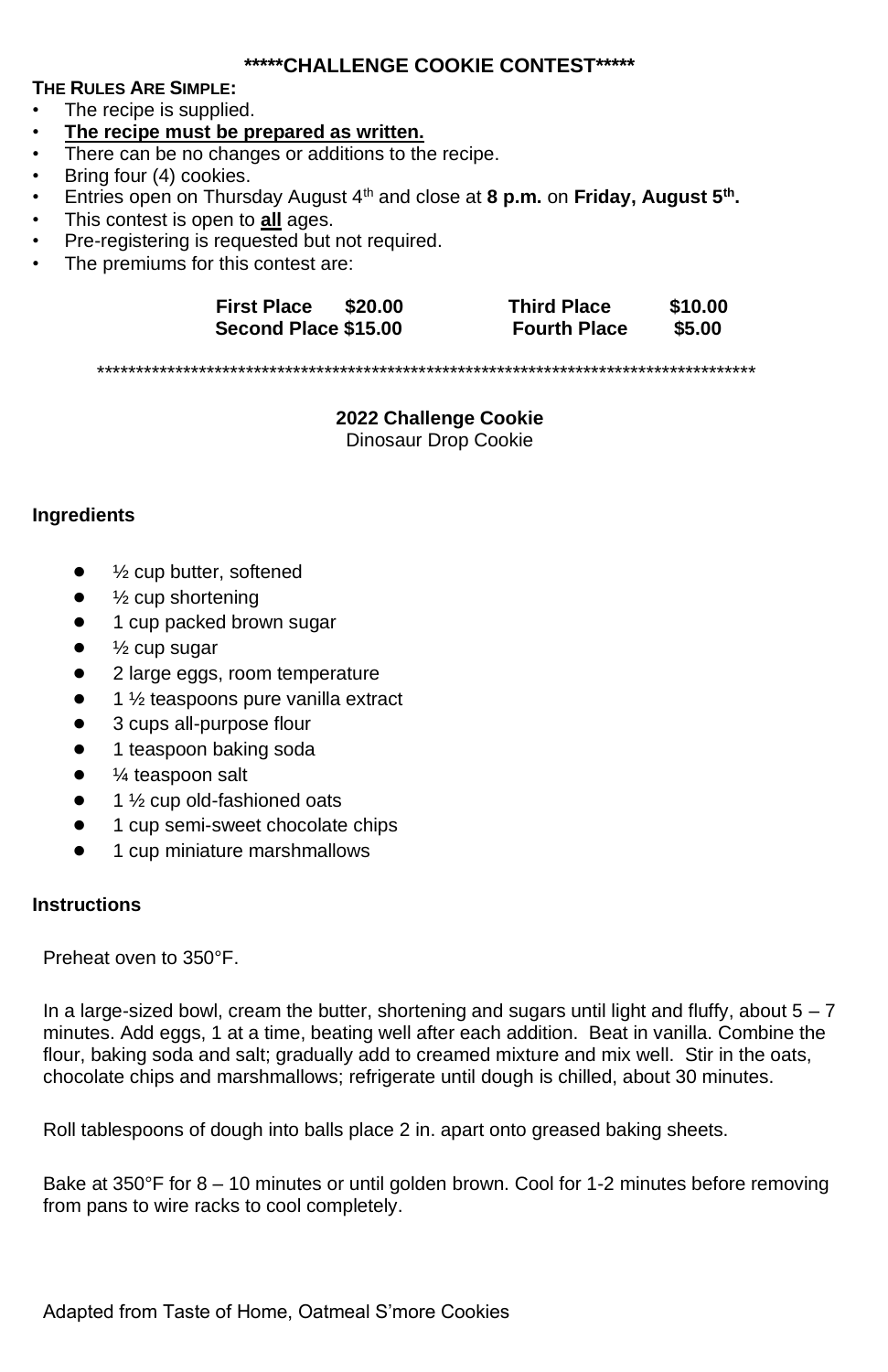

# **2022 KING ARTHUR FLOUR BAKING CONTEST**

### **DATE: WEDNESDAY, AUGUST 10, 2022**

**ENTRY TIME:** 5:30 p.m. – 6:45 p.m. **Judging** begins at 7:00 p.m. **LOCATION:** Home Arts Building **OPEN TO:** Adults and Youth (up to age 17) as of January 1, 2022

**WHAT YOU ARE MAKING: Adults:** Baker's Choice Yeast Bread (Savory) **Youth:** Quick Bread, any type

### **Adult category Prizes**

1<sup>st</sup> place: \$75.00 gift card to shop.kingarthurbaking.com 2<sup>nd</sup> place: \$50.00 gift card to shop.kingarthurbaking.com 3<sup>rd</sup> place: \$25.00 gift card to shop.kingarthurbaking.com

### **Youth category Prizes**

1<sup>st</sup> place: \$40.00 gift certificate to shop.kingarthurbaking.com 2<sup>nd</sup> place: \$25.00 gift certificate to shop.kingarthurbaking.com 3<sup>rd</sup> place: King Arthur Flour Logo Tote Bag

### **RULES:**

- 1. Pre entry required for gate pass for exhibitor only. Gate pass will be mailed.
- 2. Exhibitor must bring the opened bag of King Arthur Flour or submit a UPC label from the bag of flour.
- 3. Must provide a legible recipe on 8.5 x 11 sheet of paper.
- 4. All entries must be submitted in a disposable container for judging. A photo of the winning entries will be displayed. All non-placing entries will be returned to the exhibitor after the judging.
- 5. The Home Arts Department General Rules and Regulations shall apply in conjunction with special contest rules.
- 6. Entries will be received on Wednesday, August 10, 2022 in the Home Arts Building between 5:30 p.m. – 6:45 p.m.
- 7. Prizes and ribbons will be given out that night.
- 8. For any questions, please contact Abby Glassberg at 410-952-4446.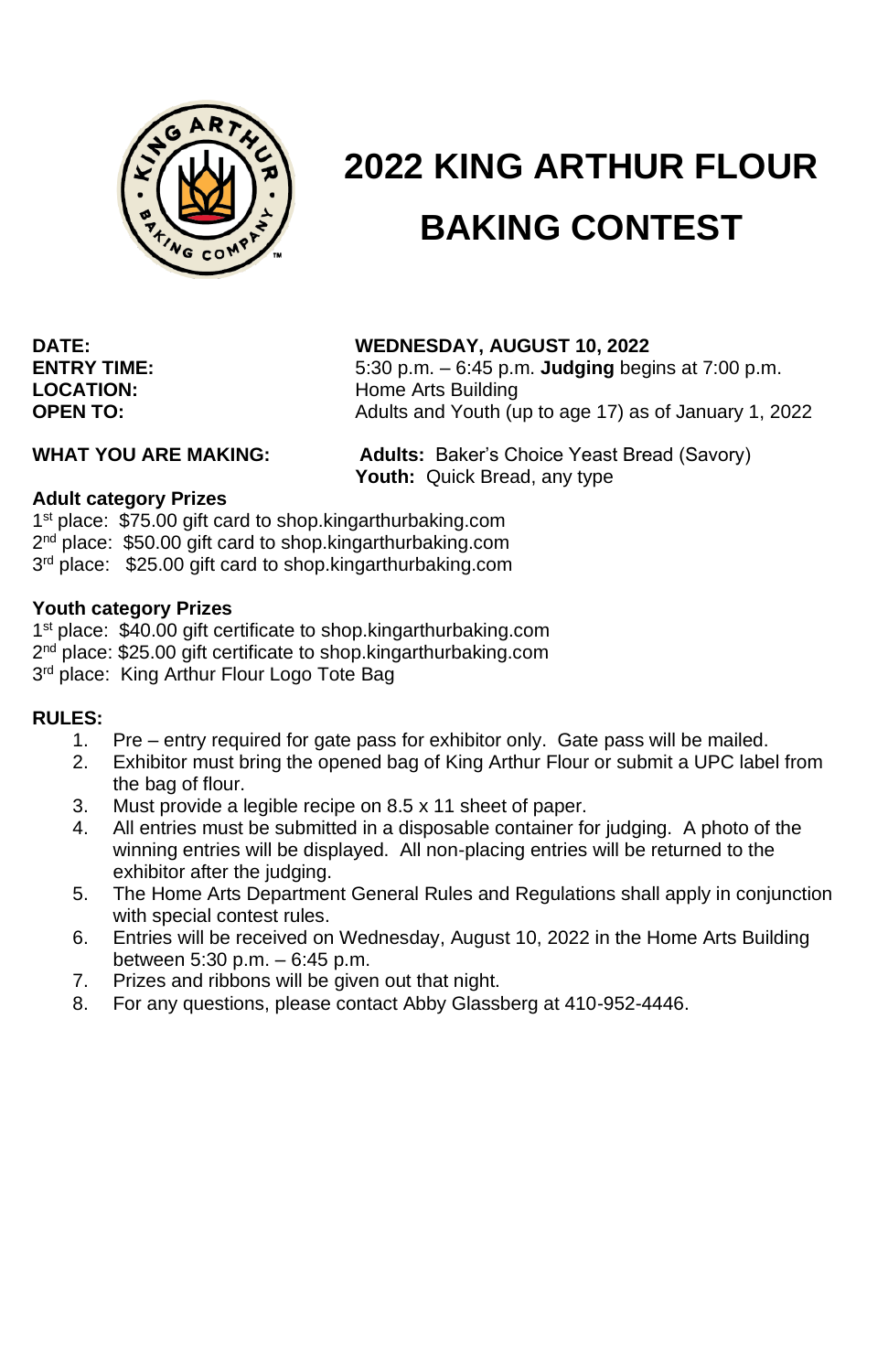### **SECTION M – CLOTHING Entries Due: Wednesday, July 27, 2022 - 5 p.m. - 8 p.m. Thursday, July 28, 2022 - 5 p.m. - 8 p.m. Friday, July 29, 2022 - 3 p.m. - 8 p.m.**

**Entries close at 8:00 p.m. on Friday, July 29th**

### **Chairman - Mrs. Elaine Reedy Assistant Chairman – Ms. Faye Liberatore**

- All entries must have been completed since the previous Fair.
- Garments must be clean. Please provide clothes hangers for display.
- Fragile garments may be exhibited individually in clear plastic.
- Bring oatmeal box or other type of stand for your hat entry.
- Smocked dresses will be entered under smocked dresses only.
- Age as of January 1, 2022, will be used for age determination.
- See Departmental Rules for 2022 Building Theme

### \*\*\*\*\*\*\*\*\*\*\*\*\*\*\*\*\*\*\*\*\*\*\*\*\*\*\*\*\*\*\*\*\*\*\*\*\*\*\*\*\*

### **One Champion Ribbon will be awarded from the Blue Ribbon Winners in Each Category**

### **One Best in Show Ribbon will be awarded as follows from the Champion Ribbons: One Best in Show Adult One Best in Show Youth**

\*\*\*\*\*\*\*\*\*\*\*\*\*\*\*\*\*\*\*\*\*\*\*\*\*\*\*\*\*\*\*\*\*\*\*\*\*\*\*\*\*

### **ADULT CLOTHING – Sewn by Adults M01. COATS, BLAZERS, JACKETS AND VESTS** 1. Coat or Cape **8.00 6.00 5.00 4.00** 2. Ladies' Jacket – Lined **5.00 4.50 4.00 3.50** 3. Ladies' Jacket – Unlined **5.00 4.50 4.00 3.50** 4. Ladies' Vest **4.00 3.50 3.00 2.50 M02. MEN'S' CLOTHING** 5. Man's Vest **5.00 4.50 4.00 3.50** 6. Man's Shirt **5.50 5.00 4.50 4.00 M03. LADIES' SUITS, OUTFITS, DRESSES AND BLOUSES** 7. Ladies' 2-piece Suit (skirt or slacks) **7.00 6.50 6.00 5.50** 8. Skirt **5.00 4.50 4.00 3.50** 9. Matching Outfit (Skirt or Slacks and Vest or Tunic) **5.00 4.50 4.00 3.50** 10. Jacket Dress or Two-Piece Dress **5.00 4.50 4.00 3.50** 11. Dress **5.00 4.50 4.00 3.50** 12. Blouse (Set-in Sleeves) Dressy **4.50 4.00 3.50 3.00** 13. Blouse (Set-in Sleeves) Casual **4.50 4.00 3.50 3.00** 14. Blouse (Sleeveless, Other) **4.00 3.50 3.00 2.50** 15. Ladies' Slacks **4.00 3.50 3.00 2.50 M04. BRIDAL GOWNS, FORMALS and ACCESSORIES** 16. Bridal Gown **7.00 6.50 6.00 5.50** 17. Formal - Long **6.00 5.50 5.00 4.50** 18. Formal - Short **6.00 5.50 5.00 4.50** 19. Bridal Hat or Veil **4.00 3.50 3.00 2.50 M05. SPORTING WEAR, OUTERWEAR and LOUNGE WEAR** 20. Sport Outfit **4.00 3.50 3.00 2.50** 21. Casual Outerwear **4.00 3.50 3.00 2.50** 22. Lounge Wear **4.00 3.50 3.00 2.50 M06. EMBELLISHED (SMOCKING, APPLIQUE, ETC.) Judged on embellishment** 23. Embellished clothing **4.00 3.50 3.00 2.50**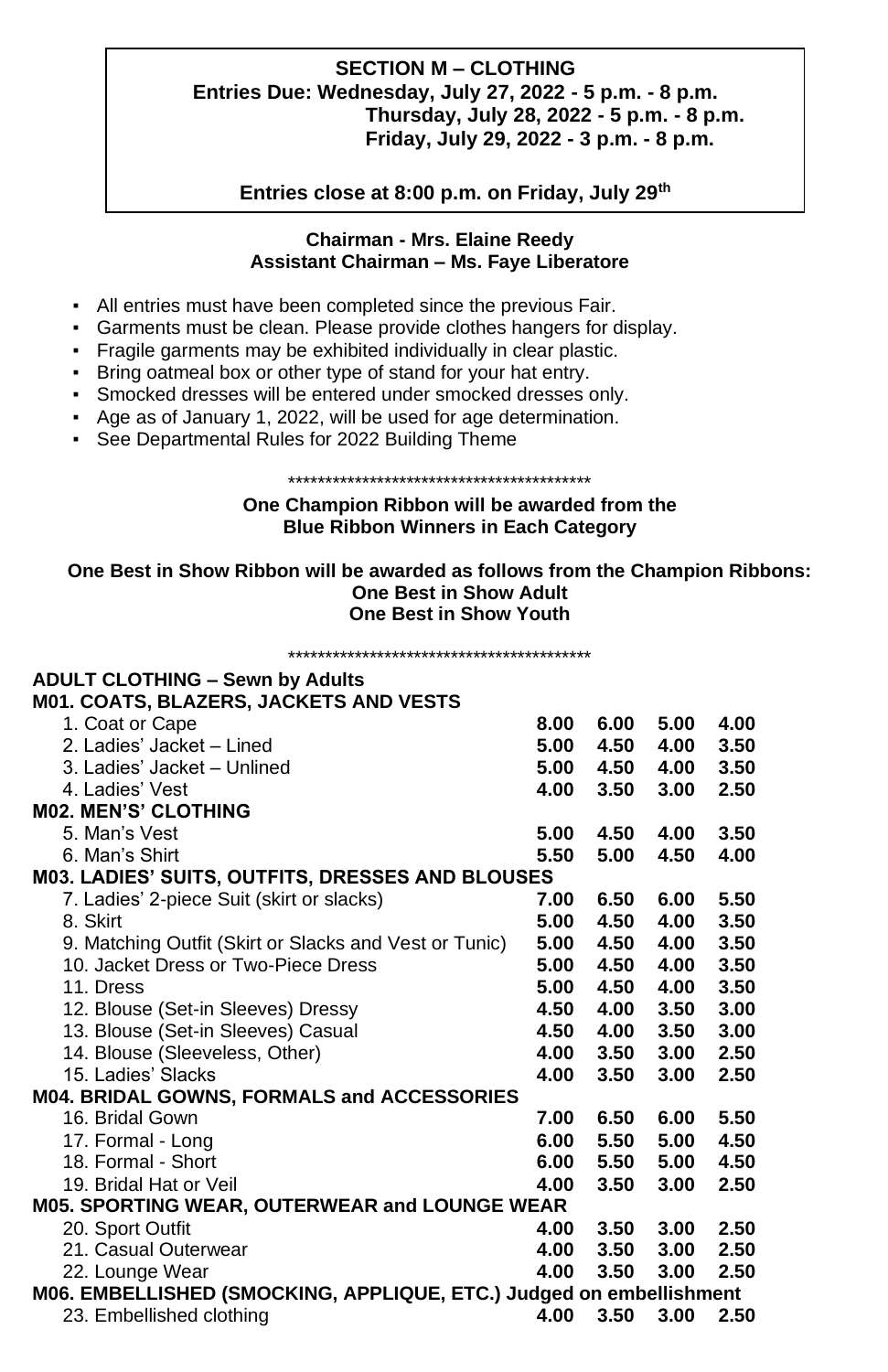| <b>SECTION M - CLOTHING (Continued)</b>                                                               |              |                |              |              |
|-------------------------------------------------------------------------------------------------------|--------------|----------------|--------------|--------------|
| 24. Embellished item                                                                                  | 4.00         | 3.50           | 3.00         | 2.50         |
| <b>M07. MISCELLANEOUS SEWING</b>                                                                      | 3.50         | 3.00           | 2.50         | 2.00         |
| 25. Apron                                                                                             |              |                |              |              |
| 26. Hat (sewed hat or bonnet)                                                                         |              |                |              |              |
| 27. Purse (sewn)                                                                                      |              |                |              |              |
| 28. Bag (sewn))                                                                                       |              |                |              |              |
| 29. Any Non-Clothing Item                                                                             |              |                |              |              |
| <b>M08 BUILDING THEME</b>                                                                             |              |                |              |              |
| 30. Garment with Building Theme                                                                       |              |                |              |              |
| M09. CHILDREN'S CLOTHING (Infant to 16 Years) - MADE BY ADULTS                                        |              |                |              |              |
| 31. Coat (lined)                                                                                      | 5.00         | 4.50           | 4.00         | 3.50         |
| 32. Girl's Jacket                                                                                     | 3.50         | 3.00           | 2.50         | 2.00         |
| 33. Boy's Jacket                                                                                      | 3.50         | 3.00           | 2.50         | 2.00         |
| 34. Vest                                                                                              |              | 3.50 3.00 2.50 |              | 2.00         |
| <b>M10. GIRL'S DRESSES</b>                                                                            | 3.50         | 3.00           | 2.50         | 2.00         |
| 35. Girl's Dress (infant to 5 years) Plain                                                            |              |                |              |              |
| 36. Girl's Dress (infant to 5 years) Fancy<br>37. Girl's Dress (6 to 12 years) Plain                  |              |                |              |              |
| 38. Girl's Dress (6 to 12 years) Fancy                                                                |              |                |              |              |
| 39. Girl's Dress (12 to 16 years) Plain                                                               |              |                |              |              |
| 40. Girl's Dress (12 to 16 years) Fancy                                                               |              |                |              |              |
| 41. Smocked Dress (Plain or Fancy)                                                                    |              |                |              |              |
| 42. Blouse                                                                                            |              |                |              |              |
| <b>M11. GIRL'S - OTHER CLOTHING</b>                                                                   | 3.00         | 2.50           | 2.00         | 1.50         |
| 43. Skirt and Jacket                                                                                  |              |                |              |              |
| 44. Skirt and Vest                                                                                    |              |                |              |              |
| 45. Jumper                                                                                            |              |                |              |              |
| 46. Girl's Slacks                                                                                     |              |                |              |              |
| 47. Girl's Skirt                                                                                      |              |                |              |              |
| 48. Sleep wear (robe, gown, P.J.'s or matching set)                                                   |              |                |              |              |
| 49. Other Item                                                                                        |              |                |              |              |
| <b>M12. BOYS CLOTHING</b>                                                                             | 3.50         | 3.00           | 2.50         | 2.00         |
| 50. Boy's 2-Piece Suit                                                                                |              |                |              |              |
| 51. Boy's Shirt                                                                                       |              |                |              |              |
| 52. Boy's Trousers                                                                                    |              |                |              |              |
| <b>M13. OTHER CHILDREN'S CLOTHING ITEMS</b>                                                           |              |                |              |              |
| 53. Christening Outfit                                                                                | 6.00         |                | 5.00 4.00    | 3.00         |
| 54. Play Outfit (boy's or girl's)                                                                     | 3.50         | 3.00           | 2.50         | 2.00         |
| 55. Child's Dress and Pinafore                                                                        |              | 4.00 3.50 3.00 |              | 2.50         |
| 56. Child's Apron                                                                                     | 3.50         | 3.00           | 2.50         | 2.00         |
| M14. SEWING - 5 to 16 Years of Age                                                                    | 3.50         | 3.00           | 2.50         | 2.00         |
| 57. Skirt                                                                                             |              |                |              |              |
| 58. Blouse or Top                                                                                     |              |                |              |              |
| 59. Pants                                                                                             |              |                |              |              |
| 60. Girl's Dress - Plain                                                                              |              |                |              |              |
| 61. Girl's Dress - Fancy                                                                              |              |                |              |              |
| 62. Sleepwear                                                                                         |              |                |              |              |
| 63. Miscellaneous Sewn Item                                                                           |              |                |              |              |
| M15. Garment with Building Theme - 5-16 Years of Age                                                  |              |                |              |              |
| 64. Garment with Building Theme from Category M14<br>M16. DOLLS AND COSTUMES - OPEN TO ALL AGE GROUPS |              |                |              |              |
| 65. Machine Sewn Doll Clothes - 3 outfits (cloths only)                                               |              |                |              | 5.50         |
| 66. Adult Costume                                                                                     | 7.00         | 6.50           | 6.00         | 5.50         |
| 67. Children's Costume - Girls                                                                        | 7.00<br>7.00 | 6.50<br>6.50   | 6.00<br>6.00 |              |
| 68. Children's Costume - Boys                                                                         | 7.00         | 6.50           | 6.00         | 5.50<br>5.50 |
| M17. MACHINE EMBROIDERY - OPEN TO ALL AGE GROUPS                                                      |              |                |              |              |
| 69. Any item of Clothing with Machine                                                                 | 3.50         | 3.00           | 2.50         | 2.00         |
| Embroidery (will be judged on the embroidery-not the construction of garment)                         |              |                |              |              |
| 69. Any non-clothing item with machine Embroidery                                                     | 3.50         | 3.00           | 2.50         | 2.00         |
|                                                                                                       |              |                |              |              |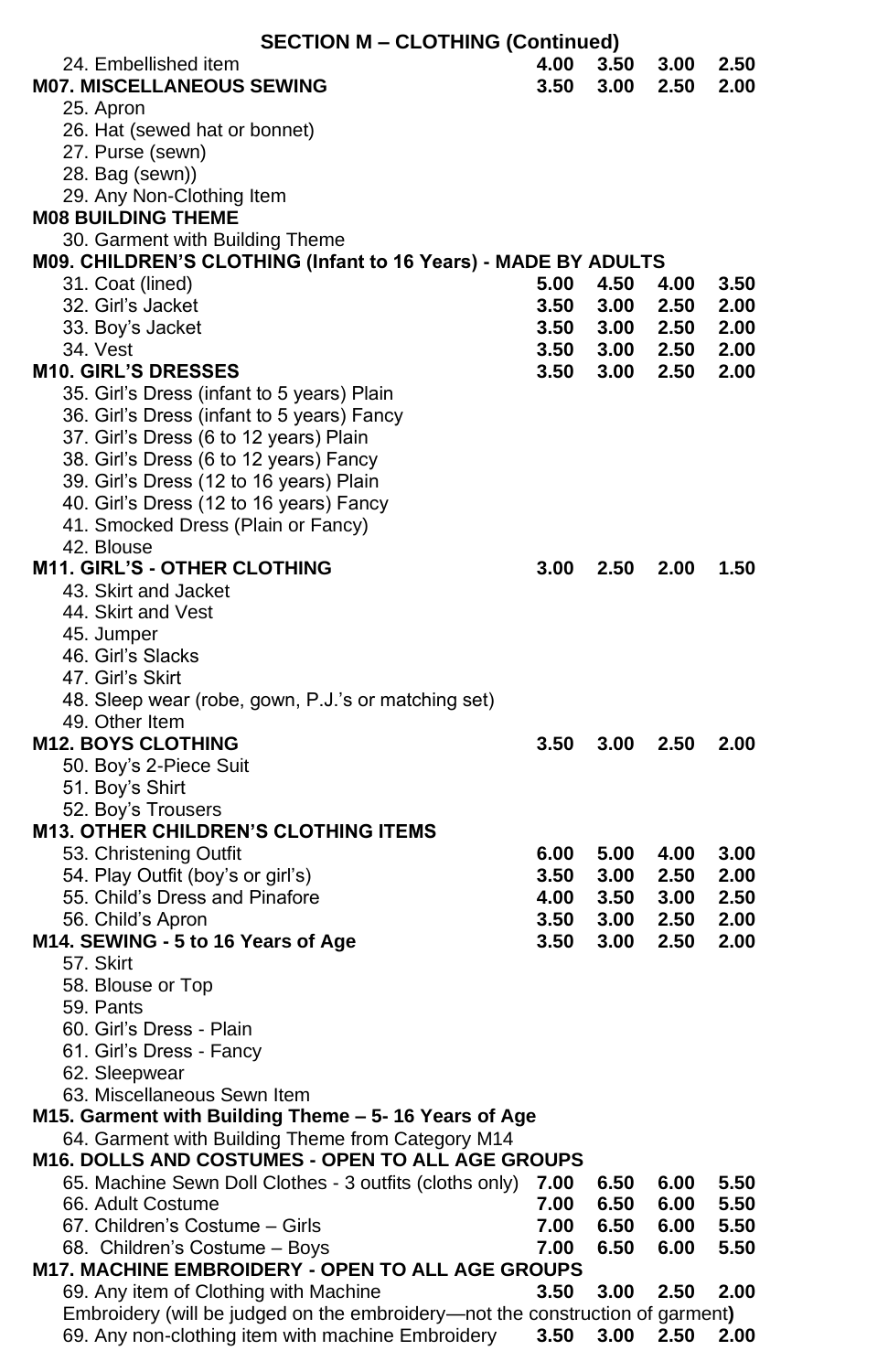### **SECTION M – CLOTHING (Continued)**

### **M18. BUILDING THEME**

71. Any sewn item with Building Theme in Category M16 & M17

## **SECTION N – FINE ARTS - ADULTS Entries Due: Wednesday, July 27, 2022 - 5 p.m. - 8 p.m. Thursday, July 28, 2022 - 5 p.m. - 8 p.m. Friday, July 29, 2022 - 3 p.m. - 8 p.m.**

**Entries close at 8:00 p.m. on Friday, July 29th**

### **Chairman - Mrs. Pauline Hood Assistant Chairman – Ms. Michele McGuinness**

- All artwork must be the original work of the exhibitor.
- All entries must have been completed since the previous Fair.
- Each exhibitor is limited to one entry in each class. No more than 15 entries total.
- ALL ARTWORK MUST BE DRY AND FRAMED WITH PICTURE WIRES AND SCREW EYES on back for hanging. No saw tooth hangers or other hangers. Artwork must be firmly attached to frame.
- Gallery Wrap and Museum Wrap is acceptable. Gallery wrap is a frameless presentation where the painted image wraps around the edge of stretcher frame. Museum wrap is when the painting is on the front of the canvas and a solid color is wrapped around the edge of the stretcher frame.
- All pastels, watercolors, drawings, and mixed media should be matted and framed using glass or Plexiglas.
- No Prints or Giclee's
- Abstracts, impressionistic, and mini paintings will be entered only in their specific class.
- No Number Painting or Commercial Kits.
- Exhibit should be no more than 42 inches' total in any dimension. This measurement includes the framing.
- Glass or dimensional art see Fine Arts and Crafts Adults (Section Q)
- See Departmental Rules for 2022 Building Theme.

### **\*\*\*\*\*\*\*\*\*\*\*\*\*\*\*\*\*\*\*\*\*\*\*\*\*\*\*\*\*\*\*\*\*\*\*\*\*\*\*\*\***

### **One Champion Ribbon will be awarded from the Blue Ribbon Winners in Each Category**

**One Best in Show Ribbon will be awarded as follows from the Champion Ribbons: One Best in Show Adult**

\*\*\*\*\*\*\*\*\*\*\*\*\*\*\*\*\*\*\*\*\*\*\*\*\*\*\*\*\*\*\*\*\*\*\*\*\*\*\*\*\*

### **ORIGINAL PAINTINGS AND DRAWINGS 10.00 8.00 7.00 6.50 N01. OILS**

- 1. Oil Landscape
- 2. Oil Marine seascapes, water scenes
- 3. Oil Street Scenes
- 4. Oil Portrait
- 5. Oil Figure Painting people in action
- 6. Oil Still Life
- 7. Oil Flowers
- 8. Oil Nature (animals)
- 9. Oil Nature (birds, fish insects, butterflies, etc.)

# **N02. WATERCOLOR**

- 10. Watercolor Landscape
- 11. Watercolor Marine seascapes, water scenes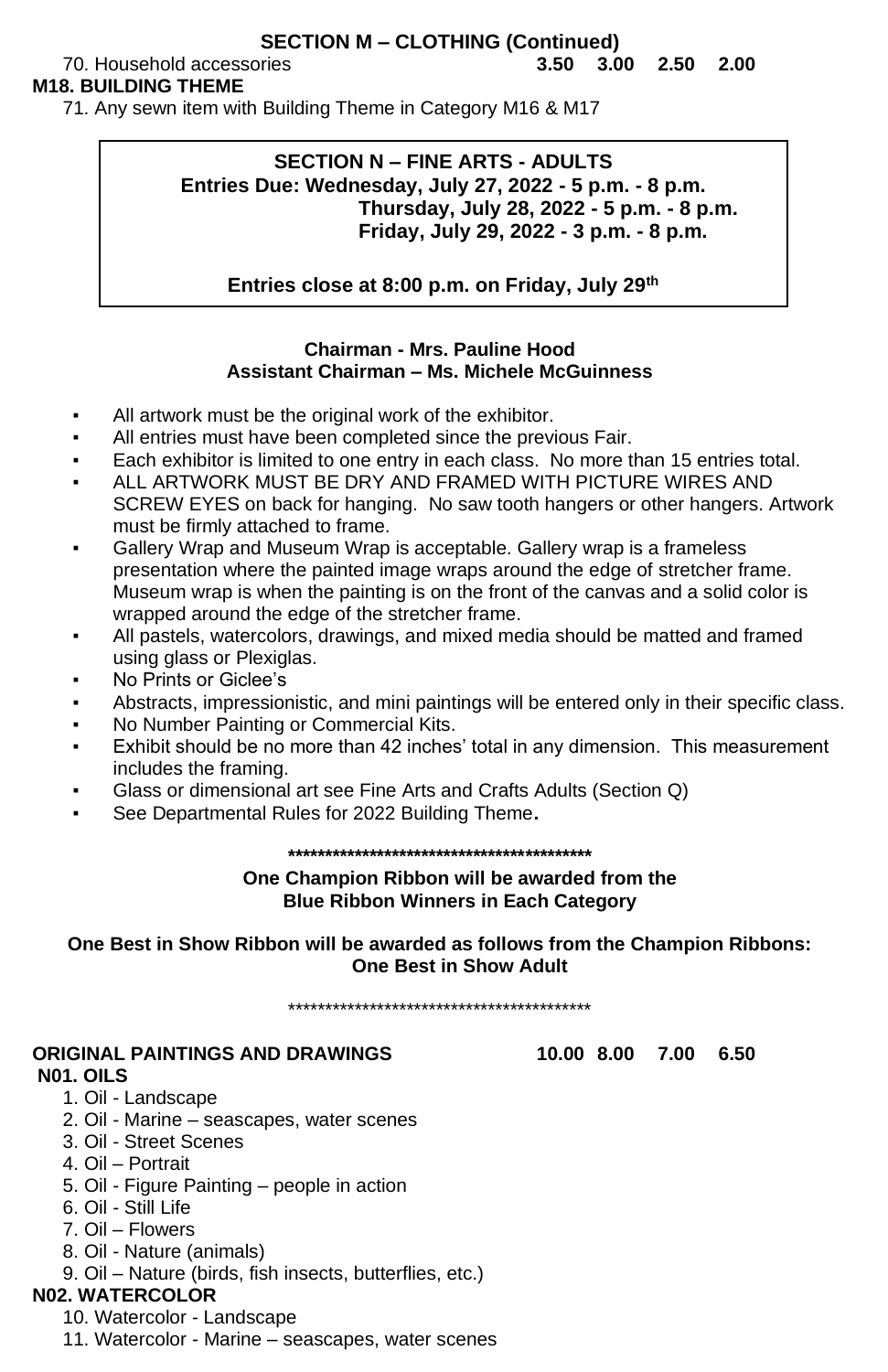### **SECTION N – FINE ARTS – ADULTS (Continued)**

- 12. Watercolor Street Scenes
- 13. Watercolor Portrait
- 14. Watercolor Figure Painting people in action
- 15. Watercolor Still Life
- 16. Watercolor Flowers
- 17. Watercolor Nature (animals)
- 18. Watercolor Nature (birds, fish, insects, butterflies, etc.)

### **N03. PASTEL**

- 19. Pastel Landscape
- 20. Pastel Marine seascapes, water scenes
- 21. Pastel Street Scenes
- 22. Pastel Portrait
- 23. Pastel Figure Painting people in action
- 24. Pastel Still Life
- 25. Pastel Flowers
- 26. Pastel Nature (animals)
- 27 Pastel Nature (birds, fish, insects, butterflies, etc.)

### **N04. ACRYLIC**

- 28. Acrylic Landscape
- 29. Acrylic Marine seascapes, water scenes
- 30. Acrylic Street Scenes
- 31. Acrylic Portrait
- 32. Acrylic Figure people in action
- 33. Acrylic Still Life
- 34. Acrylic Flowers
- 35. Acrylic Nature (animals)
- 36. Acrylic Nature (birds, insects, butterflies, etc.)

### **N05. COLORED PENCIL**

- 37. Colored Pencil Landscape
- 38. Colored Pencil Marine seascapes, water scenes
- 39. Colored Pencil Steet Scenes
- 40. Colored Pencil Portrait
- 41. Colored Pencil Figure people in action
- 42. Colored Pencil Still Life
- 43. Colored Pencil Flowers
- 44. Colored Pencil Naure (animals)
- 45. Colored Pencil Nature (birds, insects, butterflies, etc.)

### **N06. GRAPHIC ARTS**

- 46. Pen and ink or Brush Drawing
- 47. Pencil Drawing (black and white)
- 48. Charcoal Drawing

### **N07. MISCELLANEOUS ART 10.00 8.00 7.00 6.50**

- 49. Abstract and Impressionistic (any medium)
- 50. Copy Work (any medium)
- 51. Historic Howard County (any medium) Does not have to be on Historic Register
- 52. Mini **–** Painting 5" x 7" and under not including frame (any medium)

### **N08. OTHER ART FORMS**

- 53. Computer Generated Art
- 54. Scratch Board, Linoleum Block, Silk Screen. Collage, Doodling, etc. (select one)
- 55. Mixed Media (any two or more mediums from category 1-6)

### **N09. BUILDING THEME**

56. Building Theme – Any Medium

### *\*\*\*SPECIAL AWARDS FOR FINE ARTS\*\*\**

**Mary Fleming Streaker Studios of Fine Arts - \$25 - Awarded by Mary Streaker** Best Animal Painting Any Medium

**Mary Fleming Streaker Studios of Fine Arts - \$25** *- Awarded by Mary Streaker* Best Portrait Any Medium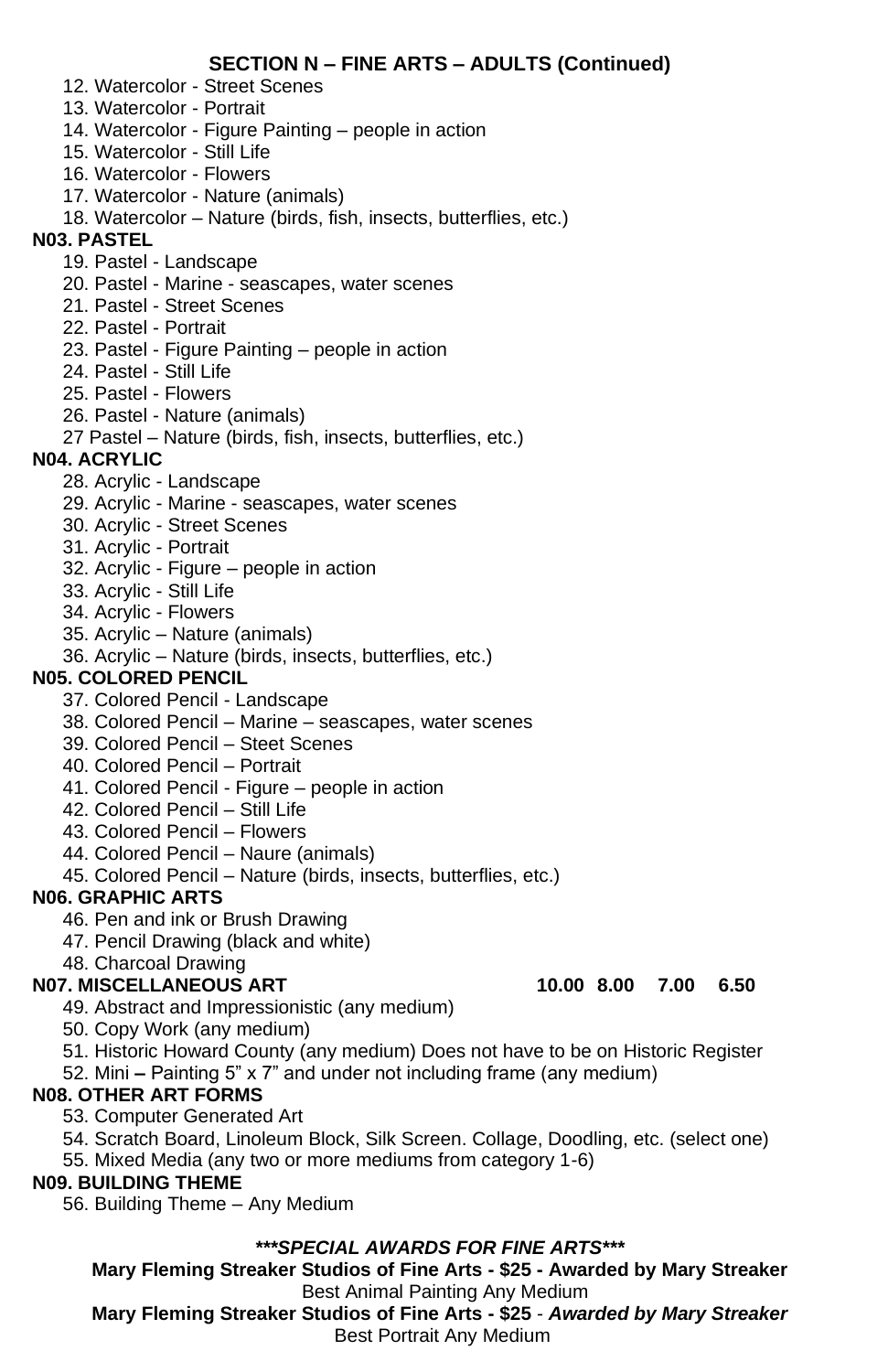### **SECTION O - FINE ARTS - CHILDREN'S Entries Due: Wednesday, July 27, 2022 - 5 p.m. - 8 p.m. Thursday, July 28, 2022 - 5 p.m. - 8 p.m. Friday, July 29, 2022 - 3 p.m. - 8 p.m.**

**Entries close at 8:00 p.m. on Friday, July 29th**

### **Chairman – Ms. Patricia Chalk**

- All articles must be the original work of the child exhibiting and must have been **completed since the previous Fair**. **Paintings may be entered only in the year in which they were completed. Repeat entries will be disqualified.**
- Each exhibitor is limited to one entry in each class.
- Any work that is framed must be **FRAMED WITH PICTURE WIRES AND SCREW EYES** on back for hanging. No saw tooth hangers or other hangers. Artwork must be **securely** attached to frame.
- Gallery wrap is acceptable. Gallery wrap means: canvas is wrapped around the stretcher and must be painted with the **continuation** of the painting.
- **Any work not framed must be mounted on a rigid backing board example – foam board (NO POSTER BOARD) and matted and attached securely. Entries that do not adhere to this requirement will not be accepted. No materials will be provided.**
- **Do not use regular double-sided tape, if using double sided tape please use permanent.**
- Exhibits cannot exceed 30 inches in any dimension. This measurement includes the mat and frame.
- Age as of January 1, 2022, will be used for age determination.
- **See Departmental Rules for 2022 Building Theme**
- **Please note:** All unframed entries will be displayed with binder clips.

\*\*\*\*\*\*\*\*\*\*\*\*\*\*\*\*\*\*\*\*\*\*\*\*\*\*\*\*\*\*\*\*\*\*\*\*\*\*\*\*\*

**One Champion Ribbon will be awarded from the Blue Ribbon Winners in Each Category** 

**One Best in Show Ribbon will be awarded to one Champion Ribbons winners from each age group**

\*\*\*\*\*\*\*\*\*\*\*\*\*\*\*\*\*\*\*\*\*\*\*\*\*\*\*\*\*\*\*\*\*\*\*\*\*\*\*\*\*

### **CHILDREN'S WORK (5 to 7 Years of Age) 4.25 3.25 2.25 1.25**

### **O01. DRAWING**

- 1. Pencil
- 2. Colored Pen**cil**

### **O02. CRAYONS/MARKERS**

- 3. Crayon
- 4. Colored Markers
- **O03. PAINTS/PASTELS**
	- 5. Watercolor or Tempera
	- 6. Pastel
	- 7. Acrylic

### **O04. MISCELLANEOUS**

- 8. Finger Paints
- 9. Scratch Board Linoleum Block, College, Doodling, etc. (Select One) 10. Mixed Media (any 2 or more Mediums)

### **O05. BUILDING THEME – CHIILDREN'S 5-7 YRS OLD**

11. Building Theme (any Medium)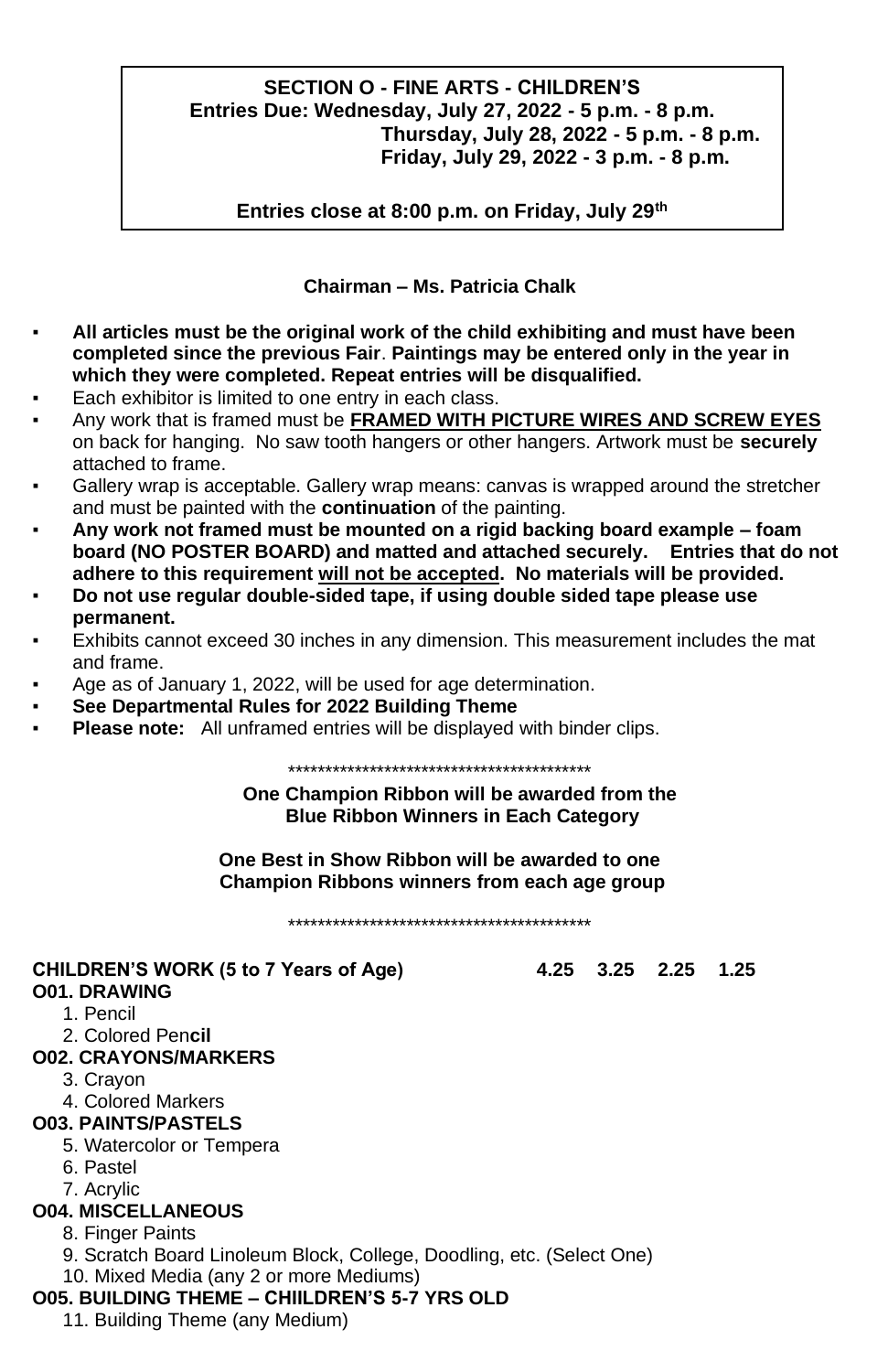**SECTION O - FINE ARTS CHILDREN'S (Continued)**

**CHILDREN'S WORK (8 to 11 Years of Age) 4.25 3.25 2.25 1.25**

### **O06. DRAWING**

- 12. Charcoal
- 13. Pencil
- 14. Pen and Ink
- **O07. COLOR**
	- 15. Pencil
	- 16. Crayon
	- 17. Colored Markers

### **O08. PAINTS/PASTEL**

- 18. Watercolor or Tempera
- 19. Pastel
- 20. Acrylic
- 21. Oil

### **O09. MISCELLANEOUS**

22. Scratch Board, Linoleum Block, Silk Screen, Collage, Doodling etc. (Select One) 23. Mixed Media (any 2 or more Mediums)

- **O10. BUILDING THEME – CHILDRENS 8-11 YRS OLD**
	- 24. Building Theme (Any Medium)

### *\*\*\*SPECIAL AWARDS FOR FINE ARTS\*\*\**

*In Memory of Frankie Pardoe by the Pardoe Family - \$20.00 - Class Champion Winners In Memory of Frankie Pardoe by the Pardoe Family- \$30.00 - Best in Show* 

### **SECTION P - FINE ARTS - TEENAGE Entries Due: Wednesday, July 27, 2022 - 5 p.m. - 8 p.m. Thursday, July 28, 2022 - 5 p.m. - 8 p.m. Friday, July 29, 2022 - 3 p.m. - 8 p.m.**

**Entries close at 8:00 p.m. on Friday, July 29th**

### **Chairman – Ms. Mary Ann Miller**

- All articles must be the original work of the Teen exhibiting and must have been **completed since the previous Fair. Paintings may be entered only in the year in which they were completed. Repeat entries will be disqualified.**
- Each exhibitor is limited to one entry in each class.
- Any work that is framed must be **FRAMED WITH PICTURE WIRES AND SCREW EYES ON BACK FOR HANGING. NO SAW TOOTH HANGERS OR OTHER HANGERS. ARTWORK MUST BE SECURELY ATTACHED TO FRAME.**
- **EXECUTE:** Gallery wrap is acceptable. Gallery wrap means: canvas is wrapped around the stretcher and must be painted with the **continuation** of the painting.
- **Any work not framed should be mounted on a rigid backing board example – foam board (NO POSTER BOARD) and matted and attached securely. Entries that do not adhere to this requirement will not be accepted. No materials will be provided.**
- **Do not use regular double-sided tape, if using double sided tape please use permanent.**
- Exhibits cannot exceed 30 inches in any dimension. This measurement includes the mat and frame.
- Age as of January 1, 2022, will be used for age determination.
- **See Departmental Rules for 2022 Building Theme**
- Please note: All unframed entries will be displayed with binder clips.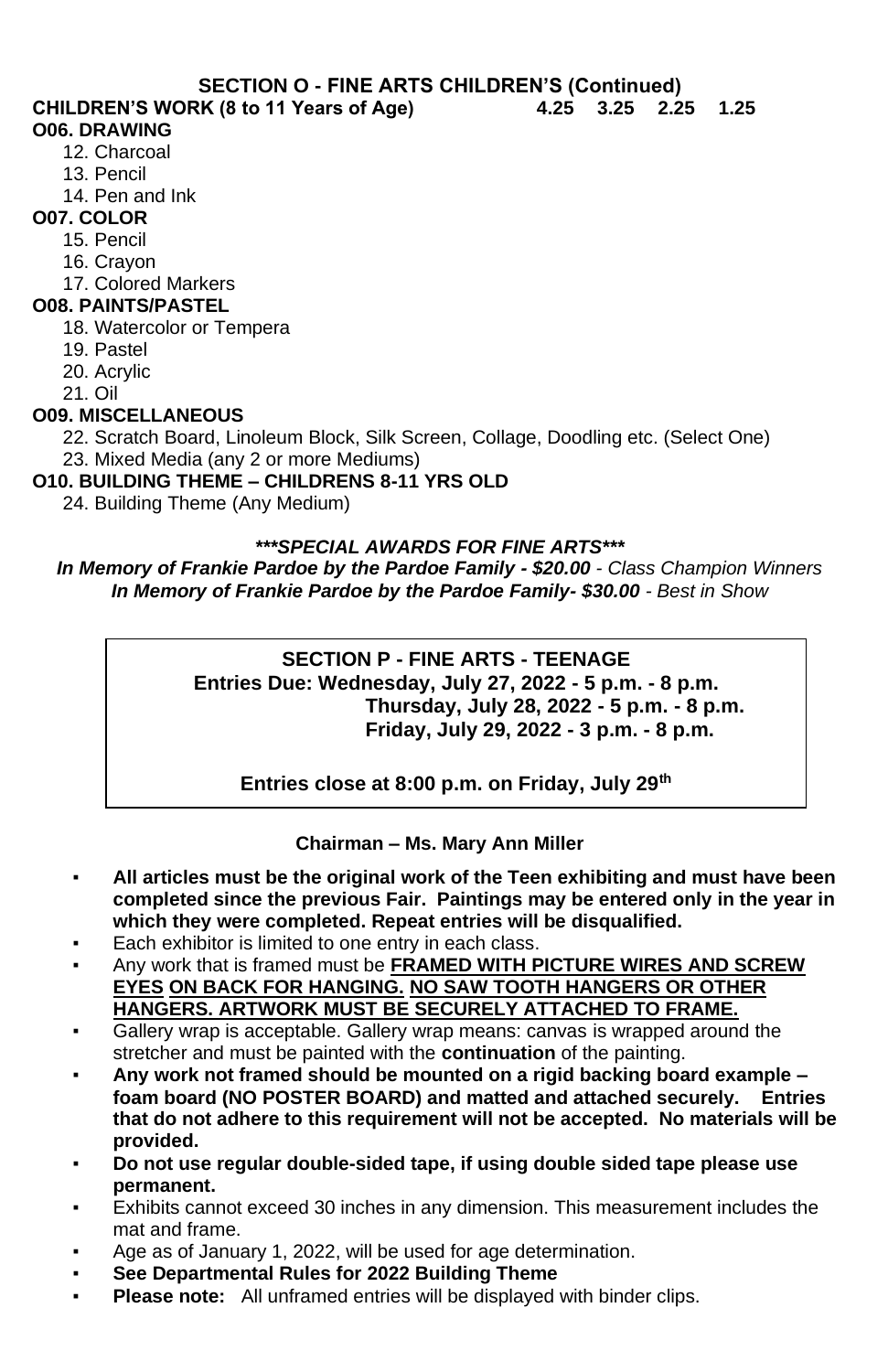# **SECTION P - FINE ARTS TEENAGE (Continued)**

### \*\*\*\*\*\*\*\*\*\*\*\*\*\*\*\*\*\*\*\*\*\*\*\*\*\*\*\*\*\*\*\*\*\*\*\*\*\*\*\*\*

### **A Champion Ribbon will be awarded from the Blue Ribbon winner in each category**

### **One Best in Show Ribbon will be awarded to one of the Champion Ribbon winners from each age group**

| TEENAGE WORK (12 to 14 Years Old)                                                      |      | 5.00 4.00 | 3.00 | 2.00 |
|----------------------------------------------------------------------------------------|------|-----------|------|------|
| <b>P01. PAINTINGS</b>                                                                  |      |           |      |      |
| 1. Oil Painting - Landscape                                                            |      |           |      |      |
| 2. Oil Painting - Still Life or Figure, Portrait                                       |      |           |      |      |
| 3. Acrylics                                                                            |      |           |      |      |
| 4. Watercolor                                                                          |      |           |      |      |
| 5. Pastel                                                                              |      |           |      |      |
| <b>P02. DRAWING</b>                                                                    |      |           |      |      |
| 6. Color Pencil                                                                        |      |           |      |      |
| 7. Charcoal                                                                            |      |           |      |      |
| 8. Pen and Ink                                                                         |      |           |      |      |
| 9. Pencil                                                                              |      |           |      |      |
| 10. Colored Markers                                                                    |      |           |      |      |
| <b>P03. MISCELLANEOUS</b>                                                              |      |           |      |      |
| 11. Original Single Frame Cartoon                                                      |      |           |      |      |
| 12. Manga - Japanese Animation                                                         |      |           |      |      |
| 13. Abstract or Impressionistic (any Medium)                                           |      |           |      |      |
| P04. OTHER                                                                             |      |           |      |      |
| 14. Miscellaneous Forms (select one) Scratch Board, Linoleum, Block, Doodling Collage, |      |           |      |      |
| Etc.                                                                                   |      |           |      |      |
| 15. Mixed Media                                                                        |      |           |      |      |
| <b>P05. BUILDING THEME - TEENAGE 12-14 YRS OLD</b>                                     |      |           |      |      |
| 16. Building Theme (Any Medium)                                                        |      |           |      |      |
| TEENAGE WORK (15 to 18 Years Old)                                                      | 5.00 | 4.00      | 3.00 | 2.00 |
| <b>P06. PAINTINGS</b>                                                                  |      |           |      |      |
| 17. Oil Painting - Landscape                                                           |      |           |      |      |
| 18. Oil Painting - Still Life or Figure, Portrait                                      |      |           |      |      |
| 19. Acrylics                                                                           |      |           |      |      |
| 20. Watercolor                                                                         |      |           |      |      |
| 21. Pastel                                                                             |      |           |      |      |
| <b>P07. DRAWING</b>                                                                    |      |           |      |      |
| 22. Color Pencil                                                                       |      |           |      |      |
| 23. Charcoal                                                                           |      |           |      |      |
| 24. Pen and Ink                                                                        |      |           |      |      |
| 25. Pencil                                                                             |      |           |      |      |
| <b>P08. MISCELLANEOUS</b>                                                              |      |           |      |      |
| 26. Computer Generated Art                                                             |      |           |      |      |
| 27. Original Single Frame Cartoon                                                      |      |           |      |      |
| 28. Manga - Japanese Animation                                                         |      |           |      |      |
| 29. Abstract or Impressionistic (any Medium)                                           |      |           |      |      |
| 30. Miscellaneous Forms (select one) Scratch Board, Linoleum, Block,                   |      |           |      |      |
| Doodling Collage, Etc.                                                                 |      |           |      |      |
| 31. Mixed Media                                                                        |      |           |      |      |
| P09. BUILDING THEME - TEENAGE 15-18 YRS OLD                                            |      |           |      |      |
| 32. Building Theme (Any Medium)                                                        |      |           |      |      |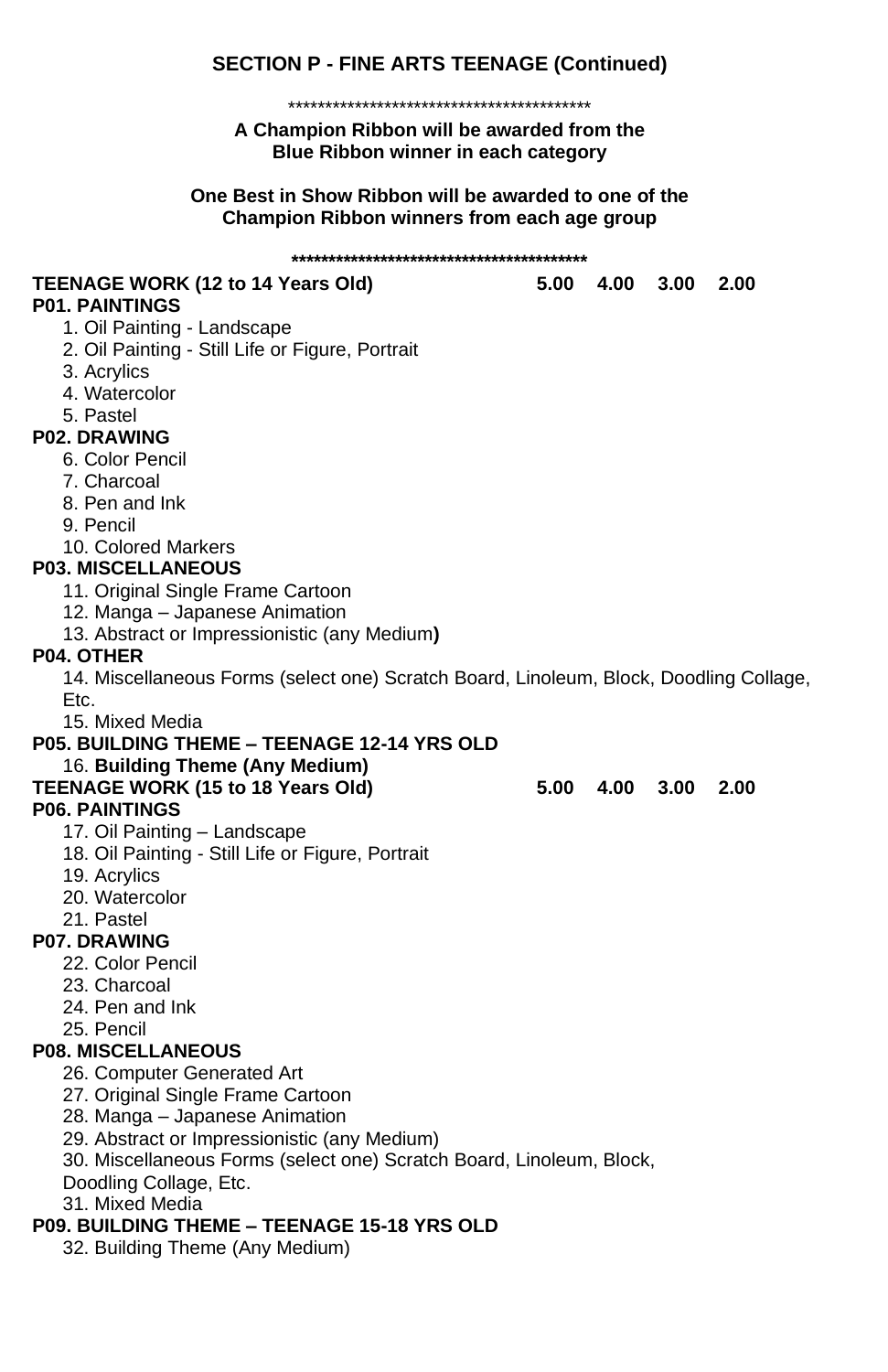### **SECTION P - FINE ARTS TEENAGE (Continued)**

*\*\*\*SPECIAL AWARDS FOR FINE ARTS\*\*\**

*In Memory of Frankie Pardoe by the Pardoe Family - \$20.00 – Children & Teenage Fine Arts Class Champion Winners In Memory of Frankie Pardoe by the Pardoe Family- \$30.00 – Children & Teenage Fine Arts Best in Show*

### **SECTION Q – FINE ARTS & CRAFTS - ADULTS Entries Due: Wednesday, July 27, 2022 - 5 p.m. - 8 p.m. Thursday, July 28, 2022 - 5 p.m. - 8 p.m. Friday, July 29, 2022 - 3 p.m. - 8 p.m.**

**Entries close at 8:00 p.m. on Friday, July 29th**

### **Chairman - Ms. Donna Hoffman**

- All entries are to be handmade.
- No Kits or Plastic Models.
- All entries must have been completed since the previous Fair.
- Entries will not be accepted that are larger than 24" x 24" overall.
- **See Departmental Rules for 2022 Building Theme**.

\*\*\*\*\*\*\*\*\*\*\*\*\*\*\*\*\*\*\*\*\*\*\*\*\*\*\*\*\*\*\*\*\*\*\*\*\*\*\*\*

### **One Champion Ribbon will be awarded from the Blue Ribbon Winners in Each Category**

**One Best in Show Ribbon will be awarded as follows from the Champion Ribbons: One Best in Show Adult**

\*\*\*\*\*\*\*\*\*\*\*\*\*\*\*\*\*\*\*\*\*\*\*\*\*\*\*\*\*\*\*\*\*\*\*\*\*\*\*\*\*

### **Q01. ADULT DECORATIVE PAINTING ON CHINA 6.25 5.25 4.25 3.00 (All judging based upon painting only) Maximum size limit of entire entry (i.e. box, plate, container) is 24" x 24".**

1. Hand Painting on China - Landscape, Birds and/or Animals, Fruits and/or Flowers, or **Portraits** 

- 2. Decorative Painting on non-fabric/non-container surface
- 3. Decorative Painting on Container Small (not to exceed 6" x 6")
- 4. Decorative Painting on Container Large (larger the 6" x 6" but not to exceed 24" x 24")
- 5. Ceramics from Prepared Form, Glazed or Not Glazed, Hand painted Acrylic & Antique

### **Q02. CREATIVE CRAFTS 6.25 5.25 4.25 3.00**

### **Maximum size of entry is not to exceed 24" x 24"**

- 6. Stenciling on non-Fabric surface
- 7. Calligraphy on non-fabric surface
- 8. Paper Craft (lampshades, decoupage, quilling, origami, stamping, etc.)
- 9. Paper Craft Scrap Booking two pages 12" x 12".
- 10. Paper Craft Greeting Cards (group of 3-4 cards decorated in any coordinating method),
- 11. Egg Craft
- 12. Shell and Nature Craft
- 13. Recycled Craft (made from any recycled object)
- 14. Handmade/hand-decorated Soap or Candle (one item only).

### **Q03. DECORATIVE FABRIC ART 6.25 5.25 4.25 3.00 (Please note – Maximum size of surface/item may exceed 24" x 24" (i.e. large t-shirt) but decorated area to be judged must be 24" x 24" or less)**

15. Hand Painted Clothing (T-shirt, shoes, purses)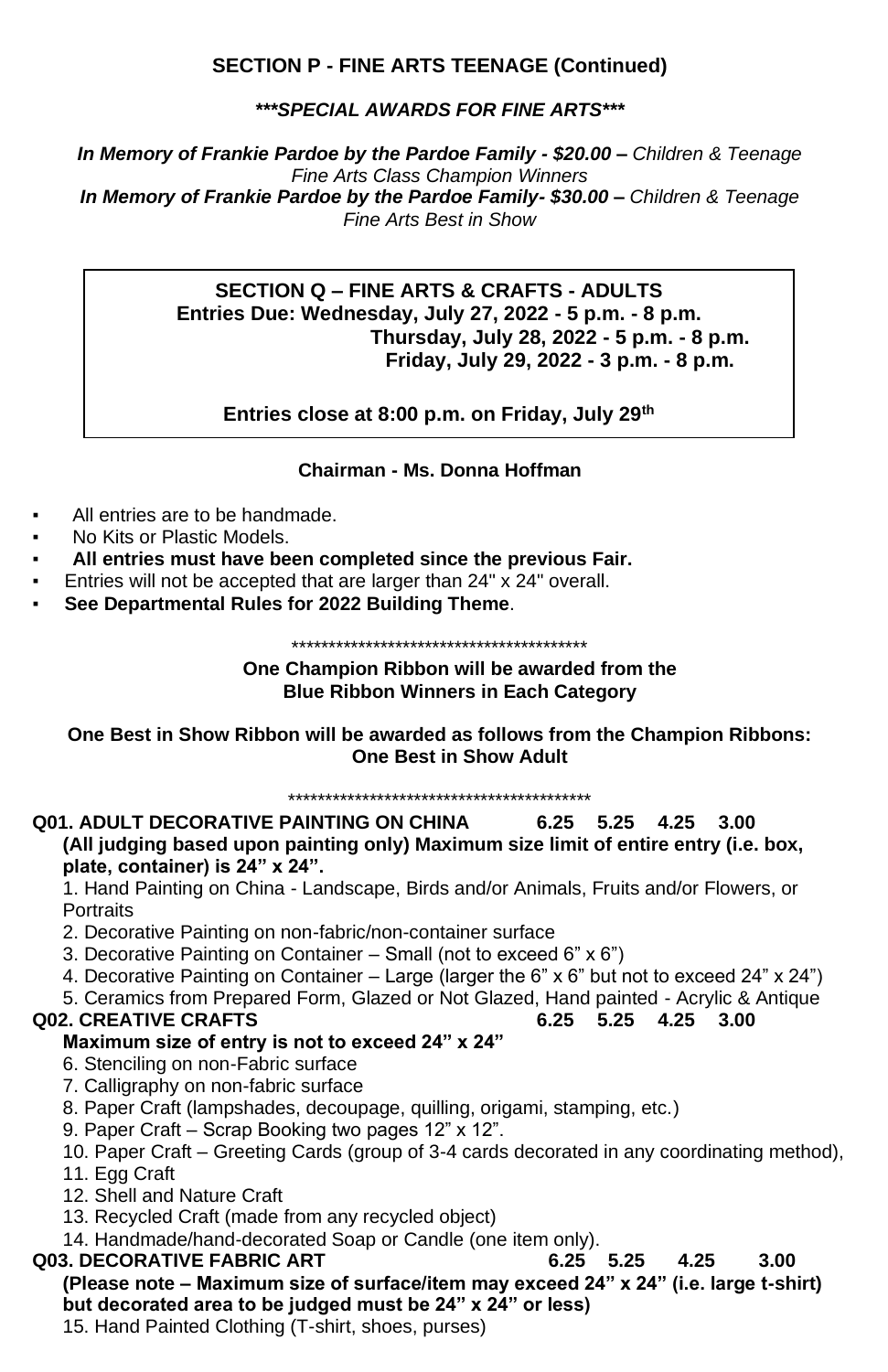| 16. Hand Painted Sweatshirts                                                               |                      |      |  |
|--------------------------------------------------------------------------------------------|----------------------|------|--|
| <b>SECTION Q - FINE ARTS &amp; CRAFTS ADULTS (Continued)</b>                               |                      |      |  |
| 17. Decorative painting on non-clothing item                                               |                      |      |  |
| 18. Other Fabric Art (not to include painting)                                             |                      |      |  |
| <b>Q04. HOLIDAY CRAFTS/DECORATIONS</b>                                                     | $6.25$ $5.25$ $4.25$ | 3.00 |  |
| 19. Holiday Decoration - Wall Hanging                                                      |                      |      |  |
| 20. Holiday Decoration - Door Decoration                                                   |                      |      |  |
| 21. Holiday Decoration - Table Decoration 22. Christmas Decoration - Wall Hanging          |                      |      |  |
| 23. Christmas Decoration - Door Decoration                                                 |                      |      |  |
| 24. Christmas Decoration - Table Decoration                                                |                      |      |  |
| 25. Christmas Decoration - Ornament                                                        |                      |      |  |
| 26. Seasonal Decoration - Wall Hanging                                                     |                      |      |  |
| 27. Seasonal Decoration - Door Decoration                                                  |                      |      |  |
| 28. Seasonal Decoration - Table Decoration                                                 |                      |      |  |
| 29. Miscellaneous Seasonal Decoration                                                      |                      |      |  |
| Q05. JEWELRY                                                                               | $6.25$ $5.25$ $4.25$ | 3.00 |  |
| 30. Beading (Jewelry Only)                                                                 |                      |      |  |
| 31. Polymer Clay Jewelry                                                                   |                      |      |  |
| 32. Button Jewelry                                                                         |                      |      |  |
| 33. Hand painted Jewelry                                                                   |                      |      |  |
| 34. Miscellaneous Jewelry                                                                  |                      |      |  |
| Q06. 3-DIMENSIONAL ART/CRAFTING                                                            | $6.25$ $5.25$ $4.25$ | 3.00 |  |
| Maximum size of entry is not to exceed 24" x 24"                                           |                      |      |  |
| 35. Hand-woven Basket                                                                      |                      |      |  |
| 36. Decorated Box - at least two media required (i.e. stamping, painting, decoupage, metal |                      |      |  |
| work etc.)                                                                                 |                      |      |  |
| 37. Shadow Box (Defined as: a shallow enclosing case/box usually with a glass front in     |                      |      |  |
| which something is set for protection and display                                          |                      |      |  |
| 38. Book Craft – Altered Book, Book making, etc. (If scrapbook is entered, it should be    |                      |      |  |

original creation of entrant (i.e. Original or embellished cover, not undecorated store-bought cover)

### *\*\*FINE ARTS DIVISION\*\**

### **Q07. SCULPTURE**

- 39. Polymer Clay
- 40. Ceramic or Clay (Kiln fired, air hardened, or oven-baked)
- 41. Metal (Cast, wire, or repurposed items)
- 42. Stone
- 43. Wood
- 44. Papier Mache

### 45. Mixed Media (any combination of categories #39 to #44 in Fine Arts Sculpture)

### **Q08. ART GLASS – NO KITS ALLOWED (MAXIMUM SIZE LIMITED 24" X 24")**

- 46. Stained Glass Painting (framed wall hanging)
- 47. Stained Glass Box or free-standing object (constructed of stained-glass components)
- 48. Fused Glass Painting (framed wall hanging)
- 49. Fused Glass Box or free-standing object (constructed of fused glass)
- 50. Glass Mosaic Painting (framed wall hanging)
- 51. Glass-Embellished Object (Glass components must be crafted by submitting artist)
- 52. Art Glass Sun Catcher
- 53. Art Glass Jewelry (Glass components must be crafted by submitting artist)
- 54. Miscellaneous Art Glass

### **Q09. DIMENSIONAL PAINTING AND ALTERNATIVE MEDIA (MAXIMUM SIZE LIMIT 24"X24")**

- 55. Art Film Painting (Framed, ma be layered, melted or fused)
- 56. Art Film Pen and Ink or Brush Drawing (Framed: may be layered, melted or fused)
- 57. Art Film Miniature (any media; 5"x7" and under not including mat or frame)
- 58. Sculptural Relief Painting (Heavy body paints/molding pastes, encaustics, gels or resins)
- 59. Sculptural Relief/Embedded Collage framed wall hanging
- 60. Abstract Painting (Framed; may include paint pouring, marbling, or ink float)

# **Q10. BUILDING THEME**

61. Building Theme – Any Medium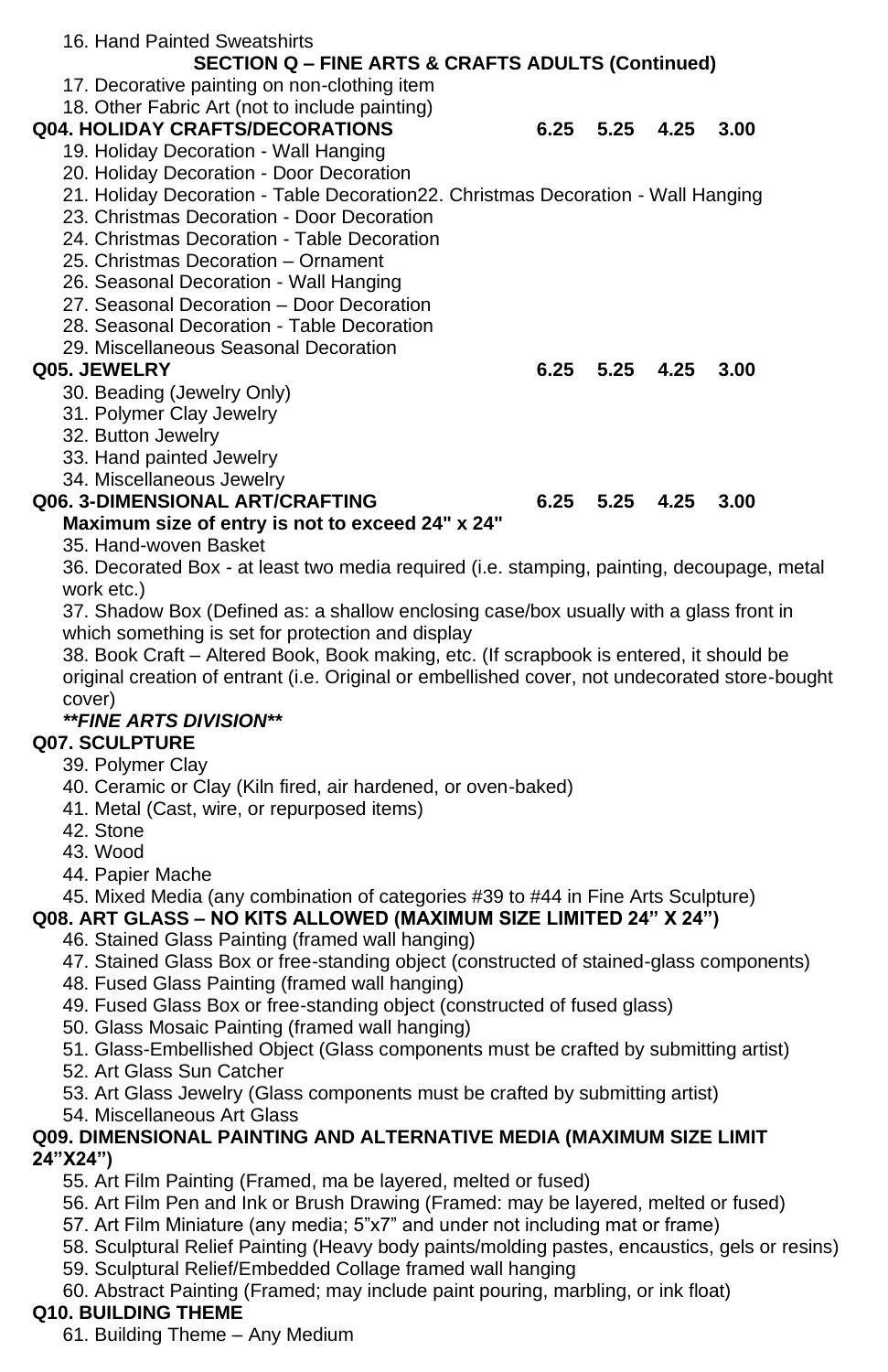### **SECTION Q – FINE ARTS & CRAFTS ADULTS (Continued) \*\*\*SPECIAL AWARD FOR FINE ARTS & CRAFTS ADULTS\*\*\***

**Donna Hoffman** - **\$20** *-* Best Decorated Box

**Donna Hoffman - Gift Certificate to Polymer Clay Express** *-* Judges Choice of Polymer Clay

**Entries** 

### **SECTION R - FLOWERS AND HERBS \*\*PLEASE NOTE DAYS OF ENTRIES AND JUDGING\*\***

FIRST FLOWER SHOW

Classes R01-R06 must be brought in on **Thursday, August 4th** 5 p.m. – 8 p. m **Friday, August 5**th from 3:00 p.m. - 8:00 p.m. **NO ENTRIES WILLL BE ACCEPTED AFTER 8:00 P.M. Judging for these classes will be Saturday, August 6th .** 

MID-WEEK FLOWER SHOW

Classes R07, R08, R09 and R10 must be brought in on **Tuesday, August 9th** from 7:30 p.m. - 9:30 p.m. and on **Wednesday, August 10th** from 8:00 a.m. – 10:00 a.m. **NO ENTRIES WILLL BE ACCEPTED AFTER 10:00 A.M. Judging for these classes will be Wednesday, August 10th .**

### **Chairman – Mrs. Donna Fisher Assistant Chairman – Ms. Michelle Green**

- All Plants, Flowers and Herbs must be grown and arranged by the exhibitor.
- Plant name must be written on front of tag.
- **Watering requirements must be written on back of tag.**
- Home dried or preserved materials please. Purchased dried material is discouraged.
- Vinegars may be entered in pint or decorative bottles. Paraffin may be used to seal the cork. Decorative bottles will only be accepted for vinegars.
- Please check ALL entries to be certain they are free of mites and other plant bugs.
- **Absolutely no** poisonous plants or plant cuttings
- **See Departmental Rules for 2022 Building Theme**

**\*\*\*\*\*\*\*\*\*\*\*\*\*\*\*\*\*\*\*\*\*\*\*\*\*\*\*\*\*\*\*\*\*\*\*\*\*\*\*\*\*\***

**A Champion Ribbon will be awarded from the Blue-Ribbon Winners in each category**

**One Best in Show Ribbon will be awarded from the Champion Ribbon winners**

**\*\*\*\*\*\*\*\*\*\*\*\*\*\*\*\*\*\*\*\*\*\*\*\*\*\*\*\*\*\*\*\*\*\*\*\*\*\*\*\*\*\***

**EDUCATIONAL HERB DISPLAY Entries Due: Thursday, August 4, 2022- 5 p.m. - 8 p.m. Friday, August 5, 2022 - 3 p.m. - 8 p.m.**

### **Entries close at 8:00 p.m. on Friday, August 5th**

- **A display to educate the Fair visitors about herbs/spices —** the various kinds and the many uses for them other than cooking.
- The display should be easy to read and should be no larger than 36" high, 48" wide and 24" deep. The exhibit should be lightweight but strong. Foam board is good to use.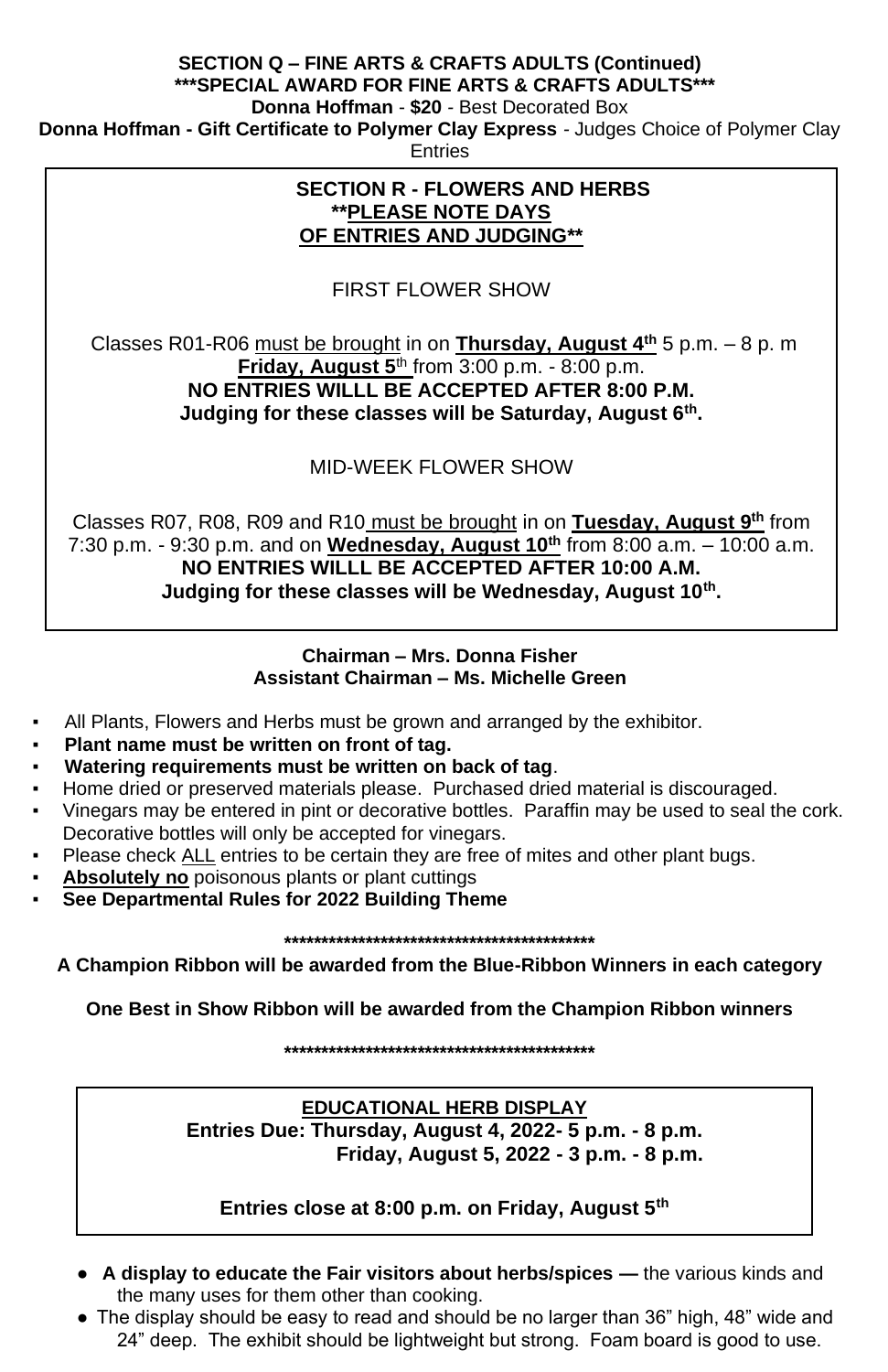- You must have samples of the herbs/spices that are in your display dry or fresh, with **SECTION R – FLOWERS AND HERBS (Continued)**
- the names on them. The exhibitor must have grown 90% of the herb/spice.
- Be Creative.

### **Premiums: First Place - \$25.00; Second Place - \$15; Third Place - \$10**

### **"PLANT YOUR TEAM COLORS" CONTEST" Entries Due: Thursday August 4, 2022- 5 p.m. - 8 p.m. Friday, August 5, 2022 – 3 p.m. – 8 p.m.**

### **Entries close at 8:00 p.m. on Friday August 5th**

- Arrangements of potted annuals or perennials in your favorite football team colors.
- Use pots or unusual containers not to exceed 24" overall
- Can be a professional or a collegiate team
- Be creative!
- Absolutely no poisonous plants or plant cuttings

### **Premiums: 1 st Place - \$15.00; 2nd Place - \$10.00; 3rd Place - \$5.00 Sponsored by Sporticulture**

### **R01. POTTED PLANTS 4.00 3.50 3.00 2.50**

### **(Potted Plants not to exceed 24" wide and 30" tall, including pot)**

- 1. African Violets Single
- 2. African Violets Double Blooms
- 3. African Violets Miscellaneous 2 or more plants in pot
- 4. Begonia, small leaf
- 5. Begonia, large leaf
- 6. Fern, Asparagus (not over 15" pot) 16. Philodendron
- 7. Fern, Boston, (not over 15" pot) 17. Pathos
- 
- 8. Fern, Rabbit's Foot, (not over 15" pot) 18. Bonsai<br>9. Fern, Other, (not over 15" pot) 19. Patio P
- 
- 
- 
- 
- 14. Geranium blooming than listed above.
- 15. Impatiens

# **R02. HANGING BASKETS - 8" or 10" BASKEST 4.00 3.50 3.00 2.50**

- 
- 25. Swedish Ivy **35. Begonia**, Tuberous
- 
- 
- 
- 29. Ferns, Rabbit's Foot 39. Other Foliage, Single variety
- 
- 
- 
- 33. Other, Foliage 43. Other Baskets

- 44. Arrangement 47. Wreath
- 
- 46. Corsage or Nosegay
- 
- 
- 
- 
- 
- 9. Fern, Other, (not over 15" pot) 19. Patio Planter (3 or more different plants)<br>10. Jade Plant 10. 20. Dish Garden. Cactus (5 or more varieties 20. Dish Garden, Cactus (5 or more varieties)
- 11. Succulent other than Jade 21. Dish Garden, Foliage (5 or more varieties)
- 12. Cactus, (not over 12" pot) 22. Blooming House Plant other than listed
- 13. Coleus without flower 23. Miscellaneous potted plant other
	-

# 24. Spider Plant 34. Other, Flowers

- 
- 26. Wandering Jew 36. Begonia, other in flowers
- 27. Ferns, Boston 37. Geranium, Single in flowers
- 28. Ferns, Asparagus 38. Geranium, Double in flowers
	-
- 30. Ferns, Other 40. Other Foliage, Mixed plants
- 31. Philodendron 41. Other Flowering, Mixed plants
- 32. Pathos 42. Petunias
	-
- **R03. SILK 4.00 3.50 3.00 2.50**
	-
	- 45. Swag 48. Silk Wedding Bouquet

# **R04. HERBS 4.00 3.50 3.00 2.50**

49. Potted Herbs (rosemary, scented geranium, lavender, etc.) (3 or more different) 50. Potpourri (in clear jar) - Herbal - No Flowers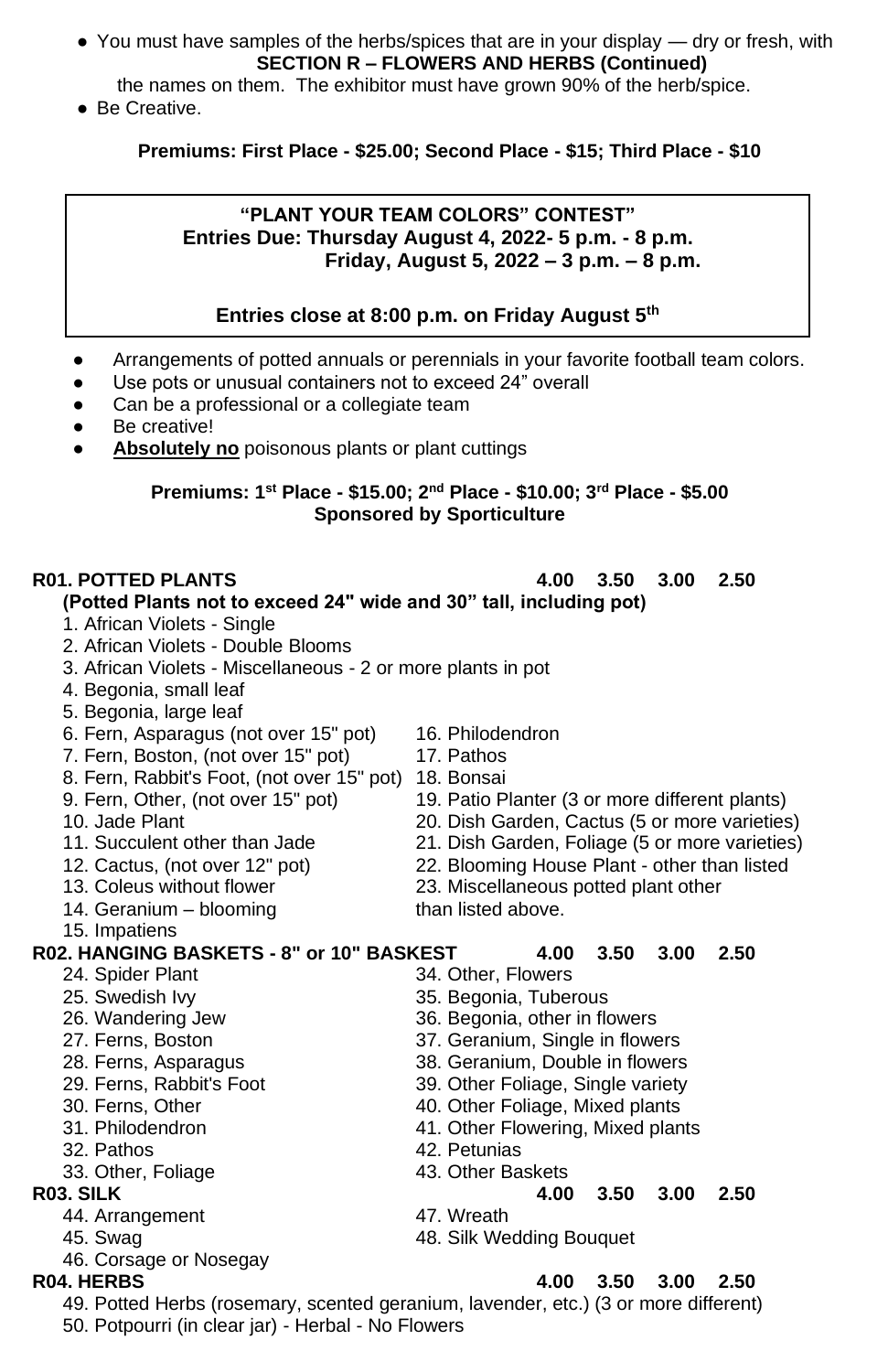| 51. Potpourri (in clear jar) - Spice                                                     |                   |            |      |      |      |  |
|------------------------------------------------------------------------------------------|-------------------|------------|------|------|------|--|
| <b>SECTION R - FLOWERS AND HERBS (Continued)</b>                                         |                   |            |      |      |      |  |
| 52. Herbal Wreath                                                                        |                   |            |      |      |      |  |
| 53. Herbal Gift Item (other than items listed above)                                     |                   |            |      |      |      |  |
| 54. Collection of 3 Different Hanging, Dried Herbs on Stem                               |                   |            |      |      |      |  |
| <b>R05. VINEGARS</b>                                                                     |                   | 4.00       | 3.50 | 3.00 | 2.50 |  |
| 55. Tarragon Vinegar                                                                     | 59. Basil Vinegar |            |      |      |      |  |
| 56. Rosemary Vinegar                                                                     | 60. Mint Vinegar  |            |      |      |      |  |
| 57. Dill Vinegar                                                                         |                   |            |      |      |      |  |
| 58. Collection of Five (5) Different Vinegars                                            |                   | 10.00 8.00 |      | 6.00 | 4.00 |  |
| <b>R06. DRIED MATERIALS</b>                                                              |                   | 4.00       | 3.50 | 3.00 | 2.50 |  |
| 61. Potpourri (in clear jar) - Floral - No Herbs                                         |                   |            |      |      |      |  |
| 62. Arrangement of Dried Material under Glass                                            |                   |            |      |      |      |  |
| 63. Arrangement of Pressed Material under Glass                                          |                   |            |      |      |      |  |
| 64. Herbal Nosegay or Dried Floral Nosegay – (Tussie Mussie) (exhibitor may use lace and |                   |            |      |      |      |  |
|                                                                                          |                   |            |      |      |      |  |

ribbon)

65. Dried Floral Wreath

### **MID-WEEK FLOWER SHOW**

Classes R07 – R10 must be brought in on **Tuesday August 9th** from 7:30 p.m. – 9:30 p.m. and on **Wednesday, August 10th** from 8:00 a.m. – 10:00a.m.

**\*\*NO ENTRIES WILLL BE ACCEPTED AFTER 10:00 A.M. on WEDNESDAY August 10, 2022\*\***

**Judging for these classes will be Wednesday, August 10, 2022**

\*\*\*\*\*\*\*\*\*\*\*\*\*\*\*\*\*\*\*\*\*\*\*\*\*\*\*\*\*\*\*\*\*\*\*\*\*\*\*\*

**A Champion Ribbon will be awarded from the Blue-Ribbon Winners in each category**

**One Best in Show Ribbon will be awarded from the Champion Ribbon winners.**

\*\*\*\*\*\*\*\*\*\*\*\*\*\*\*\*\*\*\*\*\*\*\*\*\*\*\*\*\*\*\*\*\*\*\*\*\*\*\*\*\*

**(No larger than 20" overall, including container)**

66. Arrangement Suitable for a Formal Dinner Table

- 67. Arrangement for Birthday Party Informal Dinner Table
- 68. Small Arrangement (3" to 6")
- 69. Arrangement of Wildflowers
- 70. Arrangement of Dried Flowers (no purchased or silk material)
- 71. Arrangement Suitable for Outside Patio Table
- 72. Arrangement in Kitchen Container
- 73. Arrangement in Unusual Container
- 74. Arrangement of Cultivated Black-Eyed Susan (Rudbeckia)
- 75. Arrangement in Vase .
- 76. Arrangement in Tones and Tints of One Color
- 77. Fresh Flower Arrangement in Williamsburg Manner
- 78. Winter Holiday Arrangement (Christmas, Advent, Hanukkah, Kwanza,
- etc.) (exhibitor may use accessory and fresh flowers)
- 79. Oriental Arrangement
- 80. Corsage (Must be displayed in clear box or on a plate with clear bag that you provide)
- 81. Professional Florist Arrangement (must provide proof of being a professional) –
- choice of exhibitor. All other rules apply.

82. Wreaths or Swags - Any fresh materials

**R07. ARRANGEMENTS - 5.00 4.00 3.50 3.00**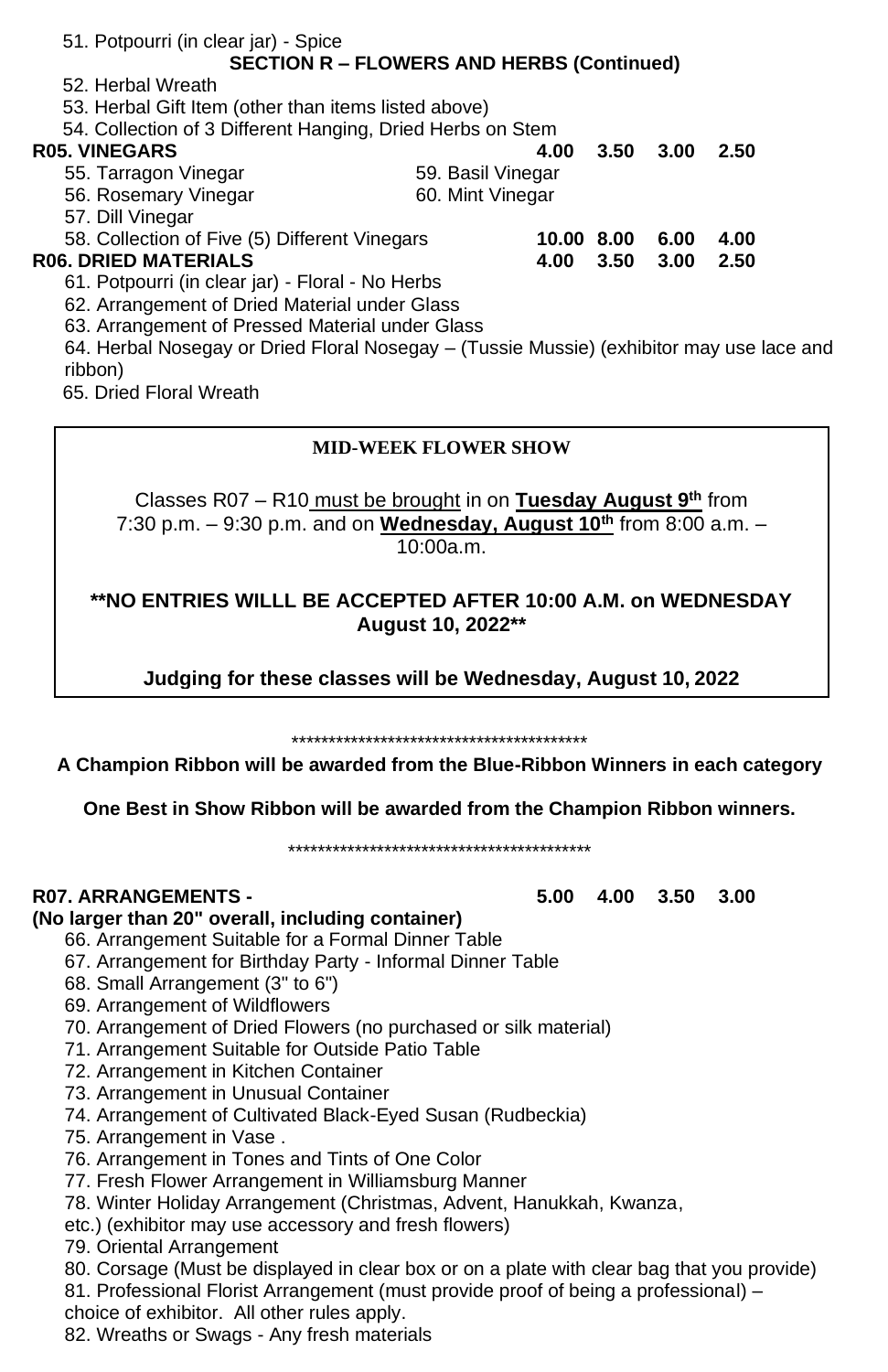### **SECTION R – FLOWERS AND HERBS (Continued)**

### **R08. BUILDING THEME**

83. Building Theme Arrangement Fresh Flowers

**R09. HORTICULTURAL 4.00 3.00 2.50 2.00** One variety and color. Foliage is desirable, but must be growing from stem of bloom. Pick just before peak of bloom. Horticultural exhibits should be displayed in size-appropriate containers that will support the weight of the entry. The exhibitor will provide these containers. Absolutely no poisonous plants or plant cuttings. 84. Ageratum 100. Zinnias (3) - Small (2" and under)

- 
- 85. Aster 101. Snapdragon (1) Large 101. Snapdragon (1) Large 101. Snapdragon (1) Dwarf 86. Dahlias (1) - Extra Large (over 6") 102. Snapdragon (1) - 87. Dahlias (1) - Dahlias (1) - Dwarf Sunflower
- 87. Dahlias (1) Large (6")
- 88. Dahlias (1) Medium (3" to 6") 104. Coleus without flower<br>89. Dahlias (1) Small (under 3") 105. Salva Red
- 89. Dahlias (1) Small (under 3") 105. Salva Red<br>90. Gladiolus (1) Large 106. Salva White
- 
- 90. Gladiolus (1) Large 106. Salva White<br>91. Gladiolus (1) Miniature 107. Straw Flower 91. Gladiolus (1) - Miniature
- 92. Cockscomb, celosia, crested 108. Larkspur
- 93. Cockscomb, celosia, plume 109. Cosmos
- 94. Chrysanthemum (summer type) (1 spray) 110. Verbena
- 95. Marigolds Large (3 blooms) 111. Vinca
- 96. Marigolds Small (1 spray) 112. Statice
- 97. Petunia Single (1 spray) 113. Hydrangea
- 
- 98. Petunia Double (1 spray) 114. Dusty Miller<br>99. Zinnias (3) Large (over 2") 115. Flowering S
	- - 116. Miscellaneous Horticulture

- 117. Collection of 5 Different Fresh Culinary Herbs (name them)
- 118. Collection of 5 Different Fragrance Herbs (name them)
- 119. Collection of 5 Different Medicinal Herbs (name them)
- 120. Collection of 3 Different Foliage Plants (name them)
- 121. Collection of 3 Different Fresh Flowers Grown for Drying (name them)
- 122. Collection of 5 Different Annuals (name them)
- 123. Collection of 5 Different Perennials (No Herbs) (name them)

### **R10. Roses – 4.00 3.00 2.50 2.00**

- 124. Rose with foliage
- 125. Rose Hybrid Tea Rose
- 126. Rose Floribunda
- 127. Rose Climber
- 128. Rose Miniature or Dwarf

### **R11. Arrangements Using Bought Flowers and Greens 4.00 3.00 2.50 2.00 No larger than 20" overall including containing. All other rules apply.**

- 129. Arrangement suitable for a dinner table.
- 130. Teacup Arrangement. Not to exceed 6" overall.

### *\*\*\*SPECIAL AWARDS FOR FLOWERS AND HERBS\*\*\**

**In Honor of His Mom, Cindy Rolfzen-Shreve by Adam Rolfzen** *- \$30 -* Best in Show Flowers & Herbs - Flower Show

**The R.L. Hedeman Family in Memory of JoAnn Hedeman - \$30** - Best Herbal Vinegar Collection - Flower Show

**In Memory of Katherine Arrington by Doris Donaldson - \$15** *-* Champion

Horticultural Exhibit - Adult - Mid-week Flower Show

**In Memory of JoAnn Hedeman by Carolyn Kulp - \$25** *- Best of* Adult Classes 117,118, or 119 – Mid-week Flower Show

- 
- 115. Flowering Shrub Bush (name)
- -
	-
- **Collections 5.00 4.00 3.50 3.00**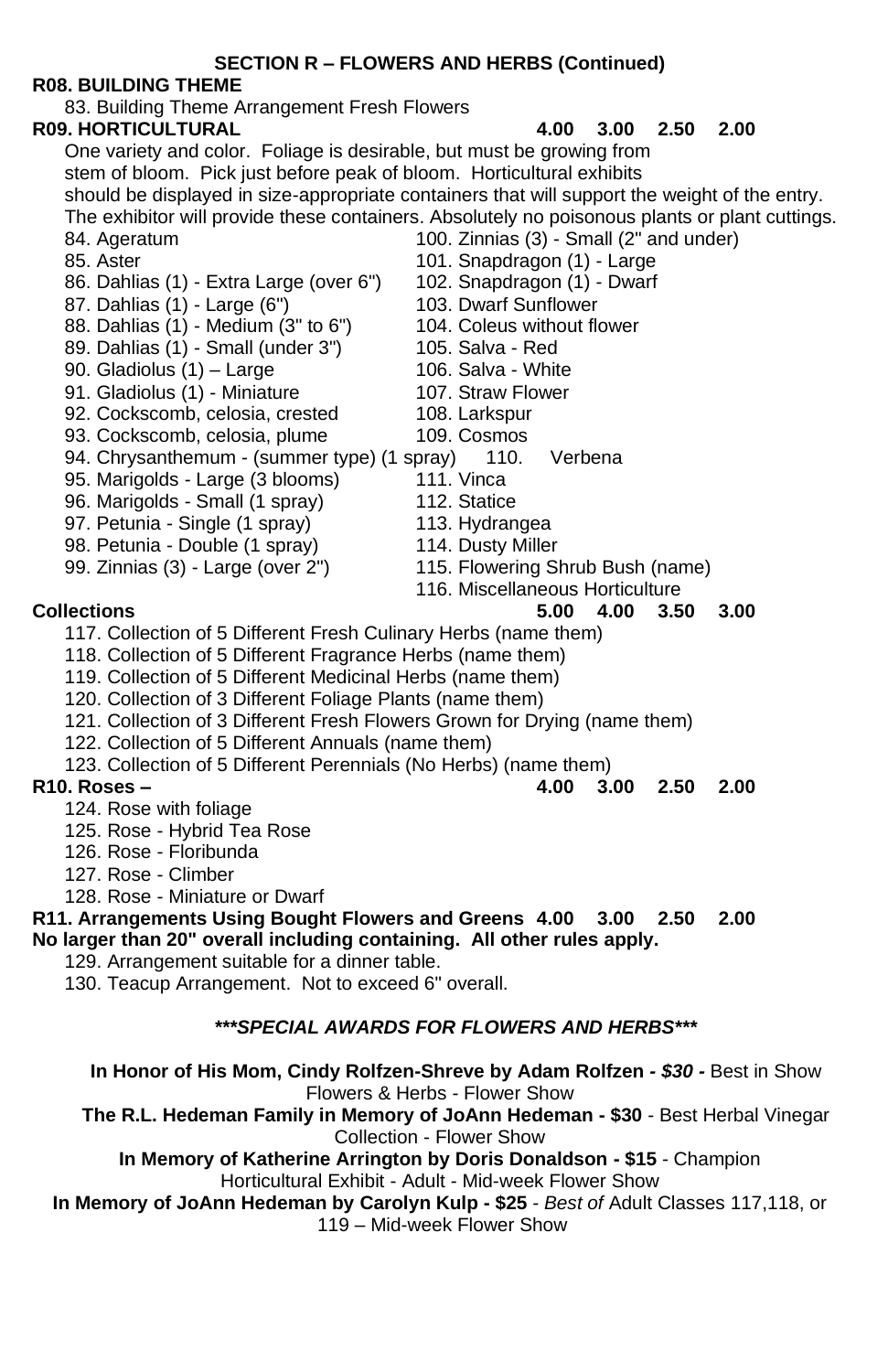### **SECTION S - JUNIOR FLOWER SHOW Flowers are to be delivered on Thursday, August 4th, 5:00 p.m.- 8 p.m. Friday August 5th 3 p.m. – 8 p.m.**

### **Chairman – Mrs. Donna Fisher Assistant Chairman – Mrs. Michele Green**

**Open to Children Eighteen (18) Years of Age or Younger as of January 1, 2022**

- **All Flowers will remain until the end of the Fair to help beautify the Home Arts Building and for all fair goers to enjoy.**
- **Rules for the Horticulture Classes:**
- **•** Specimens in all Classes must be raised out-of-doors.
- Exhibitor is allowed one entry in each Class or Subdivision.
- Specimen must be in a size-appropriate container furnished by the exhibitor.
- **Each specimen must have attached foliage.**
- **See Departmental Rules for 2022 Building Theme**.
- **Rules for the Artistic Classes:**
- Exhibitor is allowed one entry in each class.
- ALL arrangements must be the work of the child.
- ALL entries must meet size requirements.
- ALL Potted plants and dish gardens **must be** planted by the exhibitor
- ALL bad foliage **must be** removed.
- ALL arrangements must be in floral containers and arranged.
- ALL entries **must be** free of mites and other plant bugs.
- Absolutely no poisonous plants or plant cuttings.

\*\*\*\*\*\*\*\*\*\*\*\*\*\*\*\*\*\*\*\*\*\*\*\*\*\*\*\*\*\*\*\*\*\*\*\*\*\*\*\*\*

### **A Champion Ribbon will be awarded from the Blue-Ribbon winners in each class**

**One Best in Show Ribbon will be awarded from the Champion Ribbon winners**

\*\*\*\*\*\*\*\*\*\*\*\*\*\*\*\*\*\*\*\*\*\*\*\*\*\*\*\*\*\*\*\*\*\*\*\*\*\*\*\*\*

### **Please leave foliage on specimen**

- 
- 
- 3. Dahlia Medium 1 bloom (3"-6") 12. Coleus without flowers
- 4. Dahlia Small 1 bloom (under 3") 13. Cockscomb
- 
- 6. Gladiolus 1 spike 15. Petunia 1 spray
- 7. Marigold Small 1 bloom 16. Rose
- 8. Marigold Large 1 bloom 17. Miscellaneous<br>9. Zinnia Small -1 bloom (2" & under) 18. Collection of 5
- 

### **S02. POTTED PLANTS 3.00 2.00 1.50 1.00**

- 19. Terrarium or Dish Garden (planted by exhibitor
- 20. Cactus Garden (planted by exhibitor)
- 21. Flowing Plant (not to exceed 10" pot)
- 22. House Plant, foliage (not to exceed 10" pot)
- 23. Miscellaneous

- 24. Large Dried Arrangement over 6"
- 25. Small Dried Arrangement under 6"

### **S01. HORTICULTURE 3.00 2.00 1.50 1.00**

- 1. Aster bloom 10. Zinnia Large 1 bloom (over 2")
- 2. Dahlia Large 1 bloom (6") 11. Cultivated Black-Eyed Susan 1 spray
	-
	-
- 5. Snapdragon 14. Dwarf Sunflower
	-
	-
	-
	- 18. Collection of 5 Different Annual or Perennial
		-

**S03. ARTISTIC 3.50 3.00 2.50 2.00**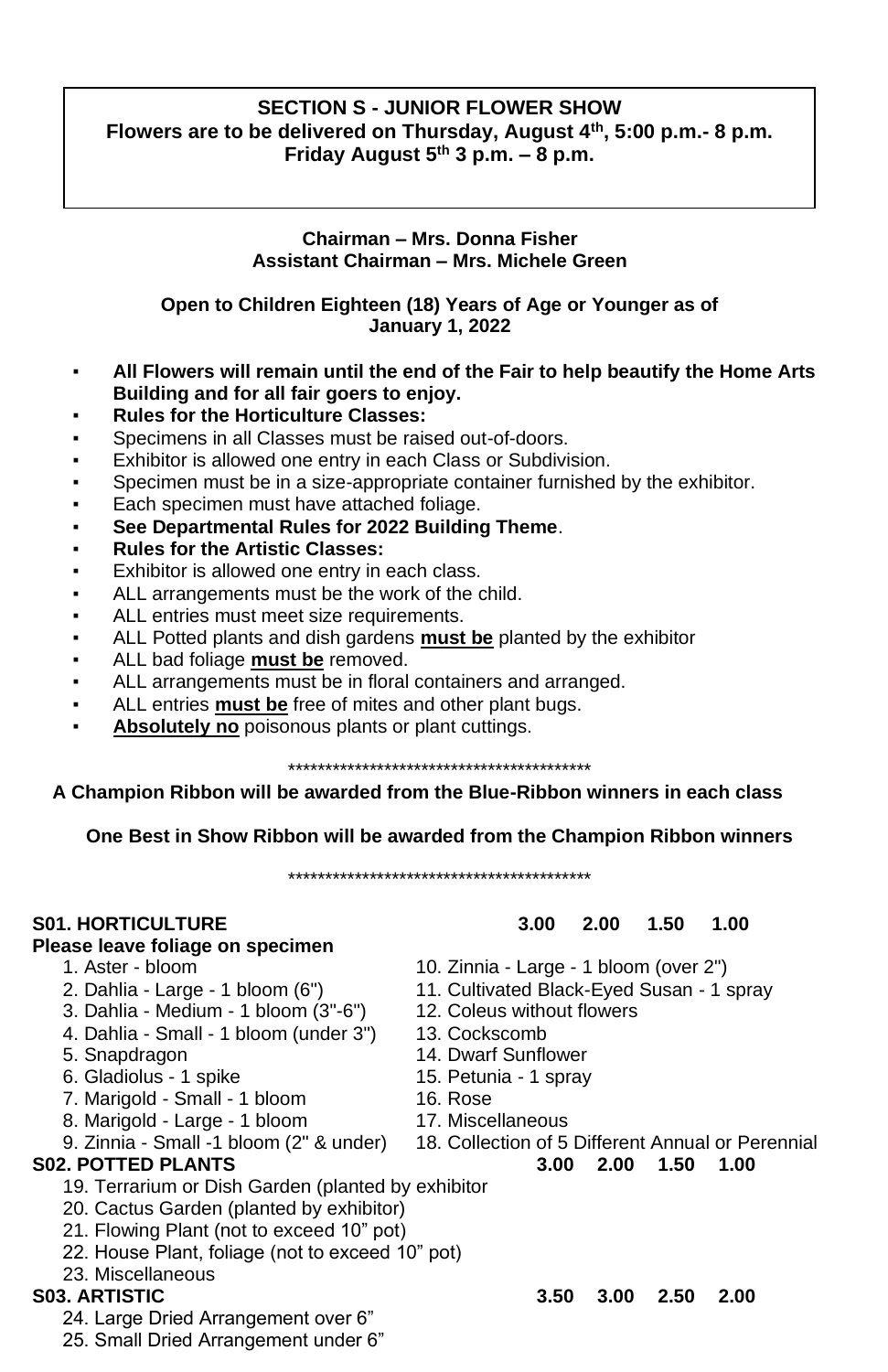26. Large Fresh Arrangement over 6"

# **SECTION S - JUNIOR FLOWER SHOW (Continued)**

27. Small Fresh Arrangement under 6"

28. Arrangement for Special Event or Holiday (name Event)

### **S04. BUILDING THEME**

29. Building Theme Fresh Flower Arrangement

**S05. HERBS 3.00 2.00 1.50 1.00**

30. Culinary Herbs - Cut and placed in water - 3 stems.

31. Medicinal Herbs - Cut and placed in water - 3 stems

32. Fragrant Herbs - Cut and placed in water - 3 stems

### **\*\*\*SPECIAL AWARD FOR JUNIOR FLOWER SHOW\*\*\***

*Donna and Keith Murphy -* **\$30** - Championship Horticulture *Walnut Springs Nursery* - **\$30** - Champion Potted Plant *Blossom and Basket Boutique* – Day with a Floral Designer - Champion Artistic Arrangement

### **SECTION T - FOOD PRESERVATION Entries Due: Thursday August 4, 2022- 5 p.m. - 8 p.m. Friday, August 5, 2022 – 3 p.m. - 8 p.m.**

**Entries close at 8:00 p.m. on Friday, August 5th**

### **Chairmen- Mrs. Miriam Reed and Ms. Betsy Gould**

- Canned fruits, vegetables, pickles and meats may be exhibited in clear Standard Pint, Quart or 8-ounce jars (not Blue or Green jars). The Jars must be a Mason jar i.e. Ball, Kerr, etc. Leave rings on jars. All canned food must be sealed. Please check latest USDA findings on preserving through University of MD Extension, Howard County (410-313-2707).
- Jellies, jams, marmalades, butters, preserves, and conserves will be accepted only in selfsealing jars. These may be entered in 8-ounce or 12-ounce jelly jars only. **Pints and 4-ounce jelly jars will not be accepted. PARAFFIN IS NOT TO BE USED.**
- Dried foods may be entered in pint or 8-ounce jelly jars.
- Vinegars may be entered in pint or decorative bottles. Paraffin may be used to seal the cork. **Decorative bottles will only be accepted for vinegars.**
- **Class T12 – Special Building Theme**  This can be any type of **edible** canning. The purpose is to have a canned item that would represent The Working Dog. This canning will not be opened. It is a visual exhibit only. **All proper canning techniques must be followed.**
- Entries are to have been canned since the previous Fair.
- Age of youth exhibitor as of **January 1, 2022**.
- See Departmental Rules for **2022 Building Theme**

\*\*\*\*\*\*\*\*\*\*\*\*\*\*\*\*\*\*\*\*\*\*\*\*\*\*\*\*\*\*\*\*\*\*\*\*\*\*\*\*\*

**One Champion Ribbon will be awarded from the Blue Ribbon Winners in Each Category** 

**One Best in Show Ribbon will be awarded as follows from the Champion Ribbons: One Best in Show Adult One Best in Show Teenage**

**\*\*\*\*\*\*\*\*\*\*\*\*\*\*\*\*\*\*\*\*\*\*\*\*\*\*\*\*\*\*\*\*\*\*\*\*\*\*\*\*\***

- 
- 
- 3. Raspberries 7. Sour Cherries
- 4. Other Berries 8. Peaches
- 1. Apples (Sliced) 5. Cherries (light) 9. Pears 2. Applesauce 6. Cherries (dark) 10. Miscellaneous
	-

### **T01. CANNED FRUIT 4.00 3.50 3.00 2.50**

- 
-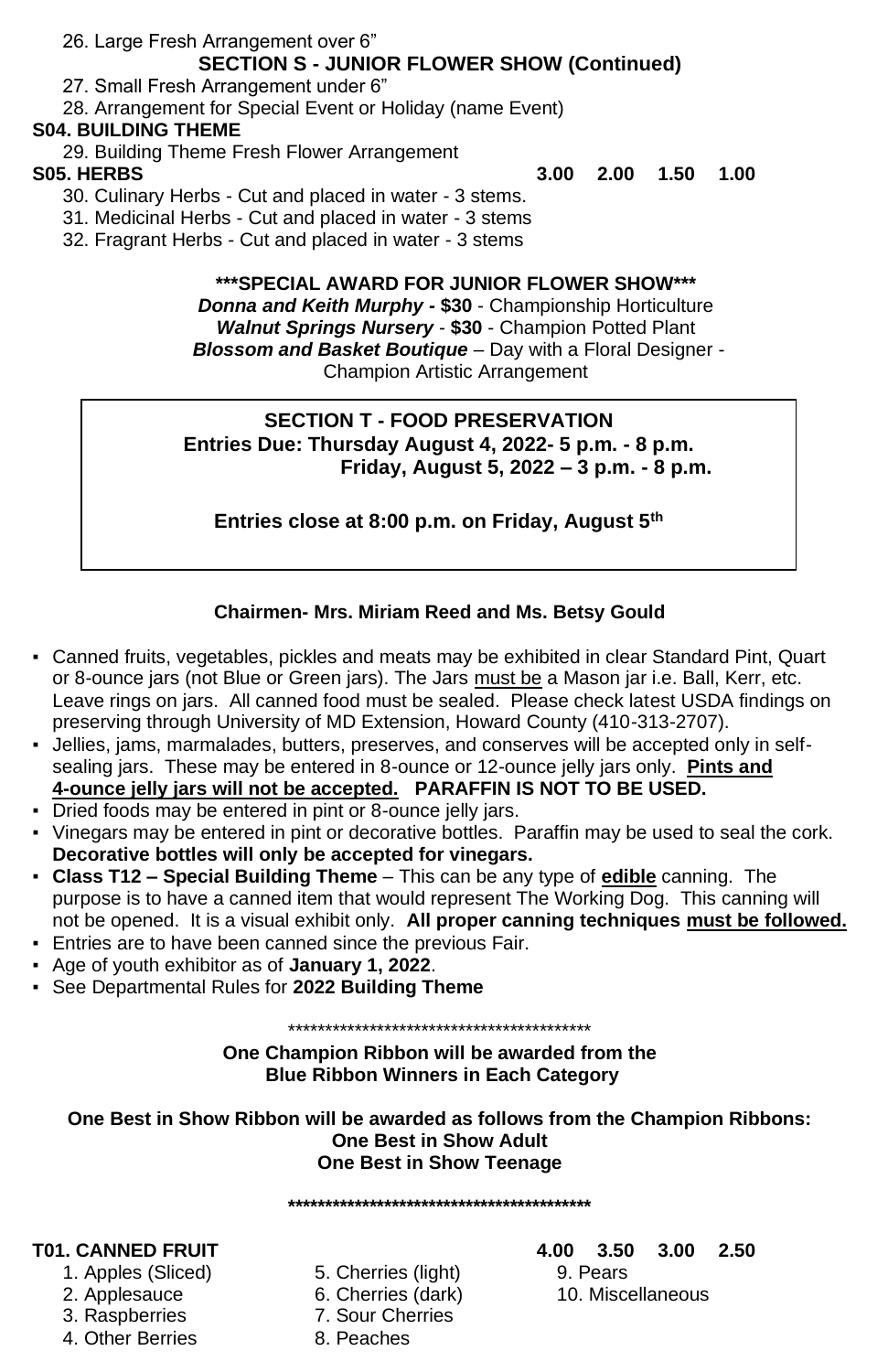| <b>SECTION T - FOOD PRESERVATION (Continued)</b> |                             |                                                                                                                                                                                                           |  |  |
|--------------------------------------------------|-----------------------------|-----------------------------------------------------------------------------------------------------------------------------------------------------------------------------------------------------------|--|--|
| <b>T02. CANNED VEGETABLES</b>                    |                             | 4.00<br>3.50<br>3.00<br>2.50                                                                                                                                                                              |  |  |
| 11. Beets                                        | 15. Mixed Vegetables        | 19. Tomatoes (broken)                                                                                                                                                                                     |  |  |
| 12. Carrots                                      | 16. Sauerkraut              | 20. Tomatoes (whole)                                                                                                                                                                                      |  |  |
| 13. Corn (whole kernel)                          | 17. String Beans            | 21. Tomato Juice                                                                                                                                                                                          |  |  |
| 14. Lima Beans                                   | 18. Squash22. Miscellaneous |                                                                                                                                                                                                           |  |  |
| T03. CANNED MEATS (must be pressure cooked)      |                             | 4.00<br>3.50<br>3.00<br>2.50                                                                                                                                                                              |  |  |
| 23. Beef                                         | 26. Minced Meat Pie Filling |                                                                                                                                                                                                           |  |  |
|                                                  |                             |                                                                                                                                                                                                           |  |  |
| 24. Pork                                         | 27. Miscellaneous           |                                                                                                                                                                                                           |  |  |
| 25. Chicken                                      |                             |                                                                                                                                                                                                           |  |  |
| T04. JELLIES                                     |                             | 4.00<br>$3.50$ $3.00$<br>2.50                                                                                                                                                                             |  |  |
| 28. Apple                                        | 32. Black Raspberry         | 36. Strawberry                                                                                                                                                                                            |  |  |
| 29. Cherry                                       | 33. Red Raspberry           | 37. Herb Jelly                                                                                                                                                                                            |  |  |
| 30. Grape                                        | 34. Blackberry              | 38. Miscellaneous                                                                                                                                                                                         |  |  |
| 31. Peach                                        | 35. Pepper Jelly            |                                                                                                                                                                                                           |  |  |
| <b>T05. PRESERVES</b>                            |                             | 3.50<br>2.50<br>4.00<br>3.00                                                                                                                                                                              |  |  |
| 39. Cherry                                       | 42. Plum                    | 45. Blueberry                                                                                                                                                                                             |  |  |
| 40. Damson                                       | 43. Strawberry              | 46. Miscellaneous                                                                                                                                                                                         |  |  |
| 41. Peach                                        | 44. Blackberry              |                                                                                                                                                                                                           |  |  |
| T06. JAMS, ETC.                                  |                             | 4.00<br>3.50<br>3.00<br>2.50                                                                                                                                                                              |  |  |
| 47. Blackberry                                   | 52. Blueberry               | 56. Apple Butter                                                                                                                                                                                          |  |  |
| 48. Cherry                                       | 53. Apricot                 | 57. Other Butters                                                                                                                                                                                         |  |  |
| 49. Red Raspberry                                | 54. Marmalade               | 58. Miscellaneous                                                                                                                                                                                         |  |  |
| 50. Peach                                        | 55. Black Raspberry         |                                                                                                                                                                                                           |  |  |
| 51. Strawberry                                   |                             |                                                                                                                                                                                                           |  |  |
| T07. PICKLES, RELISH, ETC.                       |                             | 4.00<br>$3.50 \quad 3.00$<br>2.50                                                                                                                                                                         |  |  |
| 59. Bread and Butter                             |                             | 69. Sweet Pickle Mix                                                                                                                                                                                      |  |  |
|                                                  |                             | 70. Sweet Pickle Peaches                                                                                                                                                                                  |  |  |
| 60. Catsup                                       |                             |                                                                                                                                                                                                           |  |  |
| 61. Chili Sauce                                  |                             | 71. Watermelon Pickle                                                                                                                                                                                     |  |  |
| 62. Chow-Chow                                    |                             | 72. Corn Relish                                                                                                                                                                                           |  |  |
| 63. Zucchini Relish                              |                             | 73. Tomato Relish                                                                                                                                                                                         |  |  |
| 64. Cucumber (dill, cut)                         |                             | 74. Zucchini Pickle                                                                                                                                                                                       |  |  |
| 65. Cucumber (sweet, whole)                      |                             | 75. Mild or Medium Salsa                                                                                                                                                                                  |  |  |
| 66. Cucumber (sweet, cut)                        |                             | 76. Hot Salsa                                                                                                                                                                                             |  |  |
| 67. Pepper Relish                                |                             | 77. Miscellaneous                                                                                                                                                                                         |  |  |
| 68. Pickled Beets                                |                             |                                                                                                                                                                                                           |  |  |
| T08. TEENAGE CANNING (AGE 12-18)                 |                             | 4.00<br>3.50<br>3.00<br>2.50                                                                                                                                                                              |  |  |
| 78. Fruits                                       | 81. Jams                    | 84. Miscellaneous                                                                                                                                                                                         |  |  |
| 79. Vegetables                                   | 82. Pickles                 |                                                                                                                                                                                                           |  |  |
| 80. Jellies                                      | 83. Dried Food              |                                                                                                                                                                                                           |  |  |
| <b>T09. TEENAGE CANNING BUILDING THEME</b>       |                             | 4.00<br>3.50<br>3.00<br>2.50                                                                                                                                                                              |  |  |
| 85. Building Theme                               |                             |                                                                                                                                                                                                           |  |  |
| <b>T10. DRIED FOODS</b>                          |                             | 4.00<br>3.50<br>3.00<br>2.50                                                                                                                                                                              |  |  |
| 86. Apples                                       |                             | 90. Onions                                                                                                                                                                                                |  |  |
| 87. Peaches                                      |                             | 91. Peppers                                                                                                                                                                                               |  |  |
| 88. Tomatoes                                     |                             | 92. Meat - jerky                                                                                                                                                                                          |  |  |
| 89. Squash - Yellow or Green                     |                             | 93. Miscellaneous                                                                                                                                                                                         |  |  |
| <b>T11. SPECIALTY FOODS</b>                      |                             | 3.50<br>3.00                                                                                                                                                                                              |  |  |
|                                                  |                             | 4.00<br>2.50                                                                                                                                                                                              |  |  |
| 94. Syrup (must be processed)                    |                             | 98. Strawberry Vinegar                                                                                                                                                                                    |  |  |
| 95. Chutneys                                     |                             | 99. Vinegar                                                                                                                                                                                               |  |  |
| 96. Soups (must be pressured cooked)             |                             | 100. Miscellaneous                                                                                                                                                                                        |  |  |
| 97. Any Fruit Conserve                           |                             |                                                                                                                                                                                                           |  |  |
| <b>T12. COLLECTIONS</b>                          |                             | 10.00<br>4.00<br>8.00<br>6.00                                                                                                                                                                             |  |  |
|                                                  |                             | (A collection is made up of five (5) jars--Standard Pint, Quart or 8-ounce jar for Fruit, Vegetables<br>or Meats; Standard Pint, Quart or 8-ounce jar for Pickles; Standard 8-ounce or 12-ounce jelly jar |  |  |

or Meats; Standard Pint, Quart or 8-ounce jar for Pickles; Standard 8-ounce or 12-ounce jelly jar for Jellies; Standard Pint or 8-ounce jelly jar for Dried Foods; and Standard Pint or Decorative Jar for Vinegars. **Each jar in the Collection must be in the same size jar** and must have an entry tag on which the contents of each is listed.)

### 101. Five Different Fruits **104. Five Different Jellies**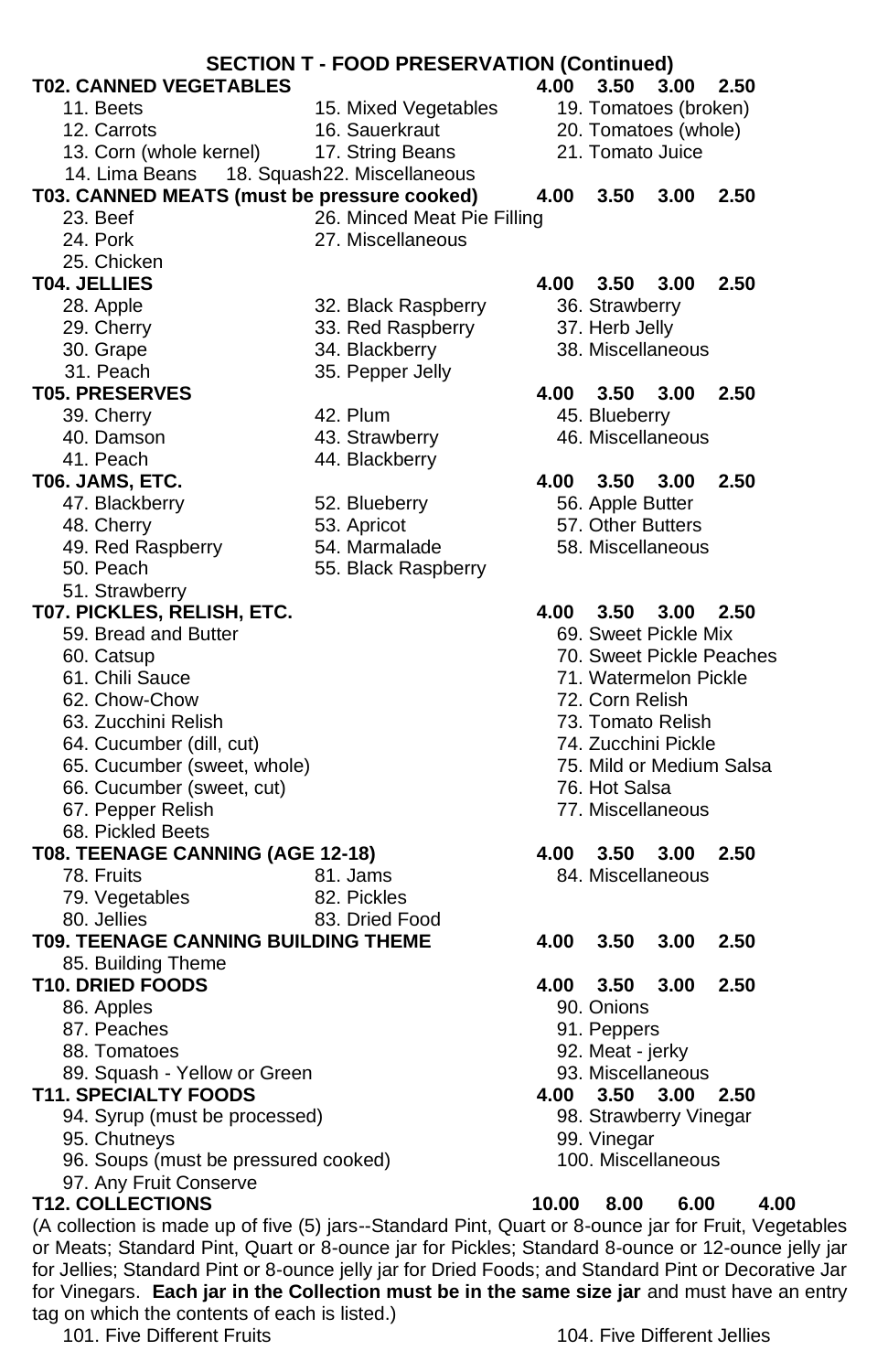### 102. Five Different Vegetables 105. Five Different Dried Foods **SECTION T - FOOD PRESERVATION (Continued)** 103. Five Different Pickles 106.Five Different Specialty Foods **T13. Special Building Theme 4.00 3.50 3.00 2.50** 107. Special Building Theme – from categories T1- T7 and T11-T12

### *\*\*\*SPECIAL AWARDS FOR FOOD PRESERVATION\*\*\* AVS Plumbing & Heating -* **\$25** *-* Champion Adult Jelly *Robert, Carolyn and Felicia Kulp -* **\$25** *-* Champion Canning Collection in Memory of Irene Robison

### **SECTION U - HAND SPINNING Entries Due: Wednesday July 27, 2022- 5 p.m.- 8 p.m. Thursday, July 28, 2022 - 5p.m. – 8 p.m. Friday, July 29, 2022 - 3p.m. – 8 p.m.**

**Entries close at 8:00 p.m. on Friday, July 29th**

### **Chairman – Ms. Pat Capogrossi**

- Age as of January 1, 2022 will be used for age determination.
- Only one entry per person, per class allowed.
- **Entries must be submitted in the name of the spinner and spun within the year**. **HAND SPINNING** is done on a spinning wheel, treadle or electric power, or on a hand spindle.
- Skein should be at least 2 oz. in weight and should have a circumference of  $1\frac{1}{2}$ -2 yards, and be neatly wound and tied.
- All yarn should be washed thoroughly, dried and re-skeined before being submitted for judging. When setting twist, care should be taken to weight or block evenly.
- Sheep breed, if known, or fiber, method of preparation, and intended use must be indicated for each skein.
- Articles made from handspun varns must be constructed by the spinner and made entirely from yarn spun by that person.

**Basis for Judging: HAND SPINNING** will be judged on control and consistency of chosen technique, aesthetic and tactile appeal of yarn, degree of time, skill and creativity represented, and value in relation to use. **\*\*\*\*\*\*\*\*\*\*\*\*\*\*\*\*\*\*\*\*\*\*\*\*\*\*\*\*\*\*\*\*\*\*\*\*\*\*\*\*\*\*\*\*\***

> **One Champion Ribbon will be awarded from the Blue Ribbon Winners in Each Category) Best of Classes 1 - 4 Best of Classes 12 - 16 Best of Classes 5 - 11 Best of Classes 17 - 21 Best of Classes 22 – 25**

**One Best in Show Ribbon will be from the Champion Ribbon Winners.**

\*\*\*\*\*\*\*\*\*\*\*\*\*\*\*\*\*\*\*\*\*\*\*\*\*\*\*\*\*\*\*\*\*\*\*\*\*\*\*\*\*

**ADULT OPEN CLASSES U01. WOOL 10.00 8.00 6.00 4.00**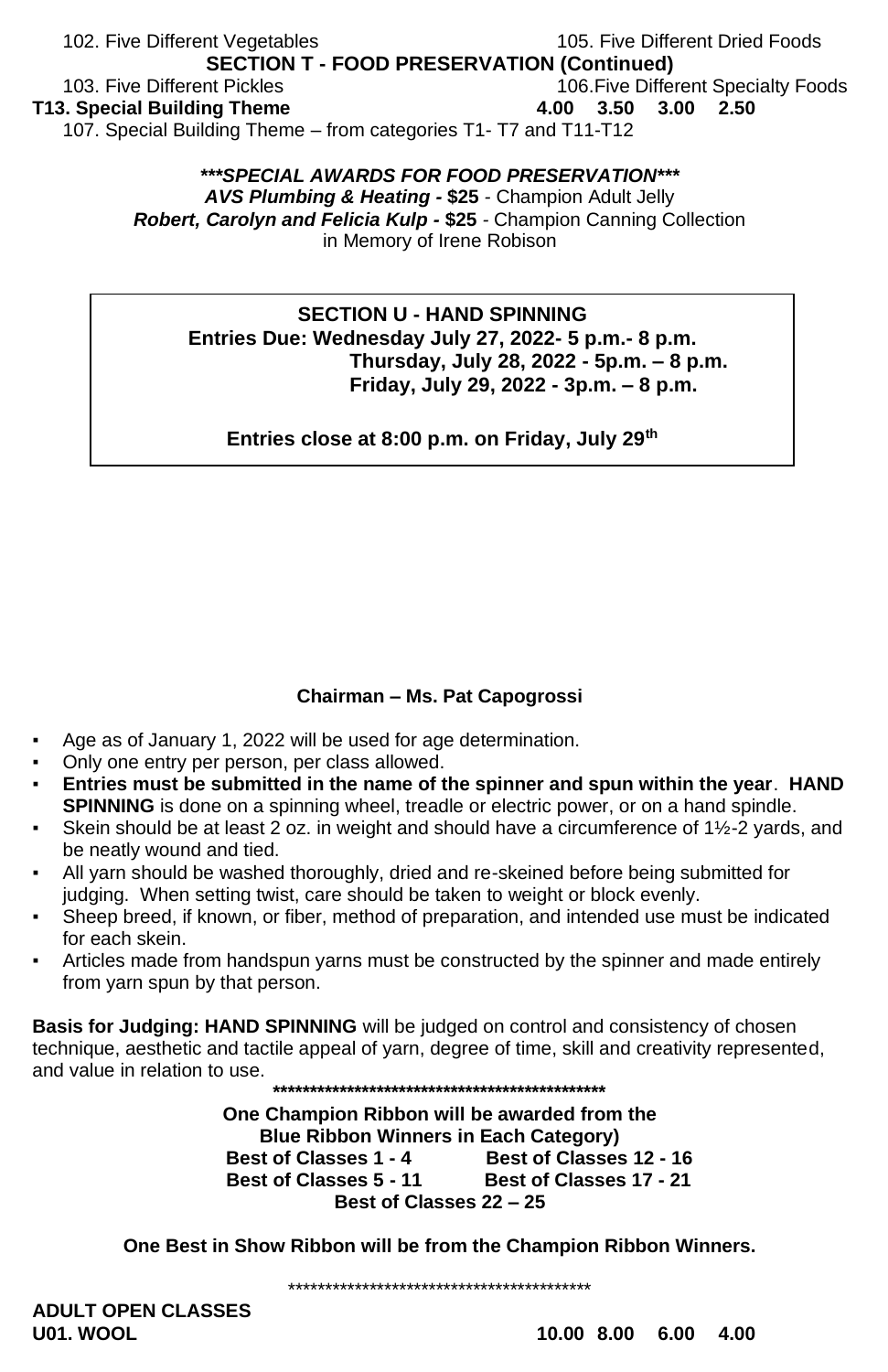- 1. Skein handspun of 100% wool prepared by the spinner.
- 2. Skein handspun of 100% wool prepared commercially.

3. Skein handspun from fiber blend that is at least 50% wool

4. Skein handspun 3 or more plies, at least 50% wool

### **U02. PLANT FIBERS AND ANIMAL FIBERS OTHER THAN WOOL 10.00 8.00 6.00 4.00**

5. Skein spun fine or thick, singles or plied from fiber not including wool, including alpaca, Angora rabbit, mohair, llama, silk, dog hair, cotton, hemp, linen, bamboo, etc.).

6. Skein spun from fibers dyed by spinner, natural or commercial dye - specify dye used.

### **SECTION U – HAND SPINNING (Continued)**

### **U03. MISCELLANEOUS 10.00 8.00 6.00 4.00**

7. Skein spun using novelty technique, any fiber, using core or binding thread. State fiber used.

8. Skein spun using novelty technique any fiber, any design. State fiber used.

9. Skein spun by Novice Spinner with less than one year of experience, singles or plied, any fiber or blend. State fiber used

10. Hand spinners yarn basket - minimum of one pound of yard handspun in any manner for a single project, displayed in a basket. Include a description of the fiber technique used to spin the yarn, fiber type, and its intended use

11. Miscellaneous Hand spinning - any item not listed previously.

### **U04. HAND SPUN ARTICLES 10.00 8.00 6.00 4.00**

12. Hand spun, hand woven item. Commercial warp is acceptable.

13. Hand spun item - knitted or crocheted.

### **U05. HAND FELTED ARTICLE 10.00 8.00 6.00 4.00**

14. Wet or dry felted from un-spun fiber article, 2 dimensional (flat piece)

15. Wet or dry felted from un-spun fiber 3-dimensional object.

### **U06. BUILDING THEME - ADULT**

16. Best representation of the Building Theme

### **YOUTH CLASSES (18 years of age and under)**

**U07. WOOL 10.00 8.00 6.00 4.00**

17. Skein handspun of 100% wool prepared by the spinner.

18. Skein handspun of 100% wood prepared commercially.

# **U08. ANIMAL FIBERS OTHER THAN WOOL 10.00 8.00 6.00 4.00**

**(cotton, linen, alpaca, angora, rabbit, mohair, llama, silk, etc.)**

19.Skein spun of animal fibers other than wool, fine or thick, even singles or plied **U09. MISCELLANEOUS 10.00 8.00 6.00 4.00**

20.Skein spun from fibers dyed by the spinner. 21.Skein spun from any fiber blend. State fibers used.

**U10. HAND SPUN ARTICLES 10.00 8.00 6.00 4.00**

22.Woven, knit or crocheted item made from handspun yarn.

### **U11. HAND FELTED ARTICLE 10.00 8.00 6.00 4.00** 23.Wet or dry felted from un-spun fiber article, 2 dimensional (flat piece)

24.Wet or dry felted from un-spun fiber 3-dimensional object

# **U12. BUILDING THEME- YOUTH**

25.Best representation of Building Theme

# *\*\*\*SPECIALS AWARDS FOR HAND SPINNING\*\*\**

*Maryland Sheep and Wool Festival - \$25 – Best Hand Spinning Lynn Beattie, Hunt Valley Cashmere – Gift - Cashmere Fiber for Adult Best in Show, Spinner Lynn Beattie, Hunt Valley Cashmere – Gift - Cashmere Fiber for Youth Best in Show, Spinner*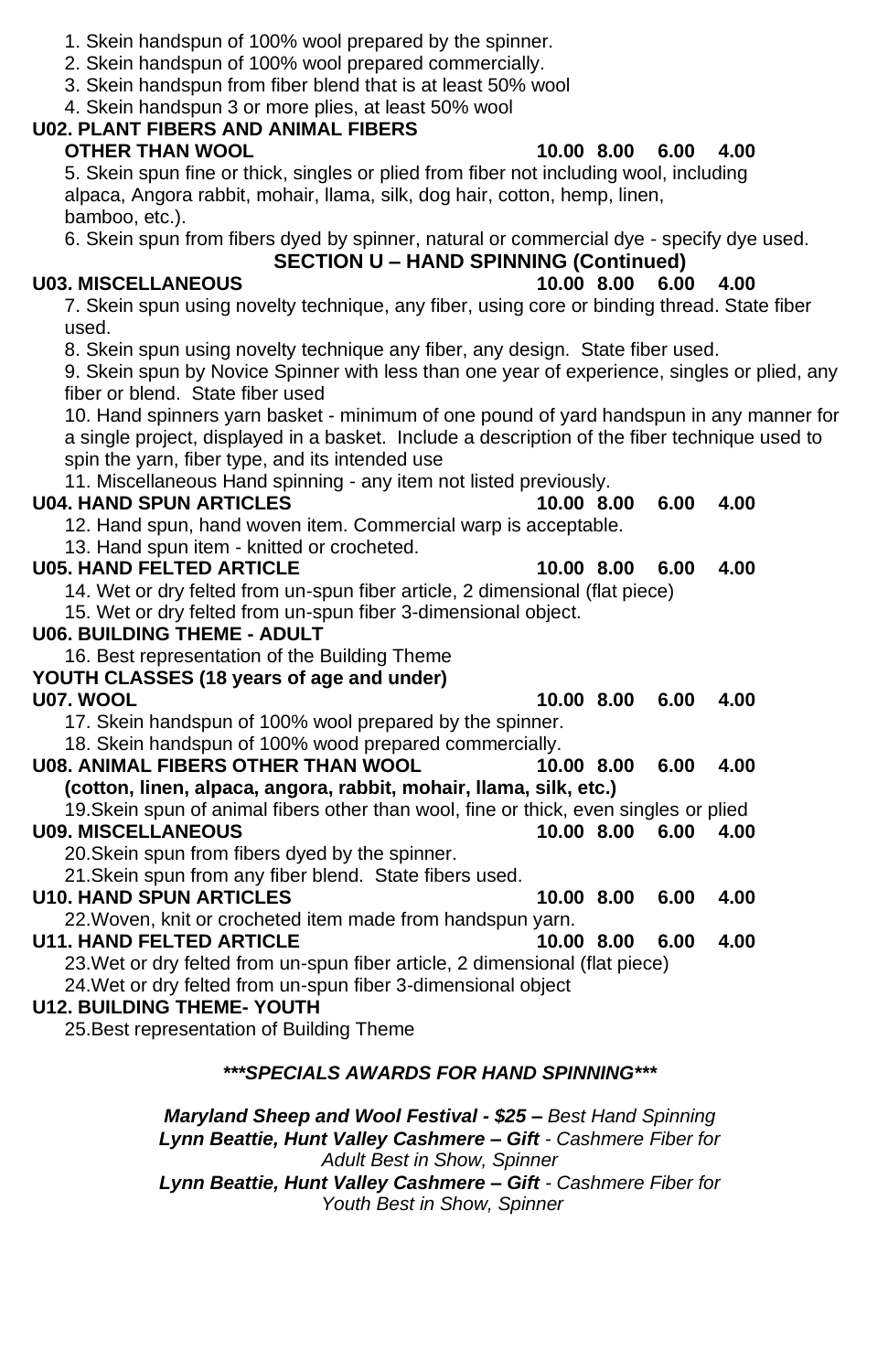### **SECTION V - HAND WEAVING Entries Due: Wednesday July 27, 2022- 5 p.m.- 8 p.m. Thursday, July 28, 2022 - 5p.m. – 8 p.m. Friday, July 29, 2022 - 3p.m. – 8 p.m.**

**Entries close at 8:00 p.m. on Friday, July 29th**

### **Chairman – Ms. Pat Capogrossi**

- Age as of January 1, 2022, will be used for age determination.
- Only one entry per person, per class allowed
- The exhibitor must have woven all entries since the previous Fair.

### **SECTION V – HAND WEAVING (Continued)**

- All entries must be properly finished (washed and pressed when appropriate).
- **HAND WEAVING** is weaving done on a handloom, which contains two or more harnesses,
- or a frame loom and includes card weaving, inkle weaving, and kumihimo.
- Basis for Judging: General appearance, design and workmanship.
- **See Departmental Rules for 2022 Building Theme**.

\*\*\*\*\*\*\*\*\*\*\*\*\*\*\*\*\*\*\*\*\*\*\*\*\*\*\*\*\*\*\*\*\*\*\*\*\*\*\*\*\*

**One Champion Ribbon will be awarded from the Blue Ribbon Winners in Each Category** 

**Best of Classes 1 - 4 Best of Classes 12 - 15**

 **Best of Classes 5 - 8 Best of Class 16 Best of Classes 9 - 11 Best of Classes 17 – 22 Best in Class 23**

**One Best in Show Ribbon will be awarded from the Champion Ribbon winners.**

### **V01. ADULT OPEN CLASSES 10.00 8.00 6.00 4.00**

- 1. Small blanket, lap robe, baby blanket up to 39" wide.
- 2. Large blanket or afghan 40" wide or more
- 3. Clothing other than items included in categories 4 9
- 4. Outerwear ponchos, ruanas, quesquimitls, stoles, shawls, etc.
- 5. Scarf: 18 ends per inch or less any fiber
- 6. Scarf: more than 18 ends per inch any fiber
- 7. Scarf: any fiber 4 shafts or fewer
- 8. Scarf: 5 or more shafts
- 9. Woven on a rigid Heddle Loom any item
- 10. Home accessory: table runner or other home accessory (tablecloth, pillow, etc.)
- 11. Woven set 2 or more dishtowels, placemats, etc.
- 12. Rug, flat woven
- 13. Tapestry
- 14. Miscellaneous Weaving Any item not previously listed.

15. Hand woven, Hand dyed item: either warp or weft or both must be dyed by the weaver; specify type of fiber and dye used.

### **V02. BUILDING THEME - ADULT**

**16. Building Theme - woven item.**

# **V03. NOVICE WEAVER (2 or fewer years of experience)**

- 17. Novice small item: belt, tote, etc.
- 18. Novice medium item: shawl, placemats, scarf etc.
- 19. Novice large item: afghan, blanket, etc.

# **V04. YOUTH CLASSES (18 years of age and under) 10.00 8.00 6.00 4.00**

- 20. Small Item belt, tote, scarf, etc.
- 21. Medium Item shawl, tablecloth, placemats, etc.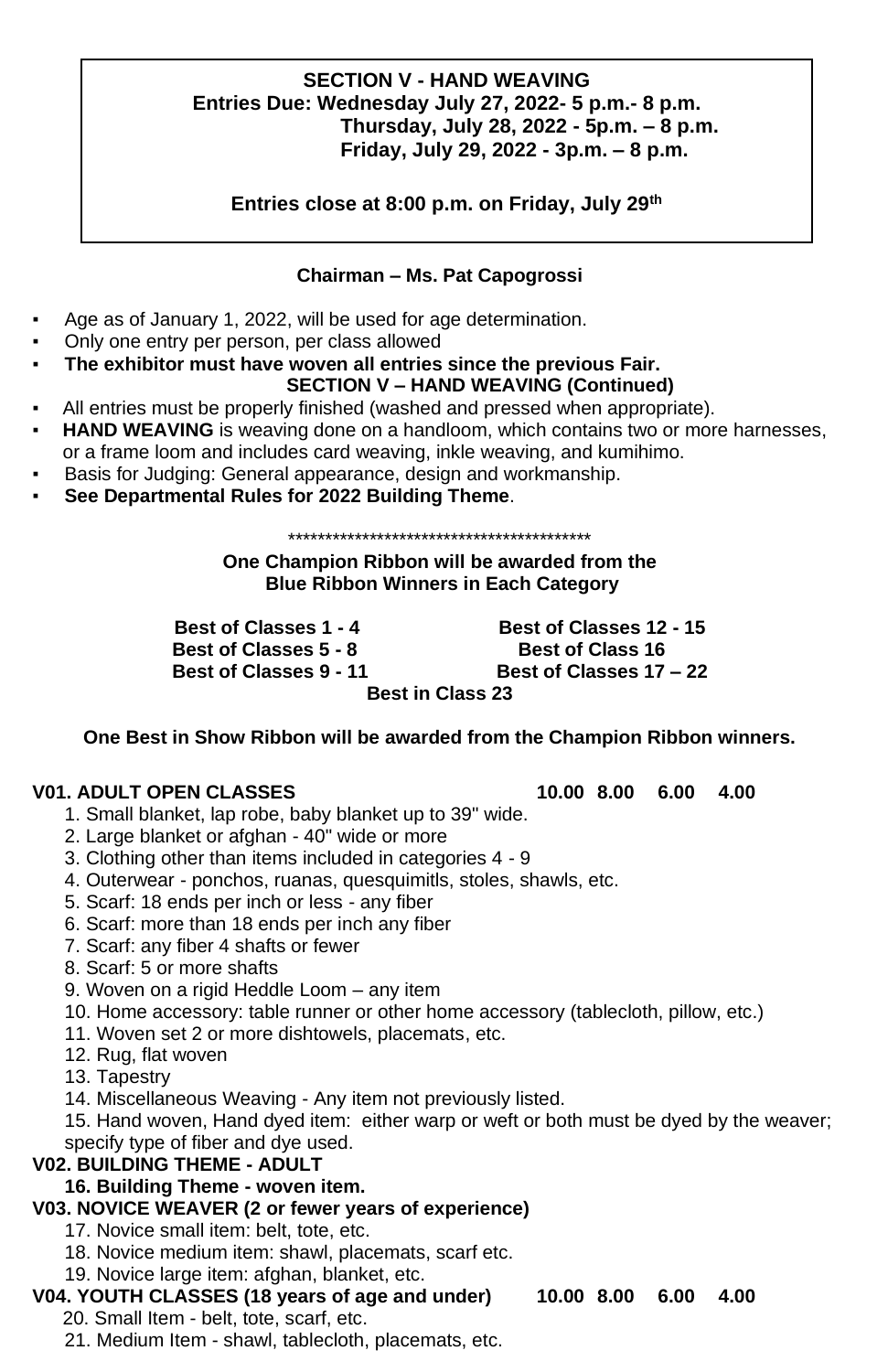22. Large Item - afghan, blanket, rug, etc. **V05. BUILDING THEME – NOVICE, YOUTH 23. Building Theme - woven item.**

### *\*\*\*SPECIAL AWARDS FOR HAND WEAVING \*\*\**

**Maryland Sheep and Wool Festival - \$25.00** *-* Best Hand Weaving **Maryland Sheep and Wool Festival - \$50** *-* Best Entry Made of Maryland Wool, Weaving **Lynn Beattie, Hunt Valley Cashmere – Gift** *-* Cashmere Yarn for Best Youth Weaver **Lynn Beattie, Hunt Valley Cashmere – Gift** *-* Cashmere Yarn for

Best Novice Weaver

### **SECTION W - NEEDLE ARTS Entries Due: Wednesday July 27, 2022- 5 p.m.- 8 p.m. Thursday, July 28, 2022 - 5p.m. – 8 p.m. Friday, July 29, 2022 - 3p.m. – 8 p.m.**

**Entries close at 8:00 p.m. on Friday, July 29th**

### **Chairman – Mrs. Marge Needham Assistant Chairman – Mrs. Anne Walters**

- The exhibits in this section are judged primarily for handwork and must be clean.
- All entries must have been completed since the previous Fair.
- Needlework pictures must be framed with finished back and ready to hang with PICTURE WIRE on back for hanging following judging.
- Embellished Cross Stitch must be entered as Miscellaneous Cross Stitch.
- **Original Design**
- Afghans should measure 45"-60" wide and not more than 80" long including fringe. Afghans will be hung following judging.
- Tatting may be done with a hand-held shuttle or a tatting needle. Please indicate the method used on the entry tag.
- Age as of January 1, 2022, will be used for age determination.
- **See Departmental Rules for 2022 Building Theme**

\*\*\*\*\*\*\*\*\*\*\*\*\*\*\*\*\*\*\*\*\*\*\*\*\*\*\*\*\*\*\*\*\*\*\*\*\*\*\*\*\*

**One Champion Ribbon will be awarded from the**

**Blue Ribbon Winners in Each Category** 

**One Best in Show Ribbon will be awarded as follows from the Champion Ribbons: One Best in Show Adult in the following classes**

**Classes W01 – W08 Classes W09 – W14 Classes W15 – W 21 Classes W22 – W29 One Best in Show Children One Best in Show Teenage** \*\*\*\*\*\*\*\*\*\*\*\*\*\*\*\*\*\*\*\*\*\*\*\*\*\*\*\*\*\*\*\*\*\*\*\*\*\*\*\*\*

- **W01. RUGS 10.00 8.00 7.00 6.50**
	- 1. Latch Hook Rug
	- 2. Braided Rug
	- 3. Traditional Hooked Rug
	- 4. Miscellaneous Rug
	- 5. Original Design Rug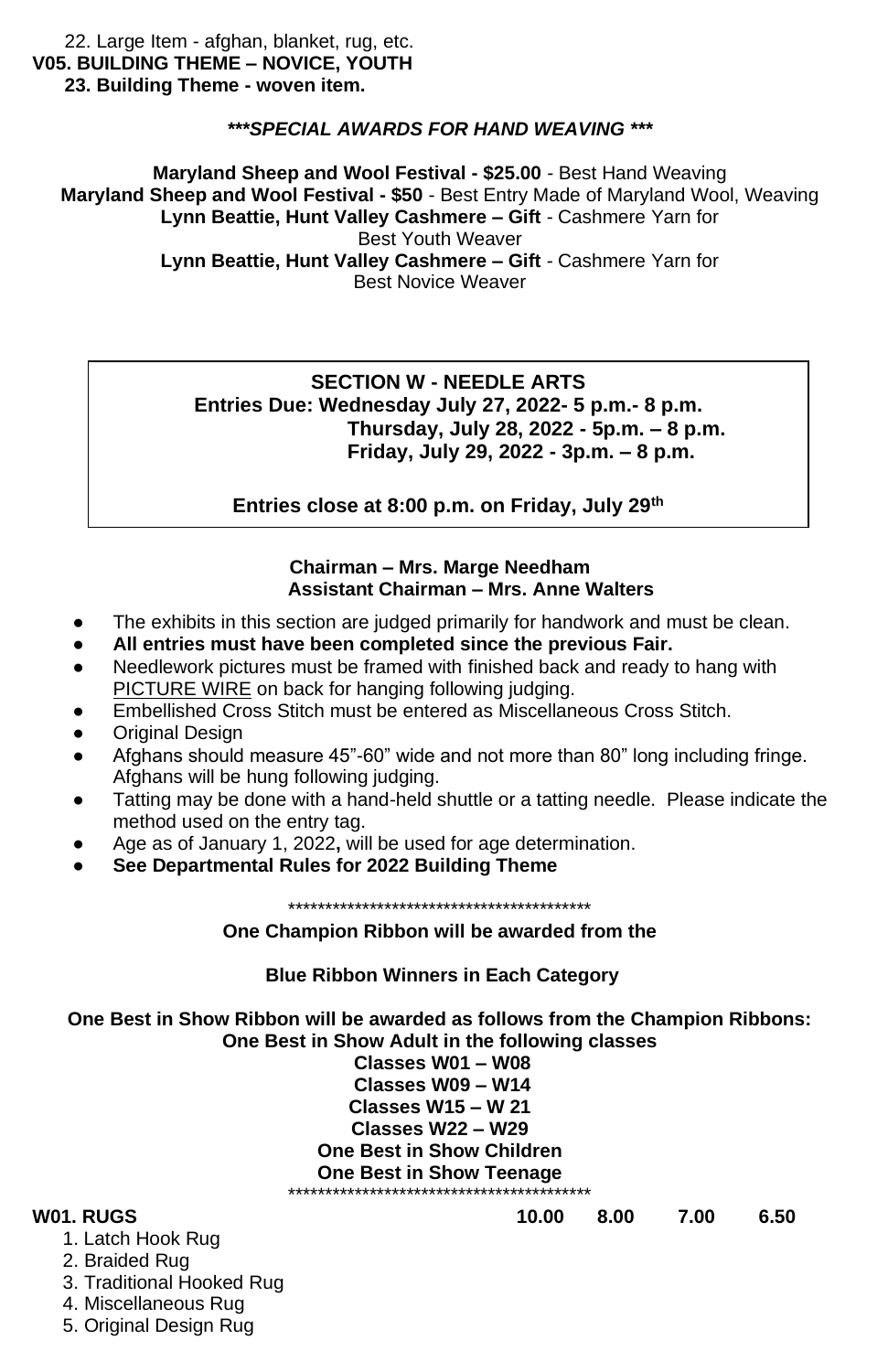| <b>W02. CROCHETED - BABY ITEMS</b>              | 4.00       | 3.50 | 3.00 | 2.50 |
|-------------------------------------------------|------------|------|------|------|
| 6. Two or Three-Piece Baby Set                  |            |      |      |      |
| 7. Baby or Child's Sweater (up to 6 years)      |            |      |      |      |
| 8. Baby or Child's Dress (up to 6 years)        |            |      |      |      |
| 9. Baby Afghan                                  |            |      |      |      |
| 10. Miscellaneous Crocheted Baby Items          |            |      |      |      |
| <b>W03. CROCHETED GARMENTS</b>                  |            |      |      |      |
| 11. Child's Sweater (6-12 years)                | 4.00       | 3.50 | 3.00 | 2.50 |
| 12. Adult Sweater with Sleeves                  | 5.00       | 4.50 | 4.00 | 3.50 |
| 13. Scarf and Hat Set                           | 4.00       | 3.50 | 3.00 | 2.50 |
| 14. Miscellaneous Other Garments                | 4.00       | 3.50 | 3.00 | 2.50 |
| <b>W04. CROCHETED AFGHANS</b>                   | 10.00 8.00 |      | 7.00 | 6.50 |
| 15. Granny Squares                              |            |      |      |      |
| 16. Ripple                                      |            |      |      |      |
|                                                 |            |      |      |      |
| <b>SECTION W - NEEDLE ARTS (Continued)</b>      |            |      |      |      |
| 17. Afghan Stitch                               |            |      |      |      |
| 18. Shell                                       |            |      |      |      |
| 19. Squares                                     |            |      |      |      |
| 20. Stripes                                     |            |      |      |      |
| 21. Lap Robes                                   |            |      |      |      |
| 22. Miscellaneous Afghan                        |            |      |      |      |
| 23. Crocheted Bedspread or Tablecloth           |            |      |      |      |
| 24. Crocheted Doily or Centerpiece              | 4.00       | 3.50 | 3.00 | 2.50 |
| 25. Crocheted Hat                               | 4.00       | 3.50 | 3.00 | 2.50 |
| 26. Crocheted Pillow                            | 4.00       | 3.50 | 3.00 | 2.50 |
| 27. Crocheted Miscellaneous                     | 4.00       | 3.50 | 3.00 | 2.50 |
|                                                 |            |      |      | 2.50 |
| 28. Crocheted Scarf                             | 4.00       | 3.50 | 3.00 |      |
| 29. Original Design Crocheted Item              | 6.00       | 5.00 | 4.00 | 3.00 |
| <b>W05. KNITTED BABY ITEMS</b>                  | 4.00       | 3.50 | 3.00 | 2.50 |
| 30. Two or Three-Piece Baby Set                 |            |      |      |      |
| 31. Baby Afghan                                 |            |      |      |      |
| 32. Baby Dress                                  |            |      |      |      |
| 33. Baby Sweater                                |            |      |      |      |
| 34. Miscellaneous Knitted Baby Item             |            |      |      |      |
| <b>W06. KNITTED GARMENTS - HAND KNITTED</b>     |            |      |      |      |
| 35. Knitted Scarf                               | 6.00       | 5.50 | 5.00 | 4.50 |
| 36. Sweater with Sleeves (Cardigan)             | 5.00       | 4.50 | 4.00 | 3.00 |
| 37. Shawl, Poncho or Cape (Lace design)         | 5.00       | 4.50 | 4.00 | 3.00 |
| 38. Shawl, Poncho or Cape (other than lace)     | 5.00       | 4.50 | 4.00 | 3.00 |
| 39. Sweater with Sleeves (Pullover)             | 4.00       | 3.50 | 3.00 | 2.50 |
| 40. Child's Sweater (6-12)                      | 4.00       | 3.50 | 3.00 | 2.50 |
| 41. Shell or Vest                               | 4.00       | 3.50 | 3.00 | 2.50 |
| 42. Hat                                         | 4.00       | 3.50 | 3.00 | 2.50 |
| 43. Gloves/Mittens or Hats/Scarf Sets (2 items) | 4.00       | 3.50 | 3.00 | 2.50 |
| 44. Knitted Afghan, Hand                        | 8.00       | 7.50 | 7.00 | 6.50 |
| 45. Miscellaneous Knitted Garment, Hand         | 6.00       | 5.50 | 5.00 | 4.50 |
| 46. Hand Knitted Socks (pair)                   | 6.00       | 5.50 | 5.00 | 4.50 |
| 47. Original Design Knitted Item                | 6.00       | 5.00 | 4.00 | 3.00 |
| <b>W07. KNITTED - MACHINE</b>                   |            |      |      |      |
| 48. Machine Knitted, Scarf                      | 4.00       | 3.50 | 3.00 | 2.50 |
| <b>W.08. BUILDING THEME</b>                     |            |      |      |      |
| 49. Building Theme from categories W01- W07     | 4.00       | 3.50 | 3.00 | 2.50 |
| <b>W09. EMBROIDERED - FLOSS</b>                 |            |      |      |      |
| 50. Tablecloth                                  | 8.00       | 7.00 | 6.00 | 5.00 |
| 51. Napkins (4)                                 | 5.00       | 4.50 | 4.00 | 3.00 |
| 52. Pillowcase (1)                              | 5.00       | 4.50 | 4.00 | 3.00 |
| 53. Ribbon Embroidery                           | 4.00       | 3.50 | 3.00 | 2.50 |
| 54. Miscellaneous Embroidered - Floss           | 4.00       | 3.50 | 3.00 | 2.50 |
|                                                 |            |      |      |      |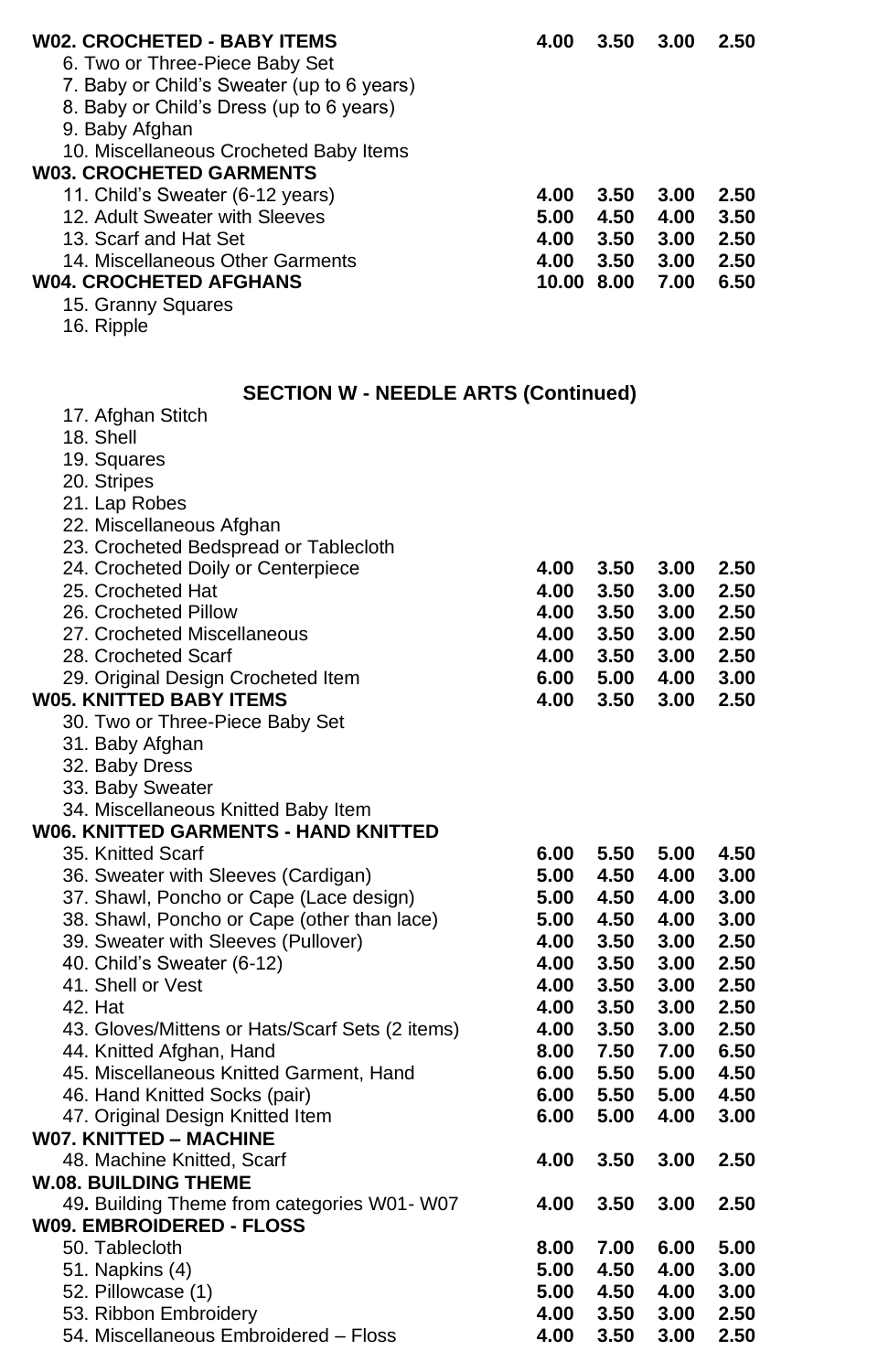| 55. Original Design Embroidered - Floss                                                                   | 6.00      | 5.00       | 4.00             | 3.00 |
|-----------------------------------------------------------------------------------------------------------|-----------|------------|------------------|------|
| <b>W10. CREWEL PICTURE</b>                                                                                |           |            |                  |      |
| 56. Framed Item (not over 9" x 11")                                                                       | 5.00      | 4.50 4.00  |                  | 3.00 |
| 57. Non-Framed Crewel, Pillows, etc.                                                                      |           | 4.00 3.50  | 3.00             | 2.50 |
| 58. Original Design Crewel<br><b>W11. NEEDLEPOINT</b>                                                     | 6.00      | 5.00       | 4.00             | 3.00 |
| 59. Pillow                                                                                                | 4.00      | 3.50       | 3.00             | 2.50 |
| 60. Picture                                                                                               | 5.00 4.50 |            | 4.00             | 3.00 |
| 61. Miscellaneous Needlepoint                                                                             | 4.00 3.50 |            | 3.00             | 2.50 |
| 62. Original Design Needlepoint                                                                           |           |            | 6.00 5.00 4.00   | 3.00 |
| <b>W12. COUNTED THREAD</b>                                                                                |           | 10.00 8.00 | 7.00             | 6.50 |
| 63. Blackwork                                                                                             |           |            |                  |      |
| 64. Hardanger (To qualify as Hardanger embroidery, there must be cutting                                  |           |            |                  |      |
| and removal of threads and filling stitches in the openwork.)                                             |           |            |                  |      |
| 65. Counted Thread                                                                                        |           |            |                  |      |
| <b>SECTION W - NEEDLE ARTS (Continued)</b>                                                                |           |            |                  |      |
| 66. Miniatures (32 ct. and above)                                                                         |           |            |                  |      |
| 67. Miscellaneous Counted Thread                                                                          |           |            |                  |      |
| 68. Original Design Counted Thread                                                                        |           |            |                  |      |
| W13. COUNTED CROSS STITCH PICTURES (FRAMED) 10.00 8.00 7.00                                               |           |            |                  | 6.50 |
| 69. Scenic Small (5x7 & under-measure only picture fabric)                                                |           |            |                  |      |
| 70. Scenic Medium (over 5 x 7, up to 12 x 15)                                                             |           |            |                  |      |
| 71. Scenic Large (over 12 x 15)                                                                           |           |            |                  |      |
| 72. Verses, Small (5x7 & under-measure only picture fabric)<br>73. Verses, Medium (over 5x7, up to 12x15) |           |            |                  |      |
| 74. Verses, Large (over 12 x 15)                                                                          |           |            |                  |      |
| 75. Samplers, Small (5x7 & under-measure only picture fabric)                                             |           |            |                  |      |
| 76. Samplers, Medium (over 5x7, up to 12x15)                                                              |           |            |                  |      |
| 77. Samplers, Large (over 12 x 15)                                                                        |           |            |                  |      |
| 78. Announcements-no size distinction                                                                     |           |            |                  |      |
| 79. Christmas - Small (5x7 & under-measure only picture fabric)                                           |           |            |                  |      |
| 80. Christmas - Medium (over 5x7, up to 12x15)                                                            |           |            |                  |      |
| 81. Christmas - Large (over 12 x 15)                                                                      |           |            |                  |      |
| 82. Animal, Bird - Small (5x7 & under-measure only picture fabric)                                        |           |            |                  |      |
| 83. Animal, Bird - Medium (over 5x7, up to 12x15)                                                         |           |            |                  |      |
| 84. Animal, Bird - Large (over 12 x 15)                                                                   |           |            |                  |      |
| 85. Flower - Small (5x7 & under-measure only picture fabric)                                              |           |            |                  |      |
| 86. Flower – Medium (over 5x7, up to 12x15)                                                               |           |            |                  |      |
| 87. Flower - Large (over 12 x 15)                                                                         |           |            |                  |      |
| 88. People - Small (5x7 & under-measure only picture fabric)                                              |           |            |                  |      |
| 89. People – Medium (over 5x7, up to 12x15)<br>90. People - Large (over 12 x 15)                          |           |            |                  |      |
| 91. Miscellaneous - Small (5x7 & under-measure only picture fabric)                                       |           |            |                  |      |
| 92. Miscellaneous - Medium (over 5x7, up to 12x15)                                                        |           |            |                  |      |
| 93. Miscellaneous - Large (over 12 x 15)                                                                  |           |            |                  |      |
| W14. COUNTED CROSS STITCH – OTHER                                                                         | 4.00      |            | $3.50\quad 3.00$ | 2.50 |
| 94. Household Items                                                                                       |           |            |                  |      |
| 95. Pillow                                                                                                |           |            |                  |      |
| 96. Bell Pull                                                                                             |           |            |                  |      |
| 97. Christmas                                                                                             |           |            |                  |      |
| 98. Miscellaneous Counted Cross Stitch                                                                    |           |            |                  |      |
| 99. Original Counted Cross Stitch Design                                                                  | 6.00      | 5.00       | 4.00             | 3.00 |
| W15. HOUSEHOLD ITEMS - Must have been made with floss, fabric or yarn. NO WOOD                            |           |            |                  |      |
| 100. Small appliance Covers, Car Seat                                                                     | 4.00      | 3.50       | 3.00             | 2.50 |
| Covers, Household Organizers (such as laundry bags, Diaper stackers, Pajama or shoe                       |           |            |                  |      |
| holder)                                                                                                   |           |            |                  |      |
| 101. Miscellaneous - Household items<br>102. Macramé                                                      |           |            |                  |      |
|                                                                                                           |           |            |                  |      |
| 103. Appliqué (except quilts)<br>104. Handbags - Hand or machine made                                     |           |            |                  |      |
|                                                                                                           |           |            |                  |      |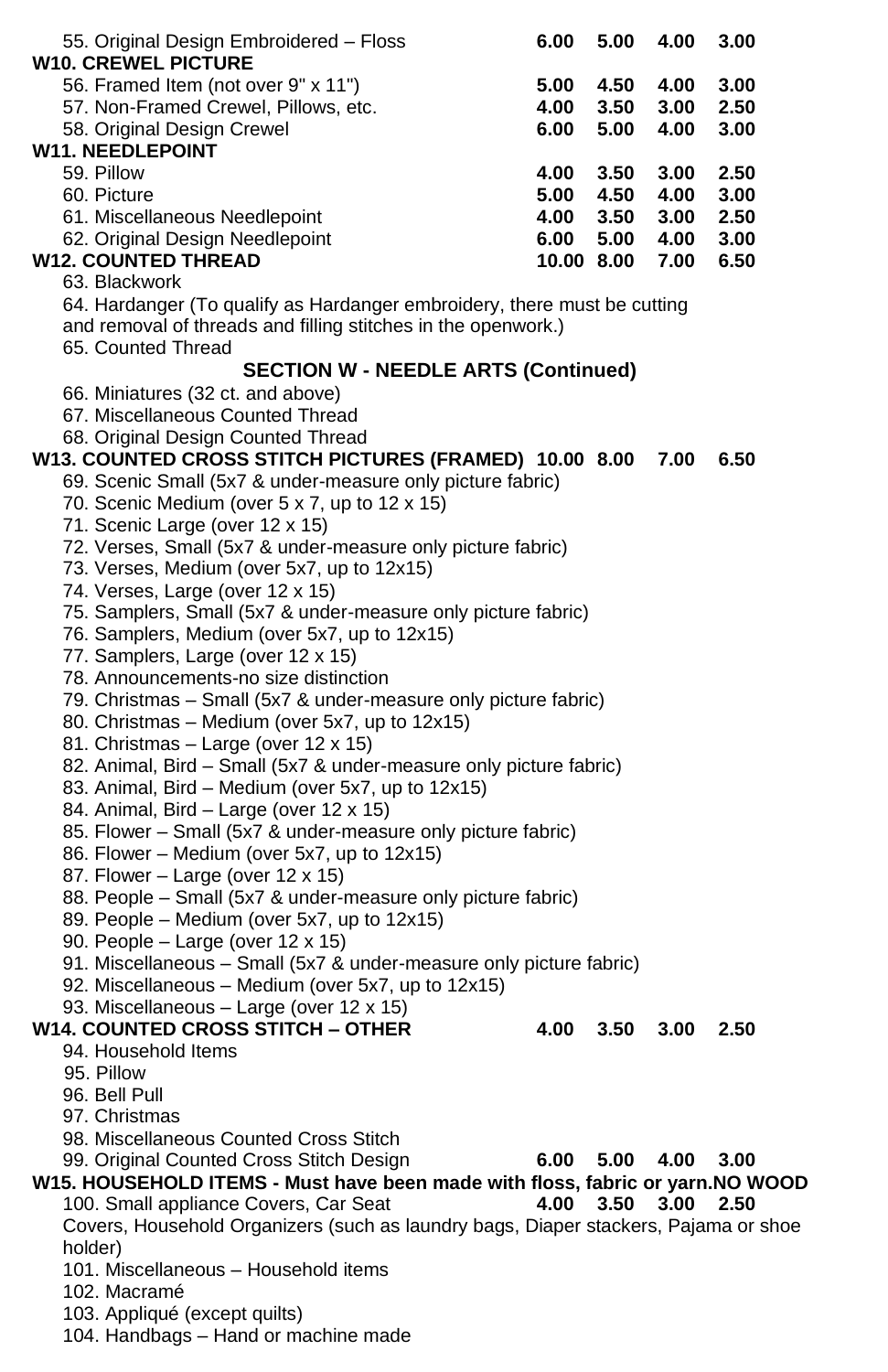| 105. Latch Hook                                                                                                                          | 5.00 | 4.50             | 4.00          | 3.50        |
|------------------------------------------------------------------------------------------------------------------------------------------|------|------------------|---------------|-------------|
| W16. HANDMADE DOLL - (only one doll accepted)<br>106. Fabric Face, Hands and Feet                                                        | 4.00 | 3.50             | 3.00          | 2.50        |
| 107. Molded Face, Hands and Feet                                                                                                         |      |                  |               |             |
| (may be purchased parts, but must be assembled by exhibitor)                                                                             |      |                  |               |             |
| W17. STUFFED TOYS - (only one toy accepted) & Doll Clothes                                                                               |      |                  |               |             |
| 108. Crocheted                                                                                                                           | 4.00 | 3.50             | 3.00          | 2.50        |
| 109. Knitted                                                                                                                             |      |                  |               |             |
| 110. Sewed - made by hand                                                                                                                |      |                  |               |             |
| <b>W18. NEEDLEWORK ON PLASTIC</b>                                                                                                        | 4.00 | $3.50\quad 3.00$ |               | 2.50        |
| 111. Tissue Box Covers                                                                                                                   |      |                  |               |             |
| 112. Holiday                                                                                                                             |      |                  |               |             |
| 113. Miscellaneous Needlework on Plastic                                                                                                 |      |                  |               |             |
| <b>W19. HOLIDAY DECORATIONS</b>                                                                                                          | 4.00 | $3.50$ $3.00$    |               | 2.50        |
| 114. Handwork or Sewed Christmas Decoration                                                                                              |      |                  |               |             |
|                                                                                                                                          |      |                  |               |             |
| <b>SECTION W - NEEDLE ARTS (Continued)</b><br>115. Handwork or Sewed Holiday Decoration (other than Christmas                            |      |                  |               |             |
| W20. Miscellaneous-                                                                                                                      |      |                  |               |             |
| 116. Ethnic Stitching                                                                                                                    |      |                  |               |             |
| 117. Gold Work                                                                                                                           |      |                  |               |             |
| 118. Thread Painting                                                                                                                     |      |                  |               |             |
| W21. Building Theme                                                                                                                      |      |                  |               |             |
| 119. Building Theme in any form of Needle Art from categories W09 - W20                                                                  |      |                  |               |             |
| W22. CHILDREN'S NEEDLE ARTS - 9 yrs. of Age and Under                                                                                    |      |                  |               |             |
| 120. Knitted Item                                                                                                                        | 4.00 | 3.50             |               | $3.00$ 2.50 |
| 121. Crocheted Item                                                                                                                      |      |                  |               |             |
| 122. Sewn Item                                                                                                                           |      |                  |               |             |
| 123. Embroidered Item                                                                                                                    |      |                  |               |             |
| 124. Counted Cross Stitch Item                                                                                                           |      |                  |               |             |
| 125. Macramé                                                                                                                             |      |                  |               |             |
| 126. Latch Hook Article                                                                                                                  |      |                  |               |             |
| 127. Stuffed Toys - Hand Made or Machine Made                                                                                            |      |                  |               |             |
| 128. Handmade or Sewn Christmas or Holiday Decoration                                                                                    |      |                  |               |             |
| 129. Handmade Dolls - Molded Face, Fabric Face, Hands & Feet                                                                             |      |                  |               |             |
| 130. Pillow                                                                                                                              |      |                  |               |             |
| 131. Plastic Canvas Work                                                                                                                 |      |                  |               |             |
| 132. Other Handmade Item of Fabric, Plastic, Canvas, Yarn or Floss Not Listed Above<br>W23. CHILDREN'S NEEDLE ARTS - BUILDING THEME 4.00 |      | 3.50 3.00        |               | 2.50        |
| 133. Building Theme - Any item from category W22                                                                                         |      |                  |               |             |
| W24. TEENAGE NEEDLE ARTS -10 to 18 yrs. of Age                                                                                           | 4.00 |                  | $3.50$ $3.00$ | 2.50        |
| 134. Knitted Item                                                                                                                        |      |                  |               |             |
| 135. Crocheted Item                                                                                                                      |      |                  |               |             |
| 136. Sewn Item                                                                                                                           |      |                  |               |             |
| 137. Embroidered Item                                                                                                                    |      |                  |               |             |
| 138. Counted Cross Stitch Item                                                                                                           |      |                  |               |             |
| 139. Macramé                                                                                                                             |      |                  |               |             |
| 140. Latch Hook Article                                                                                                                  |      |                  |               |             |
| 141. Stuffed Toys - Hand & Machine Made                                                                                                  |      |                  |               |             |
| 142. Handmade or Sewn Christmas or Holiday Decoration                                                                                    |      |                  |               |             |
| 143. Handmade Dolls - Molded Face, Fabric Face, Hands & Feet                                                                             |      |                  |               |             |
| 144. Pillow                                                                                                                              |      |                  |               |             |
| 145. Plastic Canvas Work                                                                                                                 |      |                  |               |             |
| 146. Other Handmade Item of Fabric, Plastic, Canvas, Yarn or Floss Not Listed Above                                                      |      |                  |               |             |
| <b>W25. TEENAGE NEEDLE ARTS - BUILDING THEME</b>                                                                                         |      |                  |               |             |
| 147. Building Theme - Any Item from category W24                                                                                         |      |                  |               |             |
|                                                                                                                                          |      |                  |               |             |

# *\*\*\*SPECIAL AWARDS FOR NEEDLE ARTS\*\*\**

*Kim Sullivan - \$25* - Best Adult Counted Cross Stitch Picture *Abby Glassberg - \$25* - Best Needlepoint in Memory of Sylvia R. Kaplan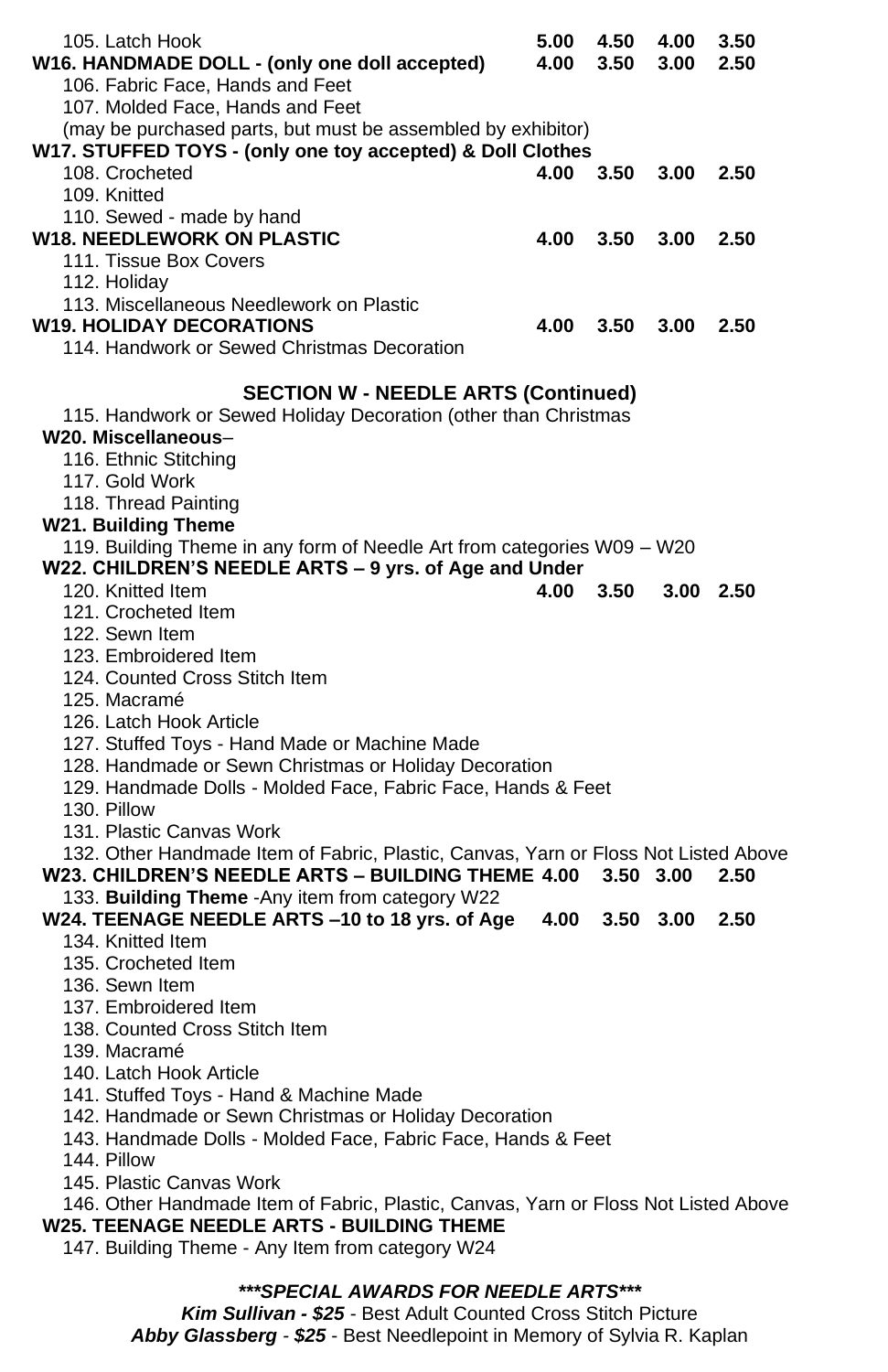### **TABLE SETTING CONTEST Entries Due: Wednesday July 27, 2022- 5 p.m.- 8 p.m. Thursday, July 28, 2022 - 5p.m. – 8 p.m. Friday, July 29, 2022 - 3p.m. – 8 p.m.**

**Entries close at 8:00 p.m. on Friday, July 29th**

### **"A Picnic with your Dinosaur friend"**

You are setting a picnic table for a picnic with your pet Dinosaur.

### **THE RULES ARE REALLY VERY SIMPLE:**

Provide your menu. The items that must be included are: Placemat - No larger than 13" x 19". Plate Cup/Glassware Napkin Plastic Flatware preferred - **No Sterling Flatware** Small Centerpiece Valuable Glassware and China discouraged Be Creative! The premiums for this contest are: **First Place - \$20.00 Fourth Place - \$8.00 Second Place - \$15.00 Fifth Place - \$6.00**

**Third Place - \$12.00 Sixth Place - 5.00**

### **SECTION X - NEEDLE ARTS – QUILTS Entries Due: Wednesday July 27, 2022- 5 p.m.- 8 p.m. Thursday, July 28, 2022 - 5p.m. – 8 p.m. Friday, July 29, 2022 - 3p.m. – 8 p.m.**

**Entries close at 8:00 p.m. on Friday, July 29th**

### **Chairman – Mrs. Mary Alexander**

- All quilts should be free of construction markings from handwork and must be clean. **Quilts for classes X01, 1 - 4; X02, 12; X03, 13 – 15; X04, X05 and X06 (must have perimeter great than 220").**
- Limit of one entry per entrant(s) or group per category.
- All identifying labels or markings must be covered.
- A quilt that is pieced by one exhibitor and quilted by a different individual must be entered under Group Quilt Category X05.
- Quilts made by Quilt Guilds will be entered under category X06.
- The Champions quilts from class 23 & 24 **will not be eligible for Best of Show**
- **All entries are to have been completed since the previous Fair**.
- Age as of January 1, 2022**,** will be used for age determination.
- See Departmental Rules for 2022 Building Theme.

A Champion Ribbon will be awarded to the Following: Best of Quilts – Hand Quilted Classes 1-6 and Classes 7 –11 Best of Class 12 Best of Quilts – Machine Quilted Classes 13-16 and Classes 17-21

\*\*\*\*\*\*\*\*\*\*\*\*\*\*\*\*\*\*\*\*\*\*\*\*\*\*\*\*\*\*\*\*\*\*\*\*\*\*\*\*\*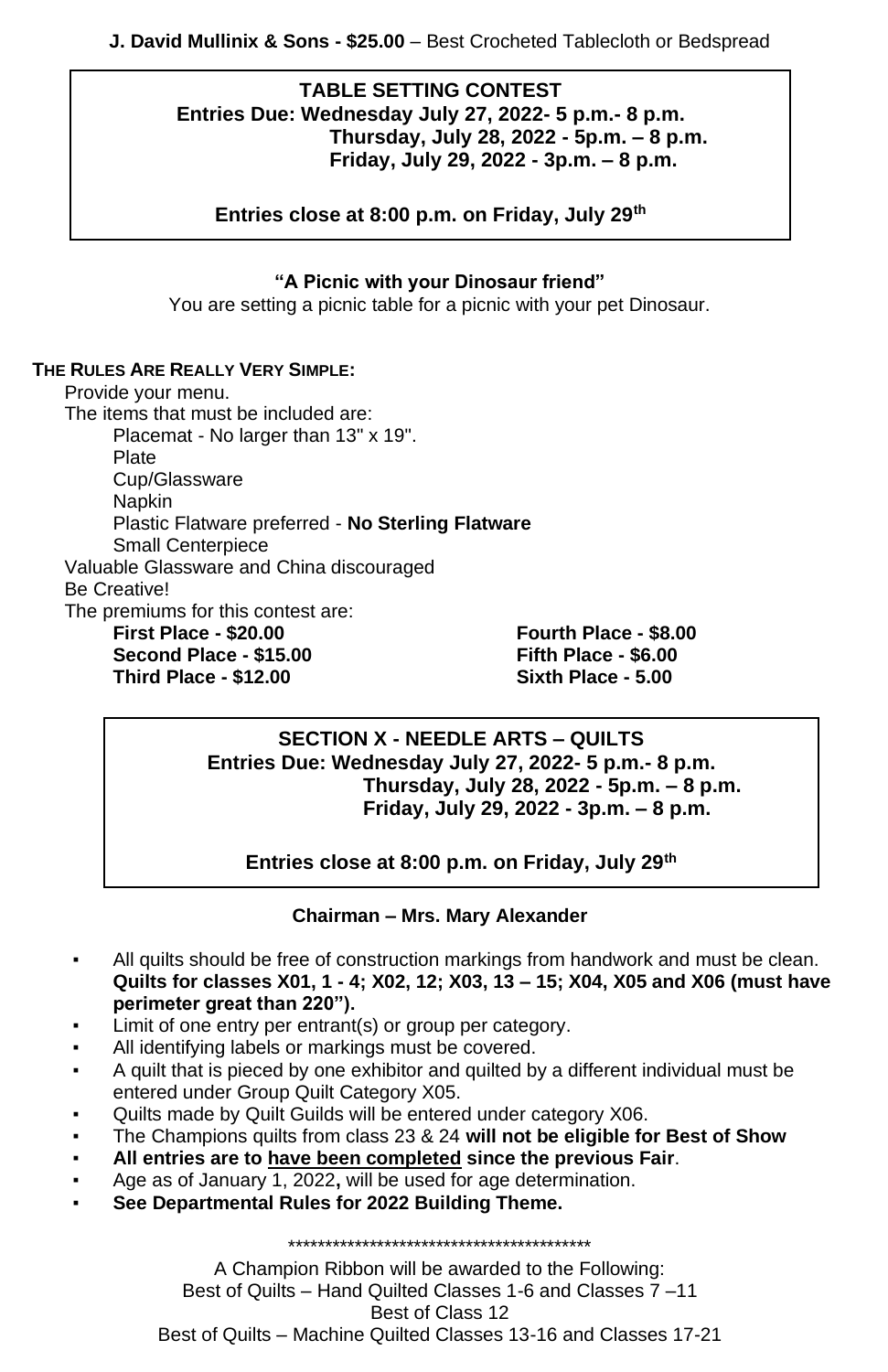### Best of Class 22 Best of Quilts Classes 23-24 – **not eligible for Best of Show** Best of Children's Quilting Classes 25-28 Best of Class 29 Best of Teenage Quilting Classes 30-33 Best of Class 34

One Best in Show Ribbon will be awarded as follows from the Champion Ribbons: One Best in Show Quilt Adult – Hand/Machine One Best in Show Quilt Children's/Teenage

### \*\*\*\*\*\*\*\*\*\*\*\*\*\*\*\*\*\*\*\*\*\*\*\*\*\*\*\*\*\*\*\*\*\*\*\*\*\*\*\*\* **X01. QUILTS - Hand Quilted** 1. Appliqué **10.00 8.00 7.00 6.50** 2. Pieced **10.00 8.00 7.00 6.50 SECTION X – NEEDLE ARTS – QUILTS (Continued)** 3. Embroidered **10.00 8.00 7.00 6.50** 4. Tied Quilt **10.00 8.00 7.00 6.50** 5. Lap Quilt (maximum perimeter 220") **5.00 4.50 4.00 3.50** 6. Child's Quilt (maximum perimeter 220") **5.00 4.50 4.00 3.50** 7. Quilted Clothing **5.00 4.50 4.00 3.50** 8. Quilted or Patchwork Pillow **4.00 3.50 3.00 2.50** 9. Quilted Wall Hanging 4**.00 3.50 3.00 2.50** (must have hanging sleeve, maximum perimeter 220") 11. Miscellaneous Hand Quilting **4.00 3.50 3.00 2.50** (Not categorized above, maximum perimeter 220") **X02. BUILDING THEME QUILT – HAND QUILTED 4.00 3.50 3.00 2.50** 12. Building Theme Quilt (no groups or guild quilts) **X03. QUILTS - Machine Quilted**  13. Machine Appliqué Quilt **10.00 8.00 7.00 6.50** 14. Pieced **10.00 8.00 7.00 6.50** 15. Machine Embroidered Quilt **10.00 8.00 7.00 6.50** 16. Lap Quilt (maximum perimeter 220") **5.00 4.50 4.00 3.50** 17. Child's Quilt (maximum perimeter 220") **5.00 4.50 4.00 3.50** 18.Quilted Clothing **5.00 4.50 4.00 3.50** 19. Quilted or Patchwork Pillow **4.00 3.50 3.00 2.50** 20. Quilted Wall Hanging **4.00 3.50 3.00 2.50** (must have hanging sleeve, maximum perimeter 220") 21. Machine Quilted – Miscellaneous **4.00 3.50 3.00 2.50** (Not categorized above, maximum perimeter 220") **X04**. **Building Theme Quilt – MACHINE QUILTED 4.00 3.50 3.00 2.50** 22. Building Theme - (no groups or guild quilts) **X05. QUILT – by Group - Hand or Machine – not eligible for Best of Show** 23. Group Quilt - Hand or Machine **10.00 8.00 7.00 6.50 X06. QUILT – GUILD QUILT – not eligible for Best of Show** 24. Hand or Machine Quilted quilt **8.00 7.00 6.00 5.00 X07. CHILDREN'S QUILTING – (maximum perimeter 220") 11 Years of Age and Under 4.00 3.50 3.00 2.50** 25. Quilt – Hand Made 26. Quilt – Machine Made 27. Quilted Clothing – Hand or Machine 28. Miscellaneous Quilting – Hand or Machine **X08. Building Theme Quit – Children's Quilting** 29. Building Theme - Hand or Machine Quilted **X09. TEENAGE QUILTING – (maximum perimeter 220") 12 to 18 Years of Age 4.00 3.50 3.00 2.50**

30. Quilt – Hand Made

31. Quilt – Machine Made

32. Quilted clothing - Hand or machine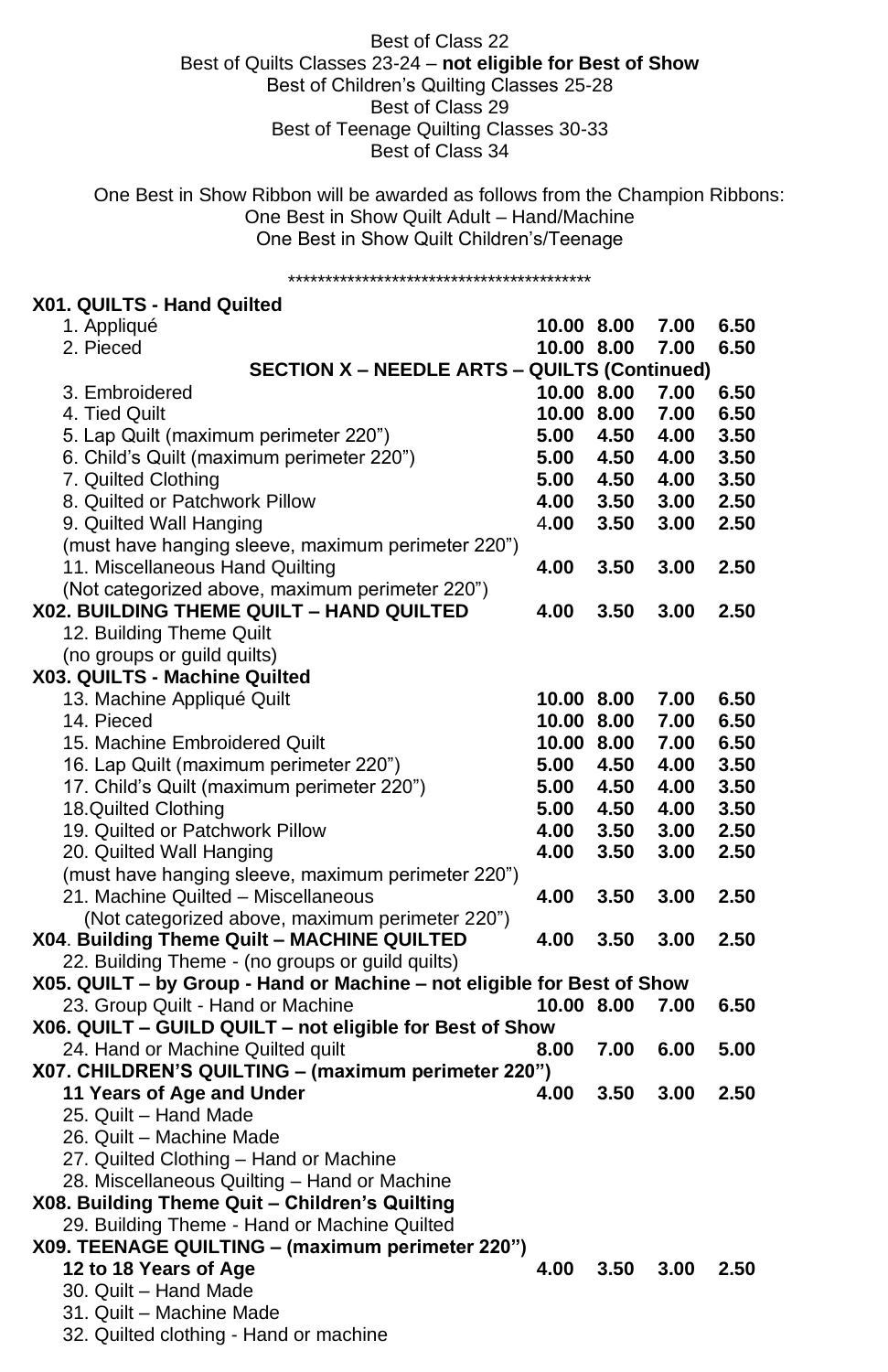33. Miscellaneous Quilting - Hand or Machine

**X10. Building Theme Quilt – Teenage Quilting**

34. Building Theme – Hand or Machine Quilted

### *\*\*\*SPECIAL AWARDS FOR NEEDLE ARTS - QUILTS\*\*\**

*Dessie Moxley - \$50* - Best in Show Hand Quilted Quilt in Memory Elmira Seibert *Kim Sullivan - \$25 -* Best Hand Appliquéd Quilt *Mary Alexander - \$25.00* - Champion in Children's Quilting Section X07 in Memory of John Joseph Wolf

### **SECTION Y – PHOTOGRAPHY Entries Due: Wednesday July 27, 2022- 5 p.m.- 8 p.m. Thursday, July 28, 2022 - 5p.m. – 8 p.m. Friday, July 29, 2022 - 3p.m. – 8 p.m.**

**Entries close at 8:00 p.m. on Friday, July 29th**

### **Chairmen – Ms. Heather Streaker, Mr. Bob Packard**

- Photographs are to be **8 "x 10" only**. **No other size will be accepted.** The photographs must be printed on photo paper.
- Photographs **must be mounted on a stiff surface**, measuring 11" x 14". Matte board, or foam board (not to exceed  $\frac{1}{4}$ " thick) preferred, and your photo may be matted with a standard mat size if desired. We understand that this does change the size the 8" x 10" photo. Do not use an adhesive spray to mount your images. Permanent double-sided tape or glue dots are preferred.
- **NO FRAMED PHOTOGRAPHS WILL BE ACCEPTED.**
- **Photographs MUST** have been taken since the August 2020 and can be either digital or film format.
- Age as of January 1, 2022, will be used for age determination
- Entrants in Section Y04 (Junior Photography) must be between the ages of 5 and 15 years old. Any entry in Section Y03 may not be duplicated in any other Group (example: if you
- enter a photo in "Landscapes" in Section Y03, you are ineligible to enter the same category in Section Y01 or Section Y02.)
- Entry Limit: Entrants are limited to enter up to five (5) prints maximum. An individual exhibitor may enter only one (1) photograph in any subdivision of a Section (for example: you may not enter more than one photograph in any numbered category).
- **See Departmental Rules for 2022 Building Theme**
- Please note: We will be using binder clips to display your entries.

\*\*\*\*\*\*\*\*\*\*\*\*\*\*\*\*\*\*\*\*\*\*\*\*\*\*\*\*\*\*\*\*\*\*\*\*\*\*\*\*\*

### **A Champion Ribbon will be awarded to one**

### **Blue Ribbon winner in each of the following Groups**

**One (1) Best in Show Ribbon winner will be chosen from the Champion Ribbon winners from Sections Y01, Y02, Y03, Y05, and Y06**

**One (1) Best in Show Ribbon winner will be awarded to the Champion Ribbon winner awarded from all Blue Ribbon winners from Section Y04.**

\*\*\*\*\*\*\*\*\*\*\*\*\*\*\*\*\*\*\*\*\*\*\*\*\*\*\*\*\*\*\*\*\*\*\*\*\*\*\*\*\*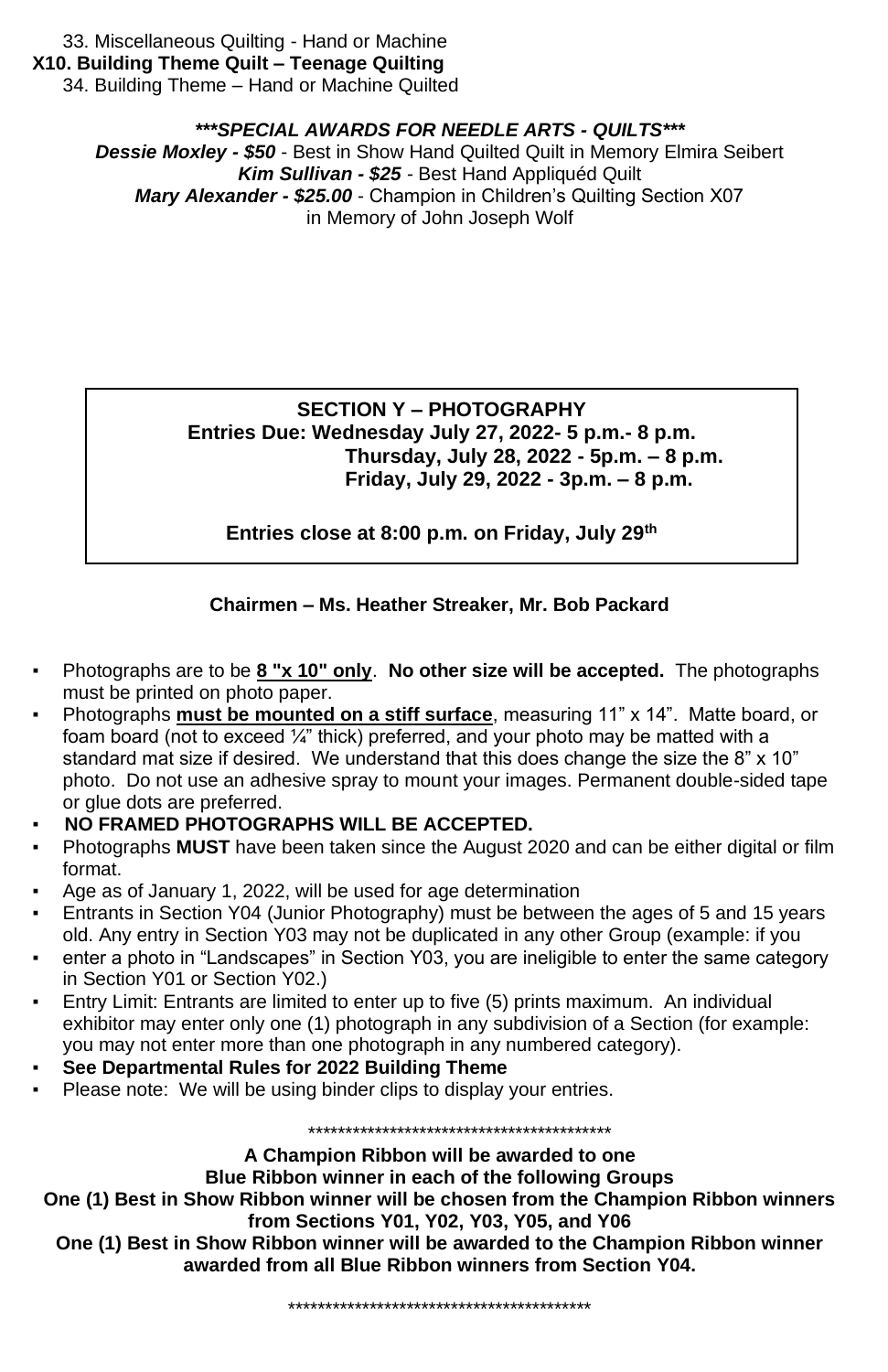### **Y01. ADULT BLACK & WHITE PHOTOGRAPHY – Entire Photograph must be Black & White 9.00 7.00 5.00 3.00**

1. Landscapes (may include snow scenes, seascapes and buildings)

2. Animals (includes all living, non-human creatures)

3. Plants & Flowers with or without insects

4. Still Life (staged object(s)

5. People

6. Other subjects

### **Y02. ADULT PHOTOGRAPHY – "No B&W" photos 9.00 7.00 5.00 3.00**

- 7. Farm Animals (includes all living, non-human creatures)
- 8. Domestic Animals (includes all living, non-human creatures)
- 9. Wildlife
- 10. Insect
- 11. Aquatic animal or sea life

### **SECTION Y – PHOTOGRAPHY (Continued)**

- 12. People (Adult ages 18 and up)
- 13. People (Children ages 0-18)

### 14. Other Subjects – Including modified photos, sepia tones, color altered

### **Y03. SCENIC ADULT PHOTOGRAPHY – "No B&W" photos**

- 15. Landscapes Only
- 16. Landscapes (seascapes, aquatic, lake, waterfall, river)
- 17. Landscapes (buildings)
- 18. Landscapes (snow scene)
- 19. Sunrises/Sunsets/Celestial Body (Moon)
- 20. Plants & Flowers with/without insects
- 21. Still Life (staged object(s), food
- 22. Historic Places
- 23. Antique Machinery (antique cars, farm tractors, mowers etc.)
- 24. Special Effects Artistic Expression

### **Y04. JUNIOR PHOTOGRAPHY – (5-15 Years Old) 9.00 7.00 5.00 3.00**

- 25. Animals (includes all living, non-human creatures) Color or Black & White, Sepia Tones
- 26. Landscapes (may include buildings) and Seascapes Color or Black & White, Sepia 27. Food
- 28. People (Color, Black & White or Sepia Tones)
- 29. Sunrises/Sunsets
- 30. Plants & Flowers with or without insects (Color)
- 31. Still Life (Color, Black & White, Sepia)
- 32. Historic Places (Color, Black & White, Sepia)
- 33. Antique Machinery (antique cars, farm tractors, mowers etc.)
- 34. Other Subjects (Including Modified photos)

### **Y05. BUILDING THEME – JR. PHOTOGRAPHY**

35. Building Theme – Black & White or Color

**Y06. HOWARD COUNTY FAIR PHOTOGRAPHY – (Open to all age groups)**

### **9.00 7.00 5.00 3.00**

- 36. Photographs of the 2021 Howard County Fair Black & White, Sepia Tone
- 37. Photographs of the 2021 Howard County Fair Color

# **Y07. BUILDING THEME** – **(16 years of age or older)**

# **9.00 7.00 5.00 3.00**

- 38. **Building Theme** Black & White
- 39. **Building Theme** Color

# *\*\*\*SPECIAL AWARD FOR PHOTOGRAPHY\*\*\**

**Heather Streaker** - **\$20.00** Best in Class 20 Plants & Flowers w/ without insects **Heather Streaker** - **\$20.00** Best in Class 25 Animals, Junior Photography **Anne Sealing Walters - \$25.00 In Memory of Bill Walters** Most interesting sunrise/sunset/celestial body

**Anne Sealing Waters - \$25.00 In Memory of Bill Walters** Most interesting seascape/aquatic/lake/waterfall/river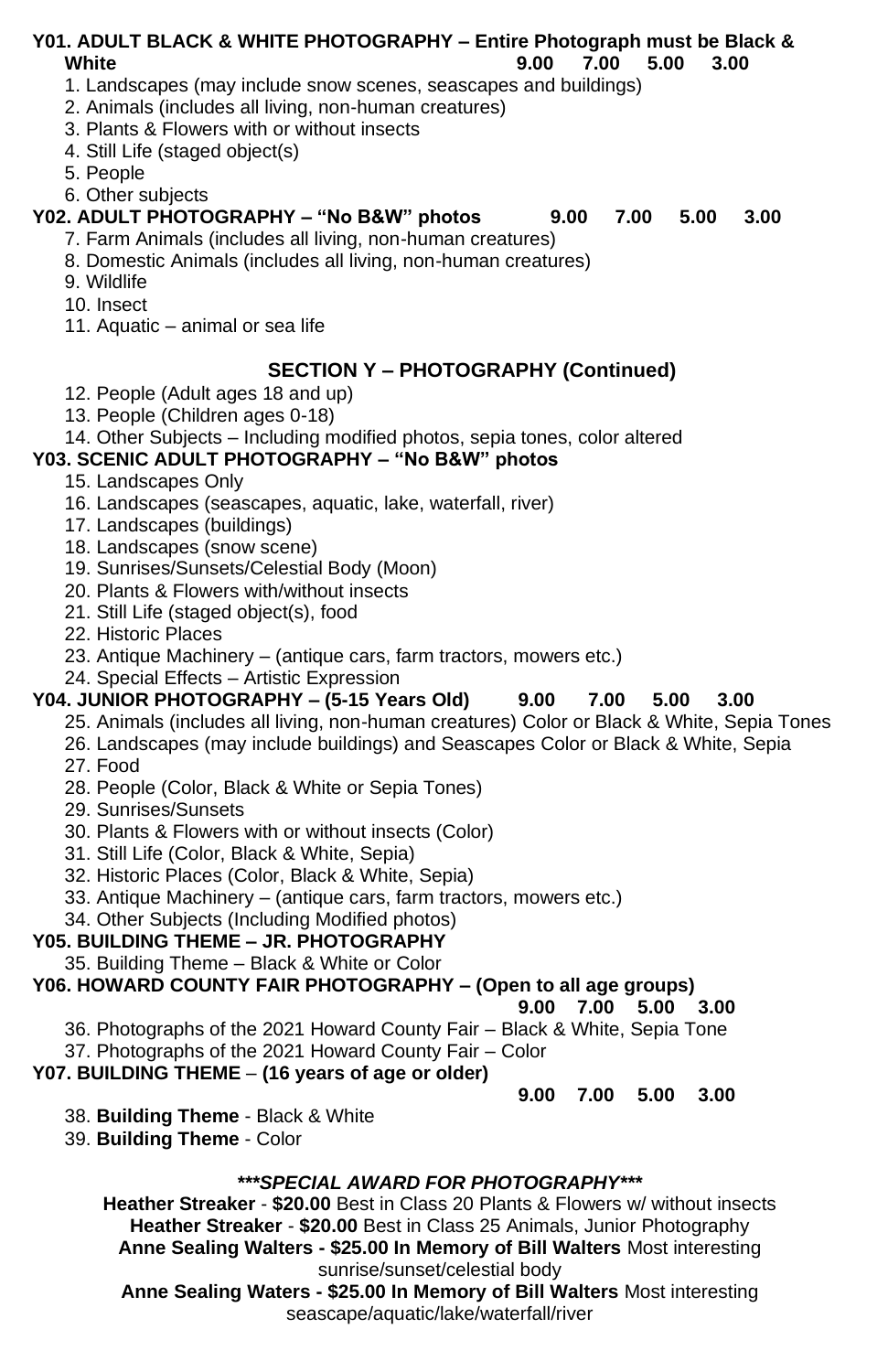### **SECTION Z – WOODWORKING Entries Due: Wednesday July 27, 2022- 5 p.m.- 8 p.m. Thursday, July 28, 2022 - 5p.m. – 8 p.m. Friday, July 29, 2022 - 3p.m. – 8 p.m.**

**Entries close at 8:00 p.m. on Friday, July 29th**

### **Chairman - Mr. Ron Clements**

- **All entries must have been completed since the previous Fair.**
- Age as of January 1, 2022 will be used for age determination.
- **See Departmental Rules for 2022 Building Theme.**

### **SECTION Z – WOODWORKING (Continued) CHALLENGE CARVING CONTEST**

### **THE RULES ARE SIMPLE:**

- Open to all ages.
- **All entries must have been completed since the previous Fair**
- Carve: **Dinosaur**
- Not to **exceed 12", must stand upright on its own,** any wood, any color, any finish or paint.
- Pre-registering is requested, but not required.
- The premiums for this contest are

| <b>First Place:</b>  | \$20.00 | <b>Third Place:</b>  | \$10.00 |
|----------------------|---------|----------------------|---------|
| <b>Second Place:</b> | \$15.00 | <b>Fourth Place:</b> | \$5.00  |

### **NON-CARVERS CHALLENGE CONTEST**

- **THE RULES ARE SIMPLE:**
- Open to all ages
- **All entries must have been completed since the previous Fair.**
- Build: **Picture Frame 12" or less.**
- Natural finish, any wood, must include hanging wire
- Pre-registering is requested, but not required.
- The Premiums for the contest are:

| <b>First Place</b>  | \$20.00 | <b>Third Place</b>  | \$10.00 |
|---------------------|---------|---------------------|---------|
| <b>Second Place</b> | \$15.00 | <b>Fourth Place</b> | \$5.00  |

\*\*\*\*\*\*\*\*\*\*\*\*\*\*\*\*\*\*\*\*\*\*\*\*\*\*\*\*\*\*\*\*\*\*\*\*\*\*\*\*\*

**One Champion Ribbon will be awarded from the Blue Ribbon Winners in Each Category**

**One Best in Show Ribbon will be awarded as follows from the Champion Ribbons: One Best in Show Adult**

**One Best in Show Teenage**

**One Best in Show Children**

**\*\*\*\*\*\*\*\*\*\*\*\*\*\*\*\*\*\*\*\*\*\*\*\*\*\*\*\*\*\*\*\*\*\*\*\*\*\*\***

| Sizes for Classes Z01, Z02, Z03 and Z04: |                                                              |
|------------------------------------------|--------------------------------------------------------------|
| LARGE:                                   | Desk, Dresser, Table, Hutch, Etc.                            |
| <b>MEDIUM:</b>                           | Chair, End Table, Floor Lamp, Etc.                           |
| SMALL:                                   | Stool, Small Chest, Table Lamp, Etc.                         |
|                                          | Sizes for Classes Z05, Z06, Z07, Z08, Z09, Z10, Z11 and Z12: |
| LARGE:                                   | Greater than 12" any direction                               |
| <b>SMALL:</b>                            | Up to 12" any direction                                      |
|                                          | Sizes for Classes Z13, Z14, Z15, Z16, Z17, Z18, Z19 and Z20: |
| LARGE:                                   | Greater than 24" any direction                               |
| <b>MEDIUM:</b>                           | Greater than 12" up to 24" any direction                     |
| SMALL:                                   | Up to 12" any direction                                      |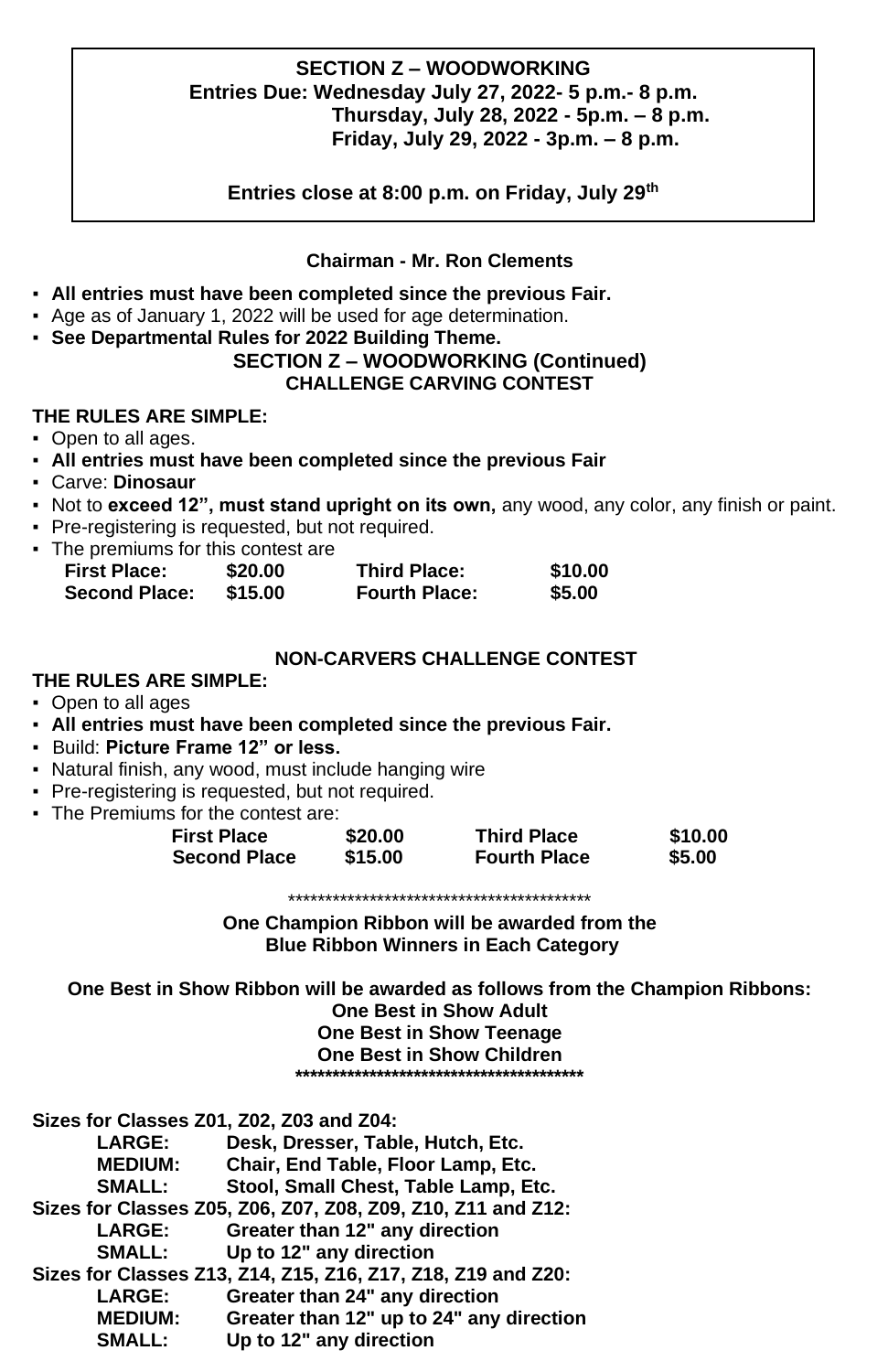| <b>Z01. ANTIQUES</b>                                                           |            |                  |                         |      |
|--------------------------------------------------------------------------------|------------|------------------|-------------------------|------|
| 1. Refinished - Large                                                          |            |                  | 25.00 20.00 18.00 15.00 |      |
| 2. Refinished – Medium                                                         |            |                  | 15.00 13.00 11.00 9.00  |      |
| 3. Refinished - Small                                                          |            | 10.00 8.00       | 7.00                    | 6.00 |
| Z02. HANDMADE FURNITURE - ORIGINAL DESIGN                                      |            |                  |                         |      |
| 4. Original Design - Large                                                     |            |                  | 25.00 20.00 18.00 15.00 |      |
| 5. Original Design - Medium                                                    |            |                  | 15.00 13.00 11.00 9.00  |      |
| 6. Original Design - Small                                                     |            | 10.00 8.00       | 7.00                    | 6.00 |
| Z03. HANDMADE FURNITURE - FROM PLANS OR REPRODUCTION                           |            |                  |                         |      |
| 7. Reproduction or from plans - Large                                          |            |                  | 25.00 20.00 18.00 15.00 |      |
| 8. Reproduction or from plans - Medium                                         |            |                  | 15.00 13.00 11.00 9.00  |      |
| 9. Reproduction or from plans - Small                                          | 10.00 8.00 |                  | 7.00                    | 6.00 |
| <b>SECTION Z - WOODWORKING (Continued)</b>                                     |            |                  |                         |      |
| Z04. HANDMADE FURNITURE - RECYCLED/SALVAGED (Include a description of what the |            |                  |                         |      |
| wood was salvaged from)                                                        |            |                  |                         |      |
| 10. Recycled or Salvaged Woodworking - Large                                   |            |                  | 25.00 20.00 18.00 15.00 |      |
| 11. Recycled or Salvaged Woodworking - Medium                                  |            |                  | 15.00 13.00 11.00 9.00  |      |
| 12. Recycled or Salvaged Woodworking - Small                                   | 10.00 8.00 |                  | 7.00                    | 6.00 |
| <b>Z05. WOOD BURNING</b>                                                       |            |                  |                         |      |
| 13. Wood burning - Large                                                       |            | 15.00 10.00 8.00 |                         | 5.00 |
| 14. Wood burning - Small                                                       |            | 6.00 4.00        | 3.00                    | 2.00 |
| <b>Z06. PICTURE FRAMES</b>                                                     |            | 10.00 8.00       | 6.00                    | 4.00 |
| 15. Picture Frames - Large                                                     |            |                  |                         |      |
| 16. Picture Frames - Small                                                     |            |                  |                         |      |
| <b>Z07. INLAID</b>                                                             | 10.00 8.00 |                  | 6.00                    | 4.00 |
| 17. Inlaid - Large                                                             |            |                  |                         |      |
| 18. Inlaid - Small                                                             |            |                  |                         |      |
| <b>Z08. SCROLL SAWING</b>                                                      | 10.00 8.00 |                  | 6.00                    | 4.00 |
| 19. Scroll Sawing - Large                                                      |            |                  |                         |      |
| 20. Scroll Sawing - Small                                                      |            |                  |                         |      |
| <b>Z09. CARVING - DECOYS WORKING</b>                                           |            |                  |                         |      |
| 21. Decoys Working - Large                                                     | 8.00       | 5.00             | 3.00                    | 2.00 |
| 22. Decoys Working - Small                                                     | 6.00       | 4.00             | 3.00                    | 2.00 |
| Z10. CARVING - BIRDS - DECORATIVE                                              | 6.00       | 4.00             | 3.00                    | 2.00 |
| 23. Waterfowl                                                                  |            |                  |                         |      |
| 24. Song Birds                                                                 |            |                  |                         |      |
| 25. Shore Birds                                                                |            |                  |                         |      |
| 26. Birds of Prey/Game Bird                                                    |            |                  |                         |      |
| Z11. CARVING - RELIEF                                                          |            |                  |                         |      |
| 27. Relief - Large                                                             | 8.00       | 5.00             | 3.00                    | 2.00 |
| 28. Relief - Small                                                             | 6.00       | 4.00             | 3.00                    | 2.00 |
| Z12. CARVING – CARICATURE                                                      | 6.00       | 4.00             | 3.00                    | 2.00 |
| 29.Caricature                                                                  |            |                  |                         |      |
| Z13. CARVING - STYLIZED                                                        | 6.00       | 4.00             | 3.00                    | 2.00 |
| 30. Stylized Carving - Large                                                   |            |                  |                         |      |
| 31. Stylized Carving - Small                                                   |            |                  |                         |      |
| Z14. CARVING - SCULPTURAL                                                      | 6.00       | 4.00             | 3.00                    | 2.00 |
| 32. Sculptural - Large                                                         |            |                  |                         |      |
| 33. Sculptural - Medium                                                        |            |                  |                         |      |
| 34. Sculptural - Small                                                         |            |                  |                         |      |
| <b>Z15. TURNING</b>                                                            | 6.00       | 4.00             | 3.00                    | 2.00 |
| 35. Turning - Medium                                                           |            |                  |                         |      |
| 36. Turning - Small                                                            |            |                  |                         |      |
| 37. Turning - Extra Small                                                      |            |                  |                         |      |
| <b>Z16. TOYS</b>                                                               | 6.00       | 4.00             | 3.00                    | 2.00 |
| 38. Toys - Large                                                               |            |                  |                         |      |
| 39. Toys - Medium                                                              |            |                  |                         |      |
| 40. Toys - Small                                                               |            |                  |                         |      |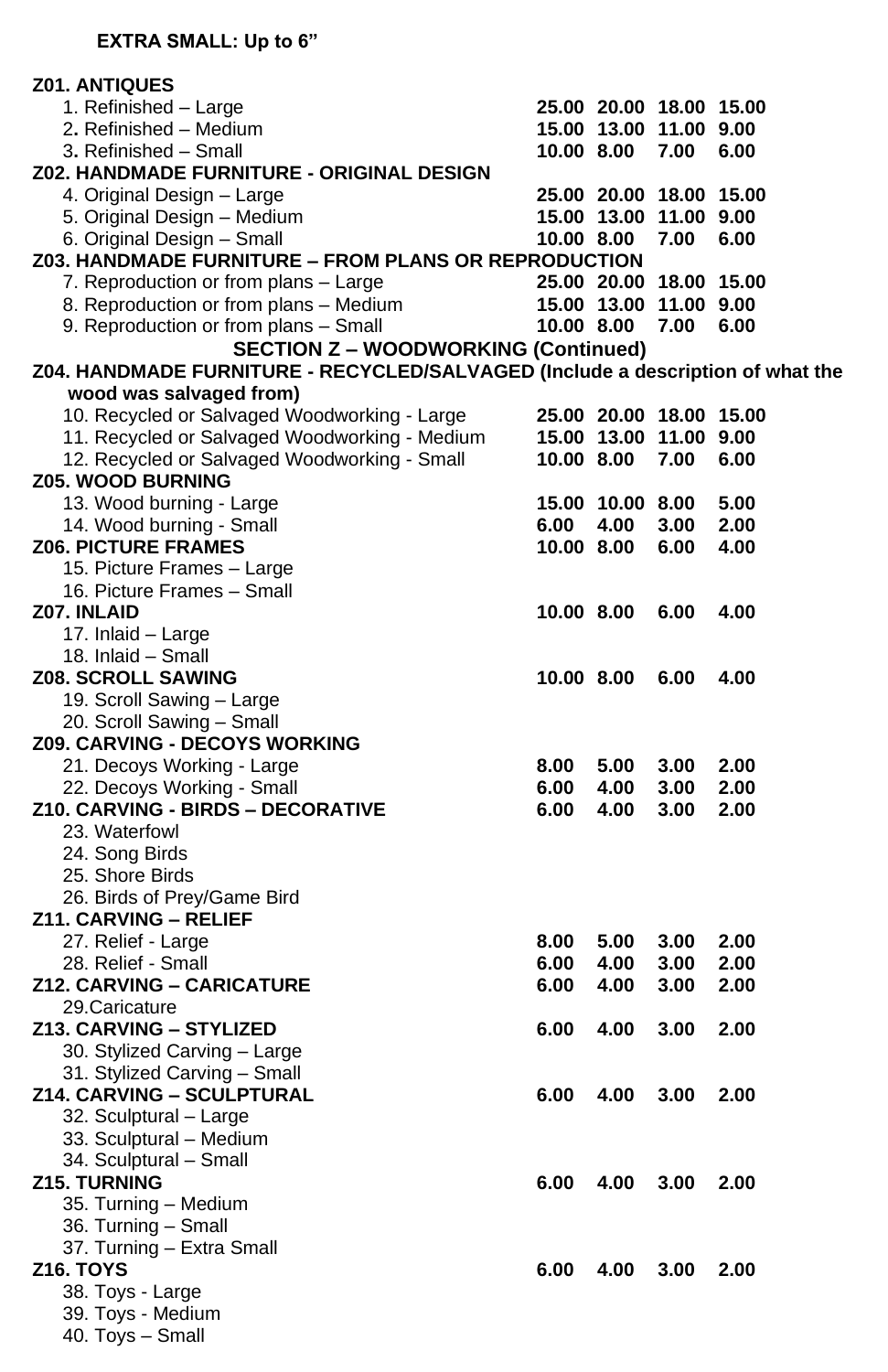| <b>Z17. BOXES</b>                                                           | 8.00       | 5.00 | 3.00                   | 2.00 |
|-----------------------------------------------------------------------------|------------|------|------------------------|------|
| 41. Boxes - Large                                                           |            |      |                        |      |
| 42. Boxes - Medium                                                          |            |      |                        |      |
| 43. Boxes - Small                                                           |            |      |                        |      |
| <b>Z18. WALKING CANES AND STICKS</b>                                        | 6.00       | 4.00 | 3.00                   | 2.00 |
| 44. Walking Canes                                                           |            |      |                        |      |
| 45. Hiking Sticks                                                           |            |      |                        |      |
| Z19. INTARSIA                                                               |            |      |                        |      |
| 46. Intarsia - Large                                                        |            |      | 15.00 13.00 11.00 9.00 |      |
| 47. Intarsia - Medium                                                       | 10.00 8.00 |      | 7.00                   | 6.00 |
| 48. Intarsia - Small                                                        |            |      | 7.00                   | 6.00 |
|                                                                             | 10.00 8.00 |      |                        |      |
| <b>Z20. MISCELLANEOUS WOODWORKING</b>                                       |            |      |                        |      |
| 49. Miscellaneous - Large                                                   |            |      | 20.00 15.00 10.00 5.00 |      |
| 50. Miscellaneous - Small                                                   | 10.00 8.00 |      | 7.00                   | 6.00 |
| <b>SECTION Z - WOODWORKING (Continued)</b>                                  |            |      |                        |      |
| Z21. TEENAGE WOODWORKING (15-18 Years of Age)                               | 5.00       | 4.00 | 3.00                   | 2.00 |
| 51. Woodworking - Natural (any item)                                        |            |      |                        |      |
| 52. Woodworking - Painted (any item)                                        |            |      |                        |      |
| 53. Pinewood Derby Cars                                                     |            |      |                        |      |
| 54. School Projects (more than 1 teen working on)                           |            |      |                        |      |
| Z22. TEENAGE WOODWORKING (12-14 Years of Age) 5.00                          |            | 4.00 | 3.00                   | 2.00 |
| 55. Woodworking - Natural (any item)                                        |            |      |                        |      |
| 56. Woodworking - Painted (any item)                                        |            |      |                        |      |
| 57. Pinewood Derby Cars                                                     |            |      |                        |      |
| 58. School Projects (more than 1 teen working on)                           |            |      |                        |      |
| Z23. CHILDREN'S WOODWORKING (8-11 Years of Age) 4.00                        |            | 3.00 | 2.00                   | 1.00 |
| 59. Woodworking - Natural (any item)                                        |            |      |                        |      |
| 60. Woodworking - Painted (any item)                                        |            |      |                        |      |
| 61. Pinewood Derby Cars                                                     |            |      |                        |      |
| Z24. CHILDREN'S WOODWORKING (5-7 Years of Age) 4.00                         |            | 3.00 | 2.00                   | 1.00 |
|                                                                             |            |      |                        |      |
| 62. Woodworking - Natural (any item)                                        |            |      |                        |      |
| 63. Woodworking - Painted (any item)                                        |            |      |                        |      |
| 64. Pinewood Derby Cars                                                     |            |      |                        |      |
| Z25. CHILDREN'S WOODWORKING (3 and 4 Years of Age)                          |            |      |                        |      |
| 65. Woodworking - Natural (any item)                                        | 4.00       | 3.00 | 2.00                   | 1.00 |
| 66. Woodworking - Painted (any item)                                        | 4.00       | 3.00 | 2.00                   | 1.00 |
|                                                                             |            |      |                        |      |
| ***SPECIAL AWARDS FOR WOODWORKING***                                        |            |      |                        |      |
| Pat and Ron Clements - \$25 - Best in Show Woodcarving                      |            |      |                        |      |
| Pat and Ron Clements - \$5 - Champion of Children's Woodworking 8-11yrs old |            |      |                        |      |
| Category Z23 Children's Woodworking                                         |            |      |                        |      |
| Pat and Ron Clements - \$5 - Champion of Children's Woodworking 5-7yrs old  |            |      |                        |      |
| Category Z24 Children's Woodworking                                         |            |      |                        |      |
| Pat and Ron Clements - \$5 - Champion of Children's Woodworking 3-4yrs old  |            |      |                        |      |
| Category Z25 Children's Woodworking                                         |            |      |                        |      |
| Howard County Woodworkers Guild - \$25 - Best Handmade Furniture - Champion |            |      |                        |      |
| Howard County Woodworkers Guild - \$50 - Best in Show                       |            |      |                        |      |
| Woodworking - Adult                                                         |            |      |                        |      |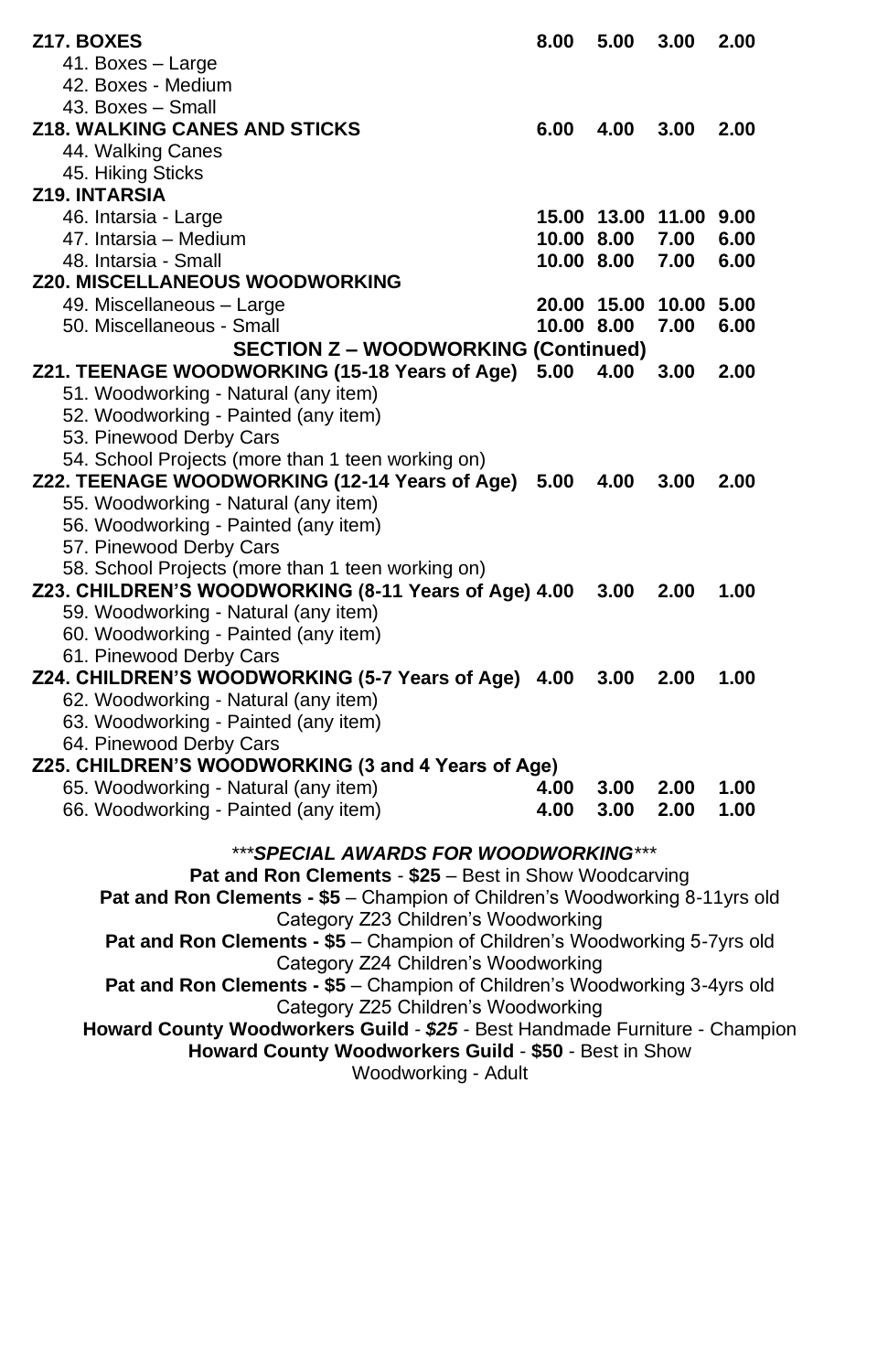# **Special Contests**

In an effort to effectively plan space for the "Special Contests", please return this form by **July 16, 2022**. If you should forget to send in this form, don't worry you can still enter the contests.

# **Table Setting Contest "**

❑ You are setting a picnic table for a picnic with your pet Dinosaur, don't forget his favorite foods!

# **Best Apple Desserts**

- ❑ The Best Peach Dessert Non-Pie
- ❑ The Best Peach Pie

# **King Arthur Flour Baking Contest**

- ❑ Adult Category
- ❑ Junior/Youth Category

# **Section XI: Woodworking**

- ❑ Challenge Carving Contest
- ❑ Non-Carver's Challenge

# **Section XIII: Flowers and Herbs**

❑ Educational Herb Display

Please indicate by checking the contest(s) listed above that you anticipate entering, and return this form to: **Mrs. Carolyn Kulp, Co-Superintendent, Home Arts Department, 10226 Green Clover Drive, Ellicott City, MD 21042-1653, e-mail: [crf\\_kulp@comcast.net.](mailto:crf_kulp@comcast.net)** Please return this form by **July 16, 2022.**

# **Your Name:**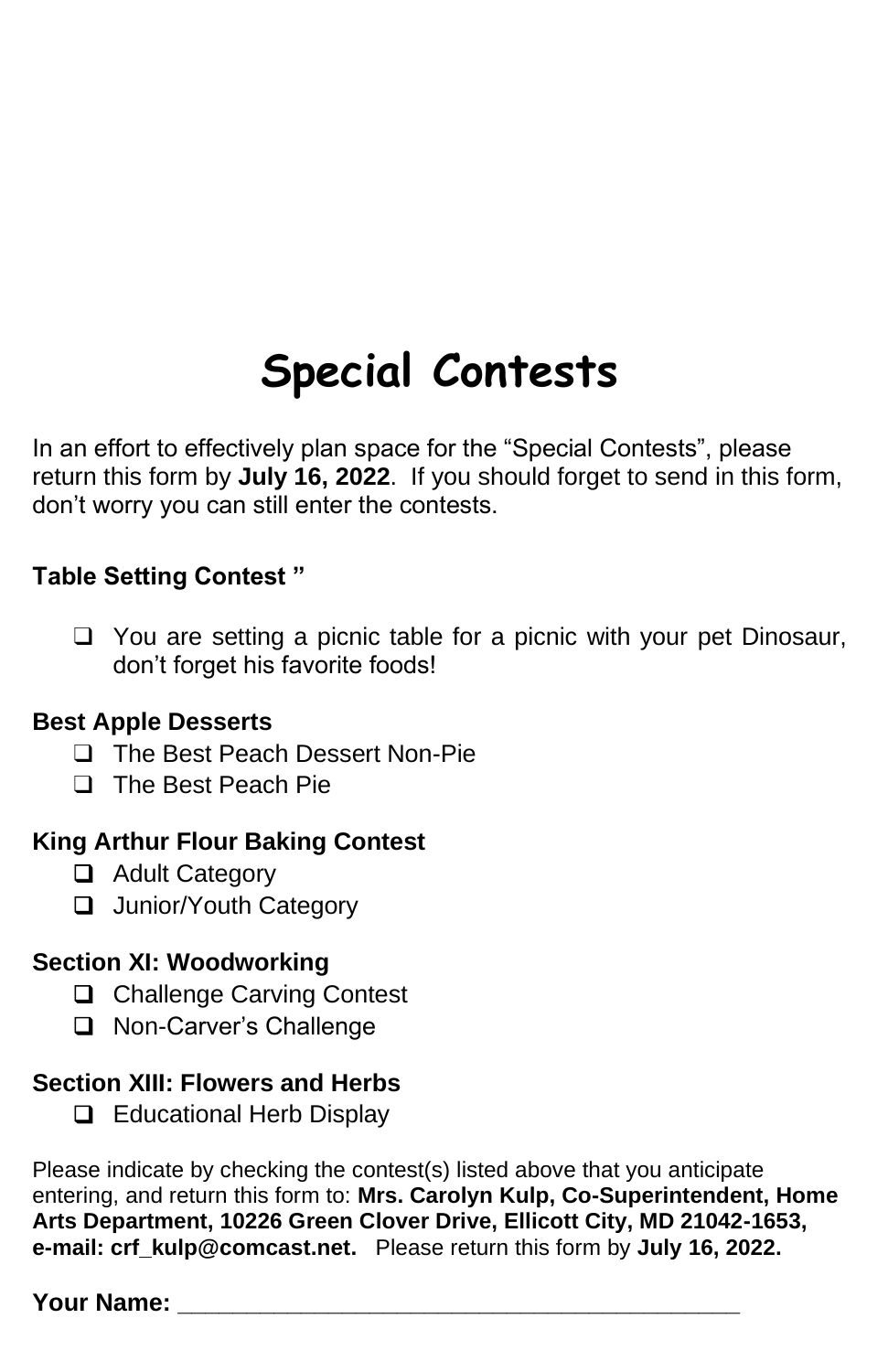|                        | Zip:____________ |
|------------------------|------------------|
|                        |                  |
| <b>E-Mail Address:</b> |                  |